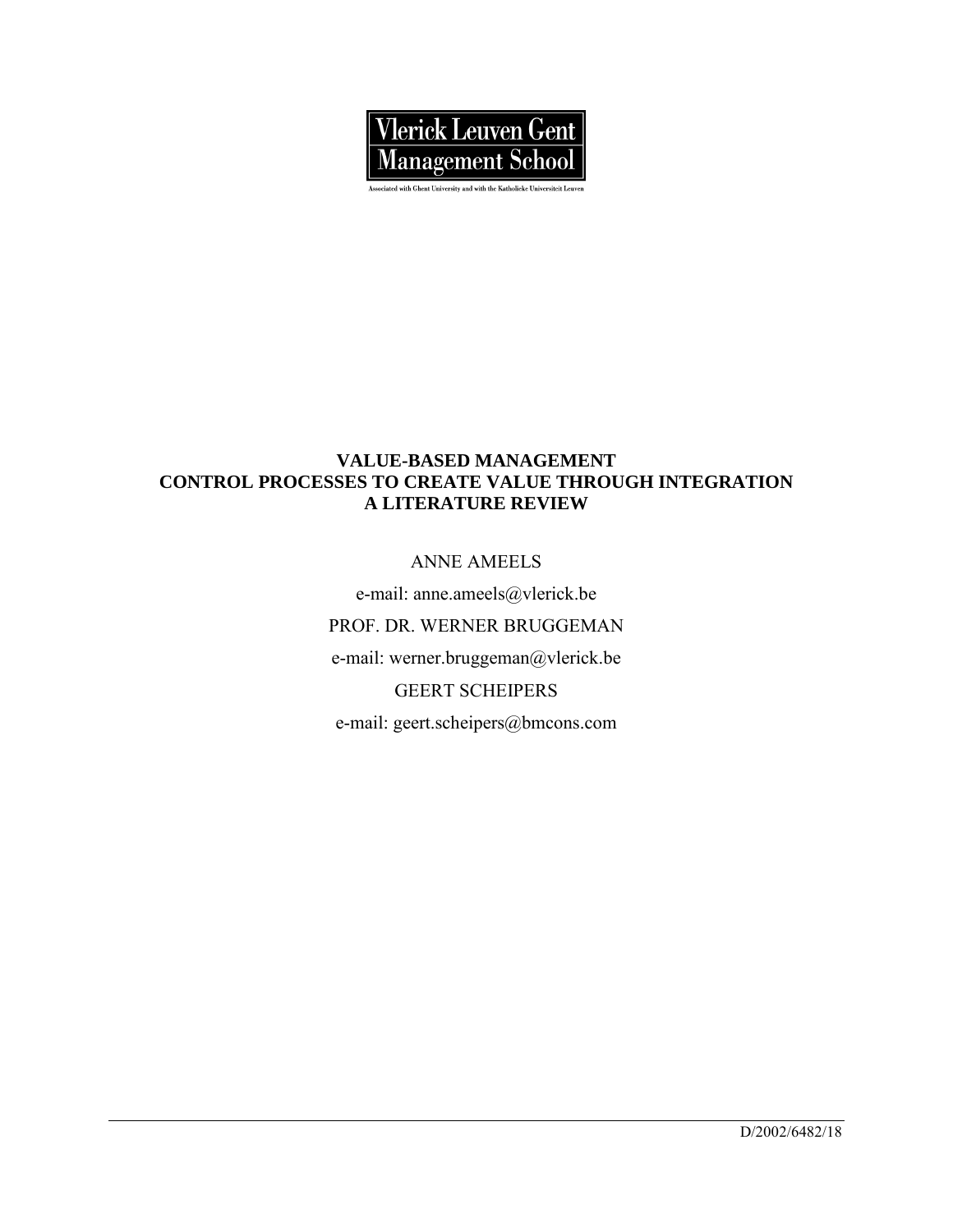# **VALUE-BASED MANAGEMENT: AN INTEGRATED APPROACH TO VALUE CREATION A LITERATURE REVIEW**

ANNE AMEELS e-mail: anne.ameels@vlerick.be PROF. DR. WERNER BRUGGEMAN e-mail: werner.bruggeman@vlerick.be GEERT SCHEIPERS e-mail: geert.scheipers@bmcons.com

#### **Geert Scheipers**

Geert Scheipers holds a Master in Commercial & Financial Sciences, special topics on banking & finance. He is guest lecturer at the VLGMS, is member of the editorial staff of the Belgian Institute of Management Accountants & Controllers and is author of a number of articles and papers within the field of 'Strategy'  $\&$  'Control'.

#### **Anne Ameels**

Anne Ameels is research assistant Management Accounting & Control at the Vlerick Leuven Gent Management School.

#### **Werner Bruggeman**

Werner Bruggeman is Professor in Management Accounting and Control at the Ghent University and at the Vlerick Leuven Gent Management School. He is Partner at the Vlerick Leuven Gent Management School and Managing Partner at B&M Consulting, specialized in implementing Integrated Performance Measurement and Activity-based Cost Management Systems. His research concentrates on the relation of strategy, organization and management control.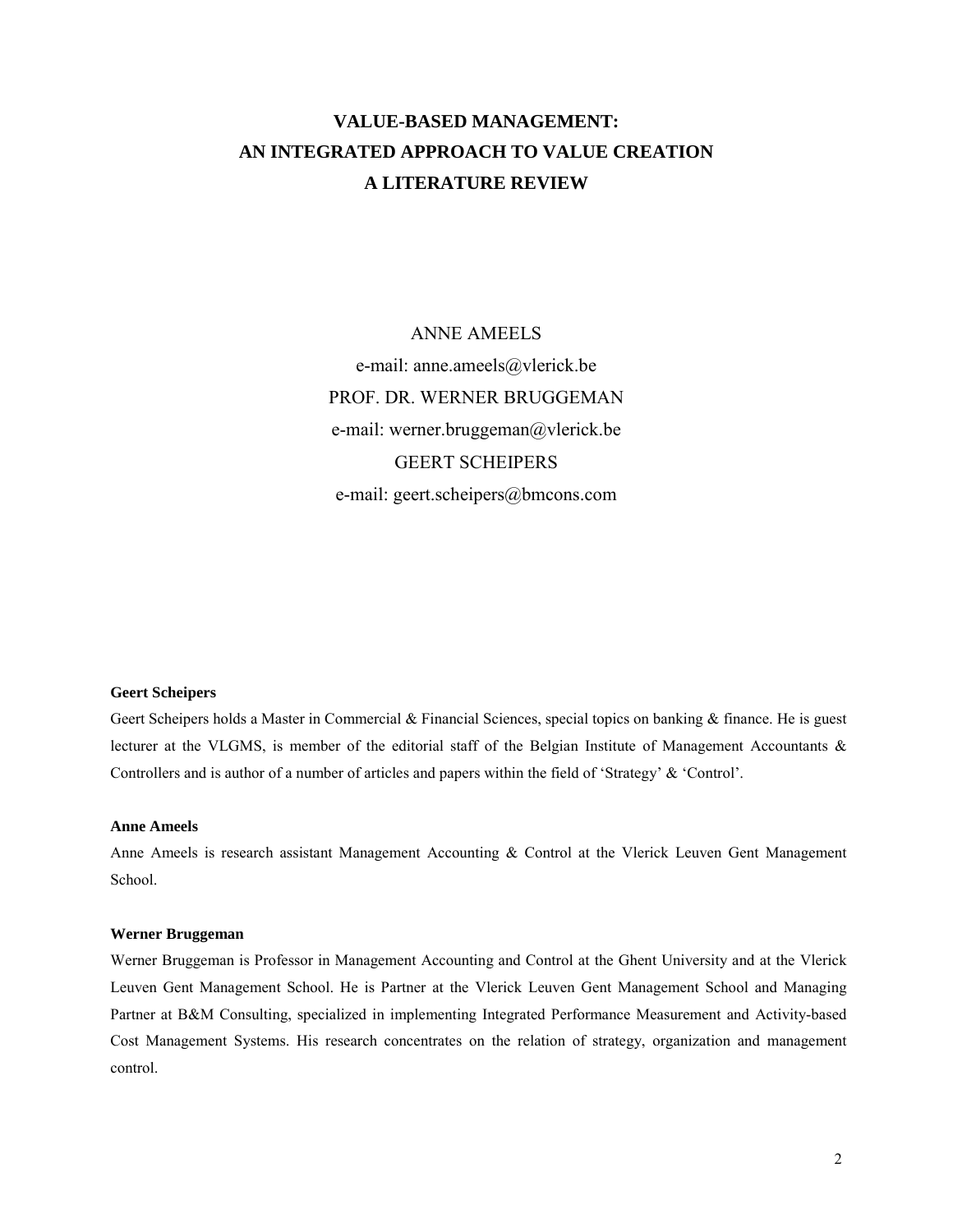#### **ABSTRACT**

In the last decades, management accounting faced increasing challenges to adopt new approaches, designed to fit the changes in the economic environment and to correct perceived inefficiencies in existing controlling structures. This paper focuses on one of those recent developments, viz. value-based management (VBM). Since VBM is claimed to be changing financial management at the highest level in some of the world's largest companies, this literature review compares the value-based management approaches of six consultants, viz. Stern Stewart & Co, Marakon Associates, McKinsey & Co, PriceWaterhouseCoopers, L.E.K. Consulting and HOLT Value Associates and tries to assess the potential of their management frameworks.

Value-based management can be defined as an integrated management control system that measures, encourages and supports the creation of net worth. Although VBM is more than metrics, we first focused on a non-exhaustive number of value-based metrics, divided in two segments, the listed perspective-segment and the non-listed perspective.

Since metrics are a means and not the goal of a VBM-program, we compared not only the metrics used by the six consultants, but also analysed their value-based management constructs as a whole. This analysis was based on the fundamental components of a holistic VBM-program, as defined by several researches on value-based management. This comparison revealed some clear similarities between the approaches, but also demonstrates distinctions and different accents. There is for instance a clear unanimity about the focus on maximizing shareholder value, about the conviction that the interests of all stakeholder groups are best served when putting the shareholder first and about the impact of value-based management on collaboration. Notwithstanding the similarities, they all six suggest using different types of measures, combine different systems and processes, have other views on strategy development and advocate their own training & education program.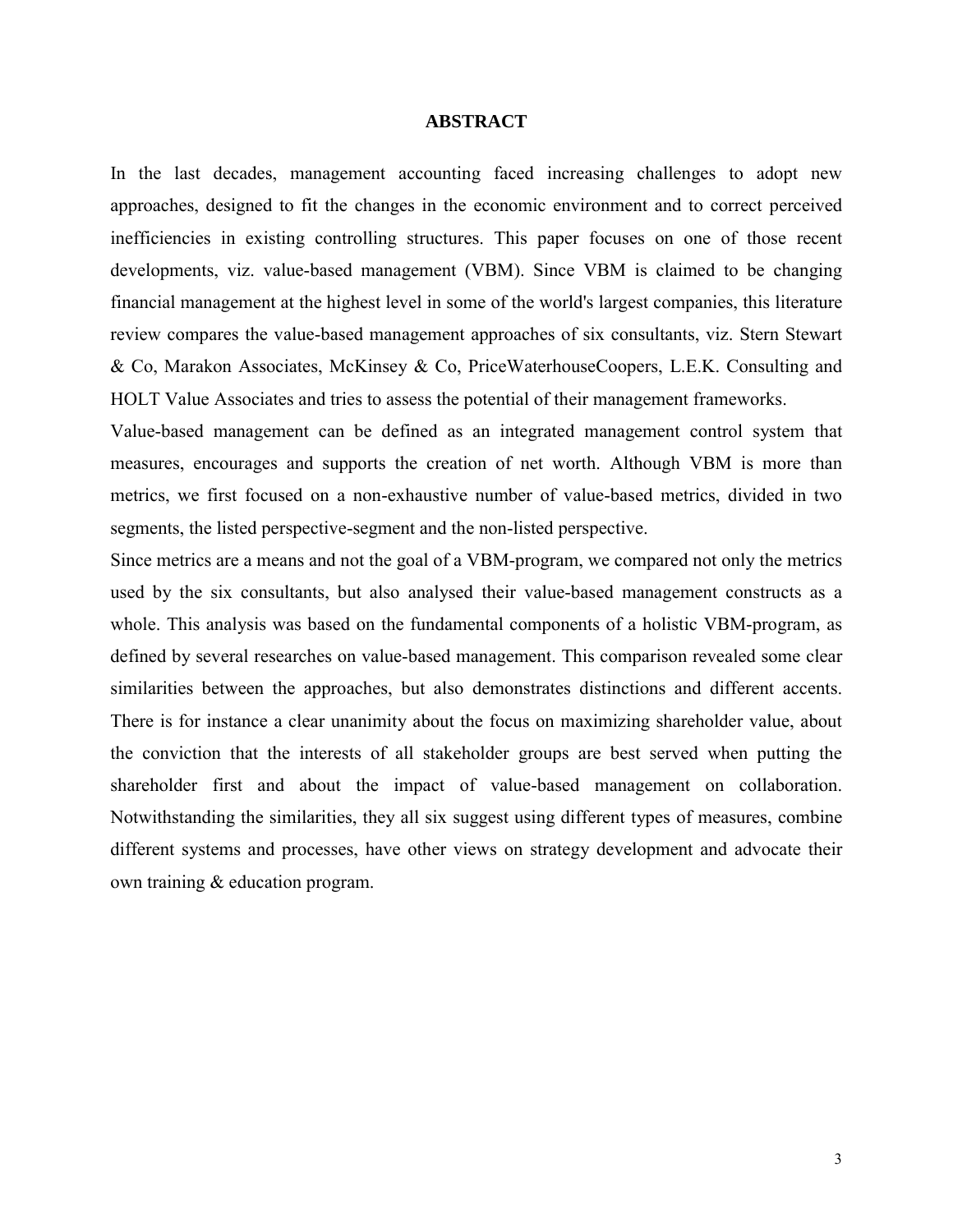## **1 INTRODUCTION**

In the last decades, management accounting faced increasing challenges to adopt new approaches, designed to fit the changes in the economic environment and to correct perceived inefficiencies in existing controlling structures.

In the 1950s and 1960s an important debate focussed on the character of information for decision-making. Another group of scholars addressed the issue whether the contribution margin approach was superior to systems that fully allocated overheads. In the 1970s several researchers flocked around the topic of residual income and the optimal control of relatively autonomous divisions.

More recently with new developments in management accounting it appears that the three letter acronyms are becoming very popular. Some of the most fashionable are: SMA (strategic management accounting), ABC, ABM & ABB (activity-based costing and its variants; activitybased management and activity-based budgeting), BPR (business process re-engineering) and BSC (balanced scorecard). A common element, which distinguishes the later management accounting tools from the earlier ones, is that the more recent apparati have emerged predominantly from practice and from consultants. Another modern-day 'hot' topic in practice, which is claimed to be changing financial management at the highest level in some of the world's largest companies, (Bromwich, 1998) is value-based management (VBM).

This paper presents the results of a literature review of the approaches that these practitioners and consultants have developed concerning the pursuit of shareholder value. The objective of this study is to assess the potential of these management frameworks in order to ensure that organizations resources are obtained and used effectively and efficiently in the accomplishment of the organizations' objectives. The rationale for this paper is the perceived gap in the literature with regard to an overview of the value-based management practices offered.

The first chapter of this paper is a brief description of value-based management. We will concisely describe the history behind VBM, propose a general definition and give some insights in the application of value-based management. The second section pursues the matter of performance measurement. In this chapter we will introduce the most common valuation tools that are being used in value-based management systems. Because metrics are not the end to a value-based management program we describe in section four what kind of ingredients are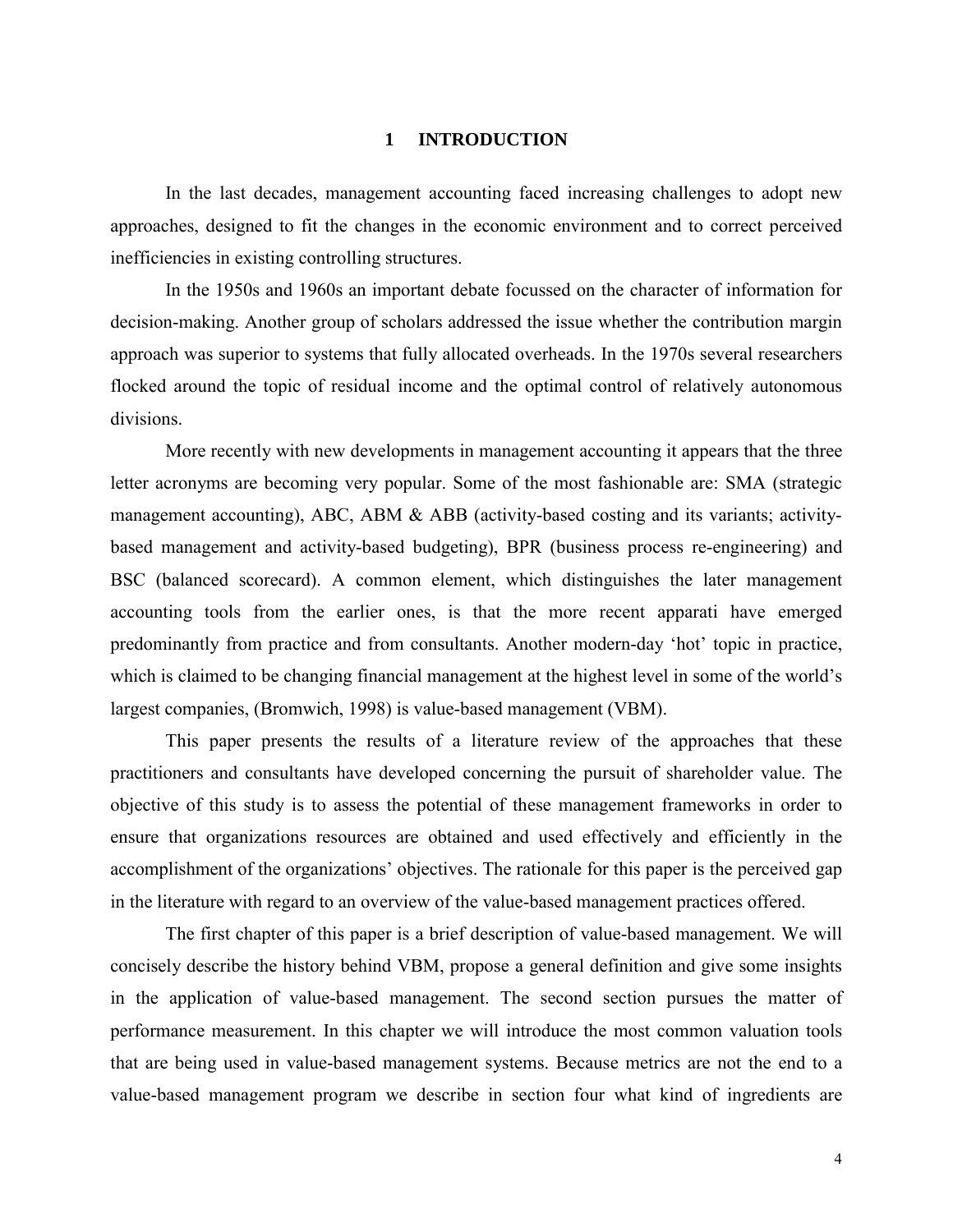indispensable in a well-designed VBM system. The methodology we used here is a review of the literature concerning the integrated approach of six high profile management consulting firms. The fifth and last section is a conclusive section.

## **2 VALUE-BASED MANAGEMENT**

#### **2.1 Value-based Management in Perspective**

Value-based management is a management control system that measures, encourages and supports the creation of net worth. In the mainstream management accounting viewpoint the concept of control systems results from the behavioural shortcomings mentioned in the agency theory. In the perspective of a firm regarded as a set of contracts among factors of production with each factor motivated by its self-interest, a separation of the control of the firm on the one hand and the ownership of the firm, on the other hand, is an efficient form of economic organization. (Fama, 1980) However this separation can simultaneously cause austere dysfunctional behavior.

The agency theory focuses on the agency relationship between the actor or the group (the agent), who has certain obligations to fulfil for another actor or group (the principal) because of their economic relationship. The selection of appropriate governance mechanisms between the agent and the principal is, given the assumption that agents are motivated by their self-interest, necessary to ensure an efficient alignment in their interests. This alignment in interests can be disturbed by two main problems: the agency problem and the problem of risk sharing. The agency problem rests on the assumption that the desires and goals of the agents and principals can conflict; and that it is difficult or expensive for the principal to monitor what the agent is doing. (Eisenhardt, 1989) The problem of risk sharing is based on the assumption that the principal and the agent have also different attitudes towards risks, which explains their different courses of action. (Shankman, 1999)

Both problems are the corollary of a lack of goal congruence between the objectives of the agents and those of the principals of the organization. The central purpose of management control systems is to lead people to take actions in accordance with their perceived self-interest that are also in the best interest of the organization. (Anthony and Govindarajan, 2001) Value-based management systems are conceived to reduce this lack of goal congruence. Moreover, the various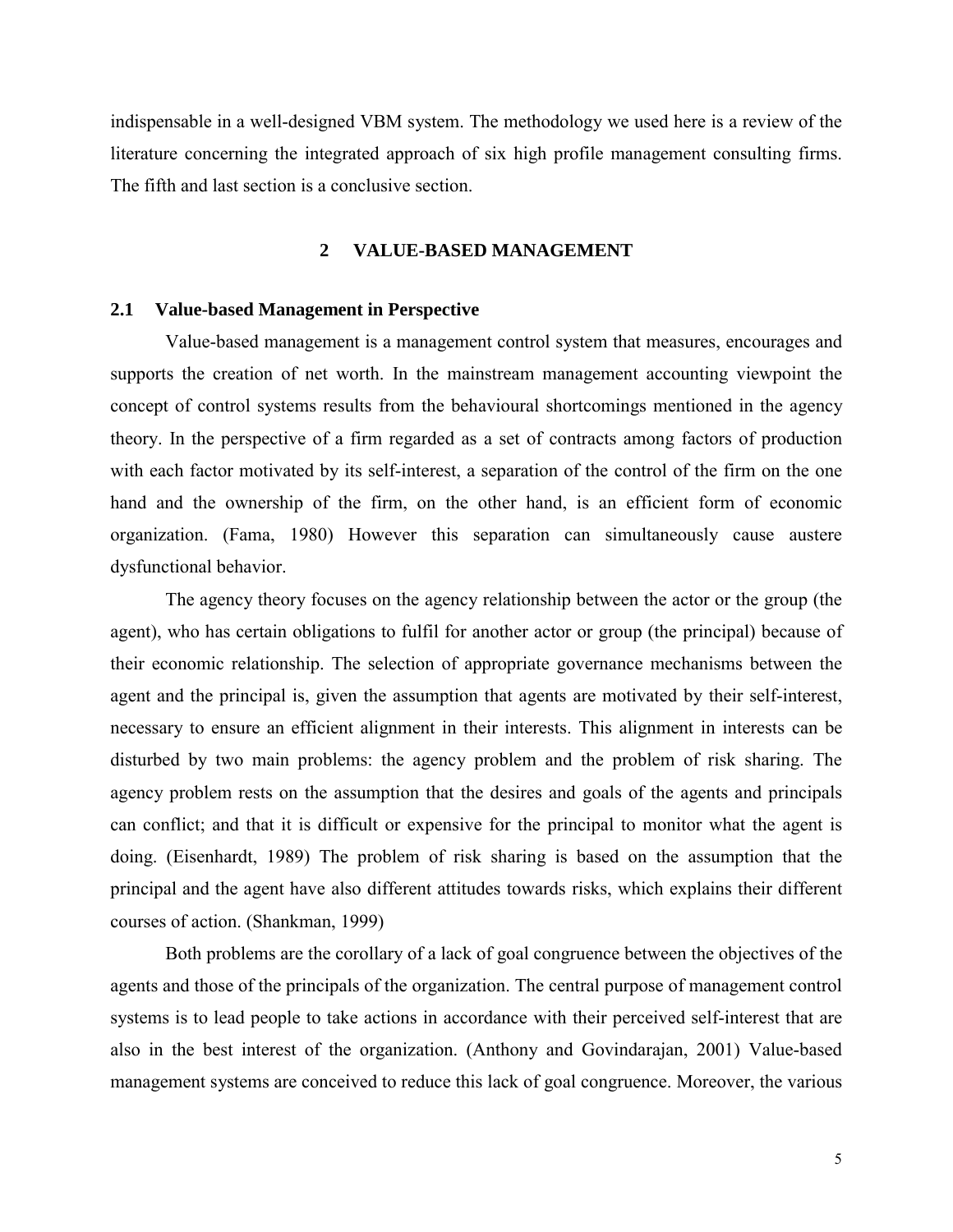proponents of VBM systems think they have a very good answer to both problems outlined in the agency theory by trying to make managers think and behave more like owners.

### **2.2 Defining Value-based Management**

Although there is an ongoing polemic regarding the metrics that should be used and initially even more who could claim the copyright on them, we see that apart from which management approach or process is used, VBM measures are generally based on comparison between (a) corporate market value & corporate accounting book value and/or (b) on the residual income measure. (Bromwich, 1998) Moreover, it seems that even in the way the different practices are being described, authors tend to veil their concepts in mist. We find however that most definitions of value-based management are a sign of the same way of thinking. A first set of publicists describes the output of value-based management:

« Value-based Management is essentially a management approach whereby companies' driving philosophy is to maximize shareholder value by producing returns in excess of the cost of capital.  $\mathcal{P}$  (Simms, 2001)

«Value-based Management is a framework for measuring and, more importantly, managing businesses to create superior long-term value for shareholders that satisfies both the capital and product markets.  $\gg$  (Ronte, 1999)

´ Value-based management is a framework for measuring and managing businesses to create superior long-term value for shareholders. Rewards are measured in terms of enhanced share price performance and dividend growth. ª (Marsh, 1999)

« Value-based Management is a management philosophy which uses analytical tools and processes to focus an organization on the single objective of creating shareholder value. » (Condon and Goldstein, 1998)

« Value-based Management is a new way for managing, focused on the creation of real value not paper profits. Real value is created when a company makes returns that fully compensate investors for the total costs involved in the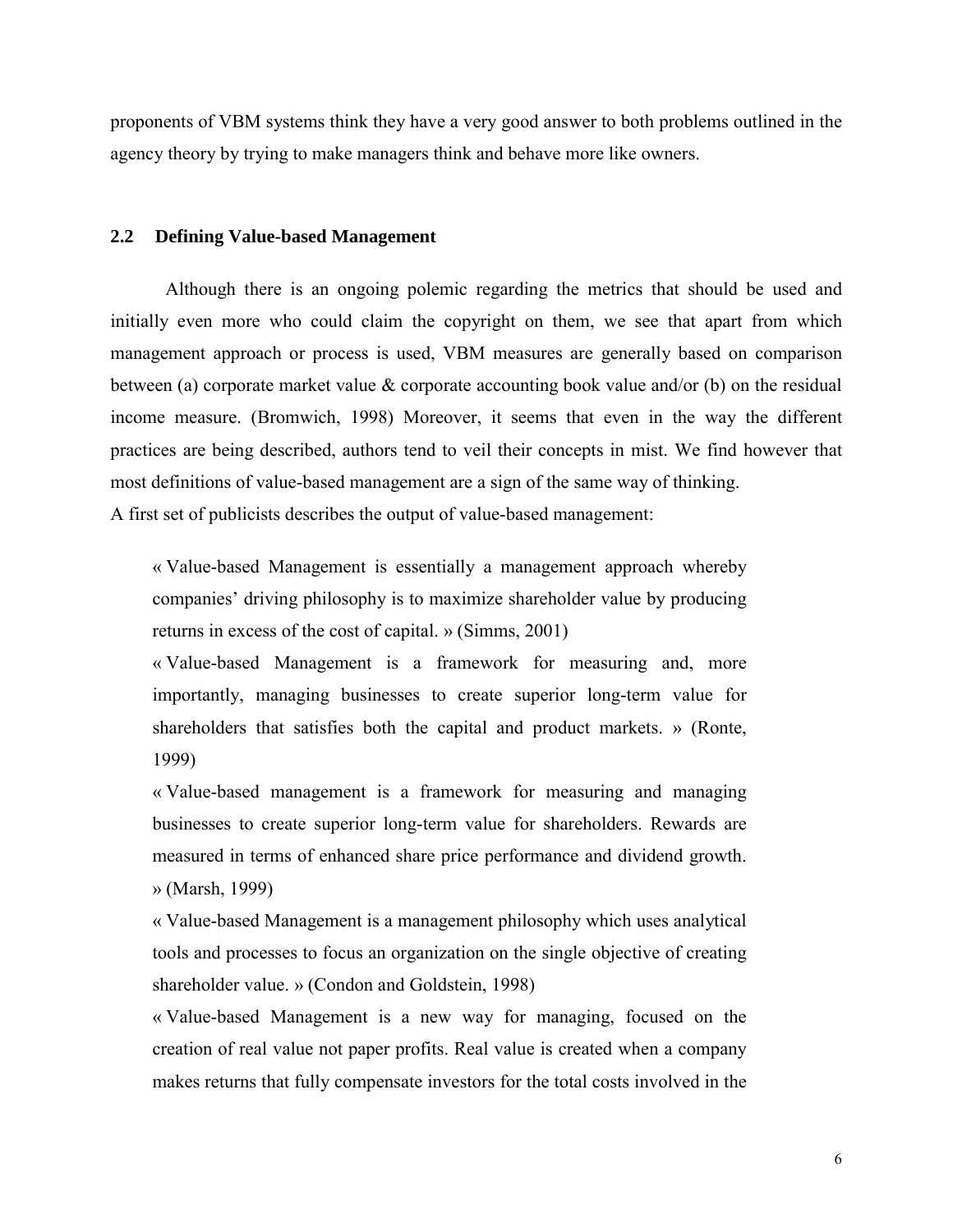investment, plus a premium that more than compensates for the additional risk incurred. » (Christopher and Ryals, 1999)

« Value-based Management is based on the notion that the central objectives for all public traded companies is to maximize shareholder value. Because it offers companies a logical and systematic way to pursue improvements in shareholder value, it has received considerable action in the business press. » (Bannister and Jesuthasan, 1997)

« Value-based Management is a term that describes a management philosophy based on managing a firm with Economic Value Creation principles.  $\gg$ (Armitage and Fog, 1996)

A second group focuses on the combination of the process and the outcome:

´ Value based Management is a combination of beliefs, principles and processes that effectively arm the company to succeed in the battle against competition from the outside and the institutional imperative from the inside. These beliefs, principles and processes form the basis of a systematic approach to achieving the company's governing objective. » (Mc Taggart et al., 1994)

 $\alpha$  Value based Management [ $\dots$ ] can be all embracing. It aligns strategies, policies, performance, measures, rewards, organization, processes, people, and systems to deliver increased shareholder value. » (Black et al., 1998)

« Value-based management is a managerial approach in which the primary purpose is shareholder wealth maximisation. The objective of the firm, its systems, strategy, processes, analytical techniques, performance measurements and culture as their guiding objective shareholder wealth maximisation.  $\gg$ (Arnold, 1998)

« Value Based Management is a management approach which puts shareholder value creation at the centre of the company philosophy. The maximization of shareholder value directs company strategy, structure and processes, it governs executive remuneration and dictates what measures are used to monitor performance. ª (KPMG Consulting, 1999)

´ The founding principle underlying Value-based Management is the discounted cash model of firm value. However, VBM is more than a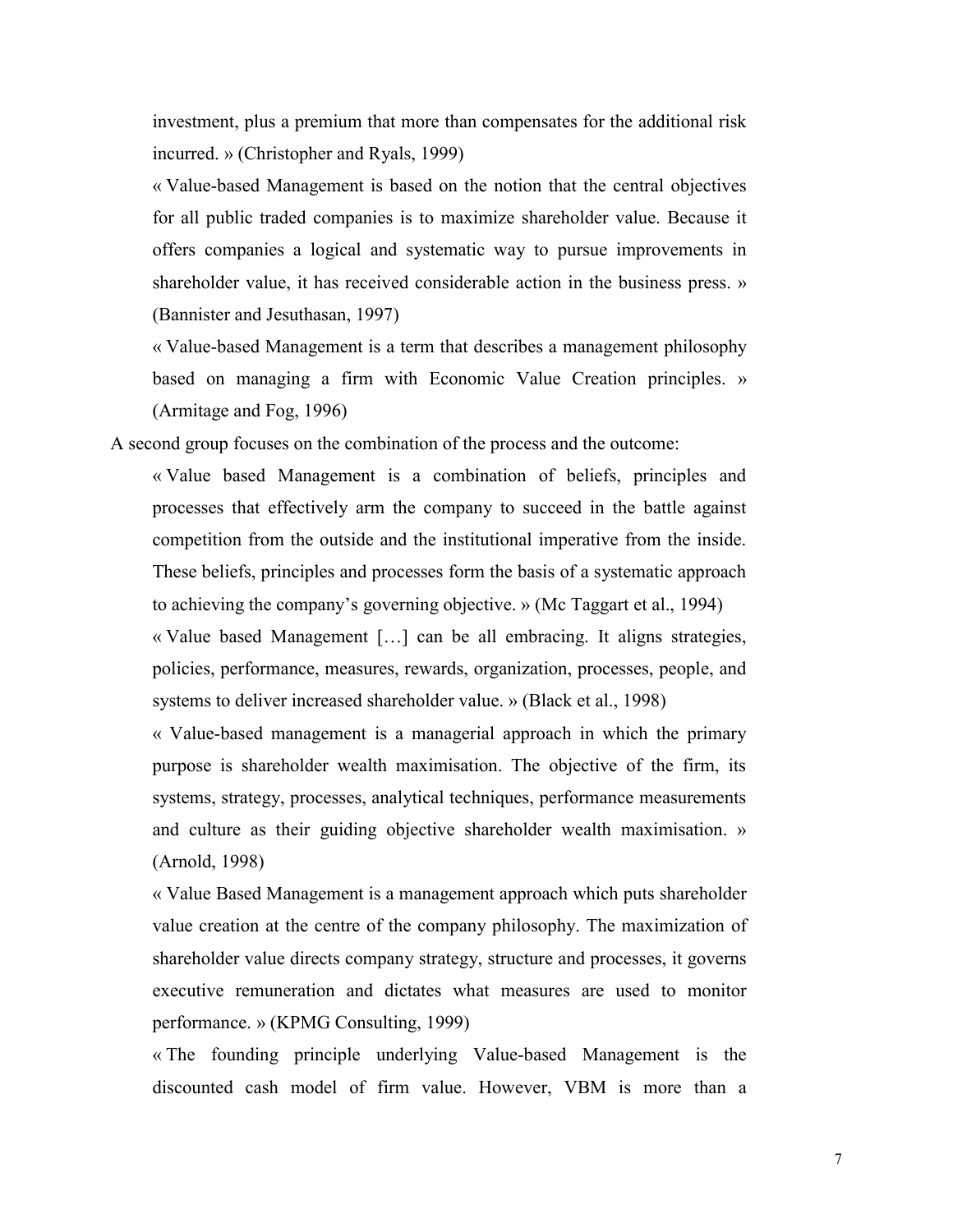performance measurement system. Proponents argue that if it is to be successful it must be used to tie performance to compensation. The guiding principle underlying the use of VBM, then, is that measuring and rewarding activities that create shareholder value will ultimately lead to greater shareholder value.  $\mathcal{P}$  (Martin and Petty, 2000)

´ Value-based Management says, in a nutshell, the key to increased shareholder value lies in the integration of strategic planning, performance measurement and compensation.  $\mathcal{P}$  (Leahy, 2000)

« Value-based Management is a different way of focusing an organization's strategic and financial management processes. In order to maximize value, the whole organization must be involved.  $\mathcal{P}$  (Anonymous, 1998)

We found only one source that describes just the process:

« Value-based Management is a holistic management approach that encompasses redefined goals, redesigned structures and systems, rejuvenated strategic and operational processes, and revamped human-resources practices. Value-based Management is not a quick fix but a path requiring persistence and commitment. » (Boulos, Haspeslagh and Noda, 2001)

The references that define inputs, process and outputs of value-based management are scarce: « An approach to management whereby the company's overall aspirations, analytical techniques and management processes are aligned to help the company maximize its value by focusing management decision making on the key drivers of shareholder value. » (Institute of management accountants, 1997)

In general, the distinctive features of value-based management are:

□ Management

VBM is a management tool, a control system; an apparatus that is used to integrate resources and tasks towards the achievement of stated organizational goals. (Merchant, 1998)

□ Approach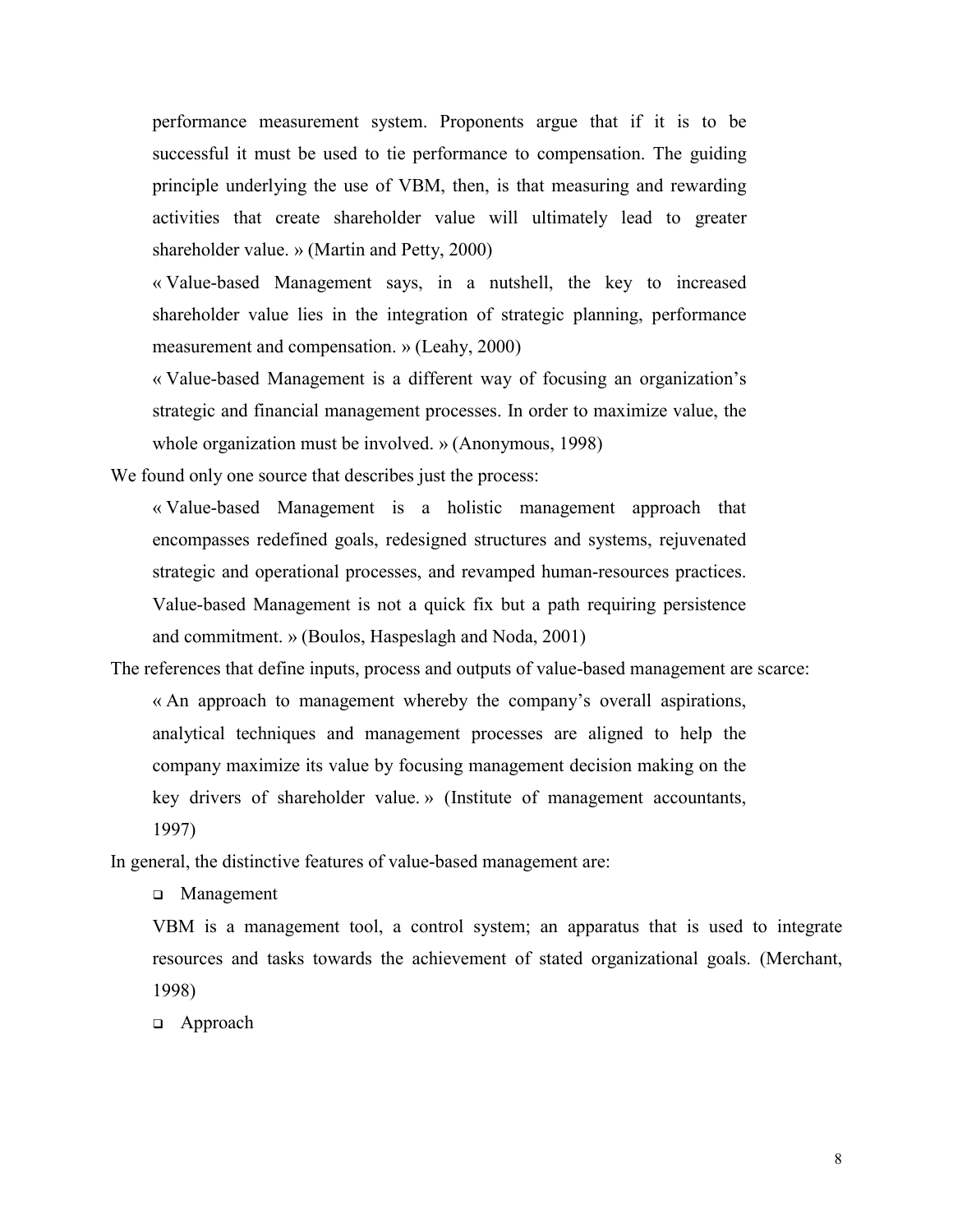VBM is a prescribed and usually repetitious way of carrying out an activity or a set of activities that propagate its values all over the organization. It is a robust disciplined process that is meant to be apparent in the heart of all business decisions. (Morrin and Jarell, 2001)

 $\Box$  Maximizing shareholder value

VBMís purpose is to generate as much net worth as possible. Or put in another way: to distribute the given resources to the most valuable investments. Maximization also implies a forward vision, based on expected outcomes.

#### **2.3 Why Value-based Management?**

As in every economic trade-off, managers are confronted with optimising the allocation of scarce resources. The current economic and social environment, characterized by countless changes and evolutions (Young and O'Byrne, 2001) provides management and more particularly those in management accounting and management control functions, with new challenges. Those challenges not only reveal inefficiencies in the existing management systems but also support the need for an integrated management tool. The most important challenges and inefficiencies are briefly discussed below.

In the Anglo-Saxon countries and more recently also in continental Europe much attention is directed towards the issue of shareholder value. (Mills and Weinstein, 2000; Young and OíByrne, 2001) The attention for shareholder value has always been on the management agenda but in the 1960s and the 1990s the focus on shareholder value was less explicit. A McKinsey & Co research reveals that shareholder-oriented economies appear to perform better than other economic systems, and other stakeholders do not suffer at the hands of shareholders. (Copeland et al., 2000)

Furthermore it appears that there is a paradigm shift with regard to management objectives. In the past (and probably still even these days in some organizations) sales-growth or revenue-growth was often the governing objective. Residual income theory applied to customer or product profitability analysis reveals us that not every growth is a good thing to pursue.

This is however not the only change in management objectives, since management more and more realizes that traditional earning measures do not reflect the real value creation. Those traditional metrics are accounting based and therefore do not take into account the risk notion, neither the impacts of inflation, nor opportunity costs. Stern Stewart & Co (Stern Stewart, 1999) calls this: " the switch from 'managing for earning' to 'managing for value' ".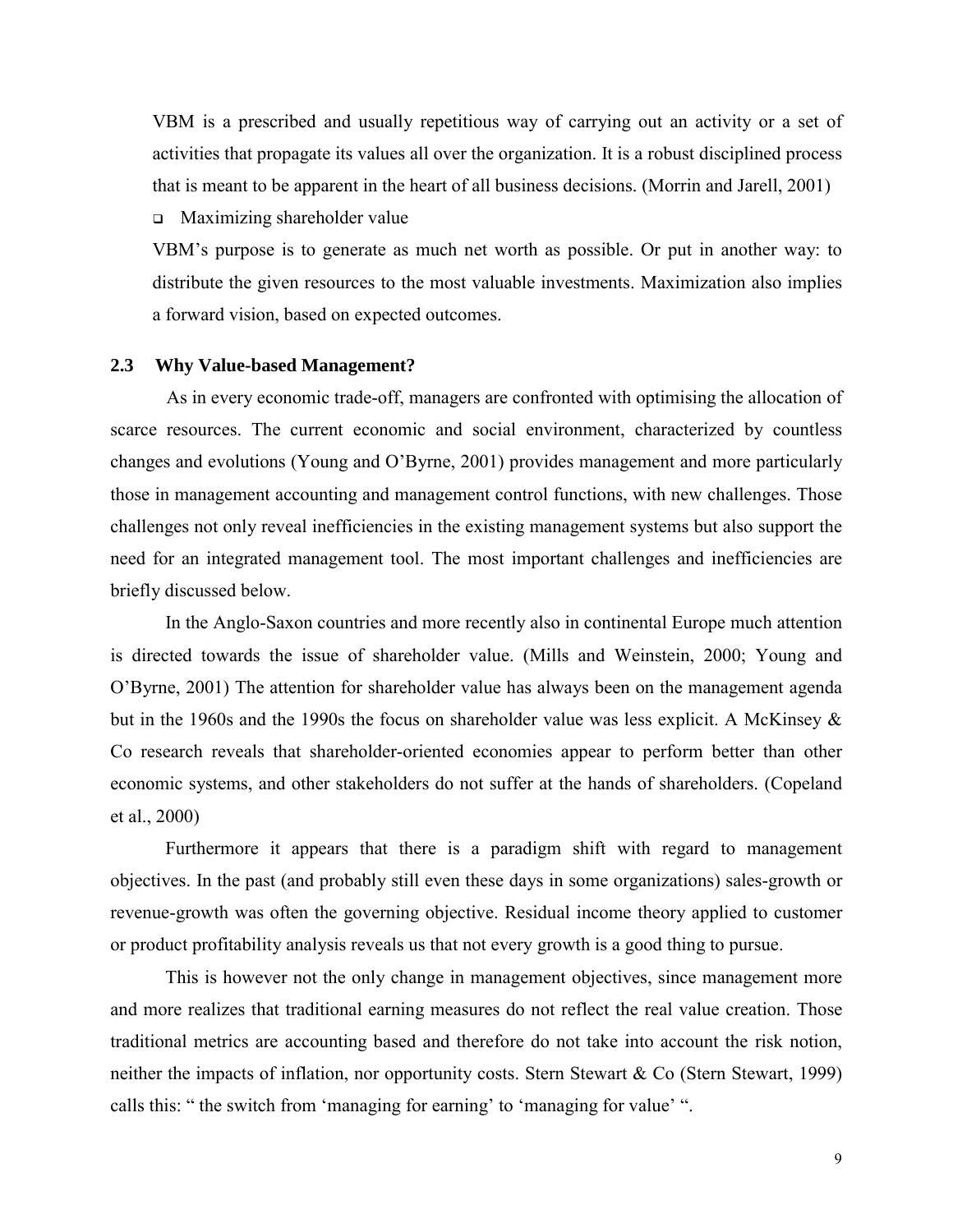In addition, value is said to be one of the best performance measures because it is the only measure that requires complete information. To understand value creation one must use a longterm strategic point of view, manage all cash flows on the income statement and the movements on the balance sheet, and one must know how to compare cash flows from different time periods on a risk adjusted basis. It is therefore impossible to make good decisions without complete information, and according to Copeland there is no performance metric other than value that uses complete information. (Copeland et al., 2000)

Companies are looking for an approach that serves as many purposes as possible. The VBM approaches are argued to subsume or render unnecessary most, if not all, other types of performance measures at the corporate and strategic business unit levels. They therefore contest the principle of different accounting for different purposes. Bromwich (Bromwich, 1998) but also Ottoson and Weissenrieder (Ottoson and Weissenrieder, 1996) mention the search for comprehensive systems. Bromwich observes the need for measuring tools, applicable to different organizational levels, such as corporate and business unit level, while Ottoson and Weissenrieder emphasize the need for measurement systems, that can be used for internal and external communication.

In recent times, business executives have concentrated on improving  $\kappa$  operational  $\kappa$ processes such as manufacturing, supply chain, sales and marketing, etc. All too often these activities have resulted in improvements that do not deserve the predicate 'sustainable'. Kotter notes that the large majority of large change processes have failed to produce the results expected (Kotter, 1995) for the reason that they are missing an important ingredient. This ingredient is a lack of corresponding changes in the business management processes and in the organizational culture. A lack of changes regarding an economic focus; clarity about how capital is to be deployed and managed in the future and how ownership and accountability for operational changes are to be balanced across the value chain, only serves to undermine the sustainability of these operational changes.

### **2.4 The Stakeholder Approach versus the Shareholder Approach**

Managers in all kinds of organizations are now faced with the dilemma of how to reconcile the competing claims of shareholders and other stakeholders. Top management's concern with shareholder value has never been greater, as mentioned above. But, on the other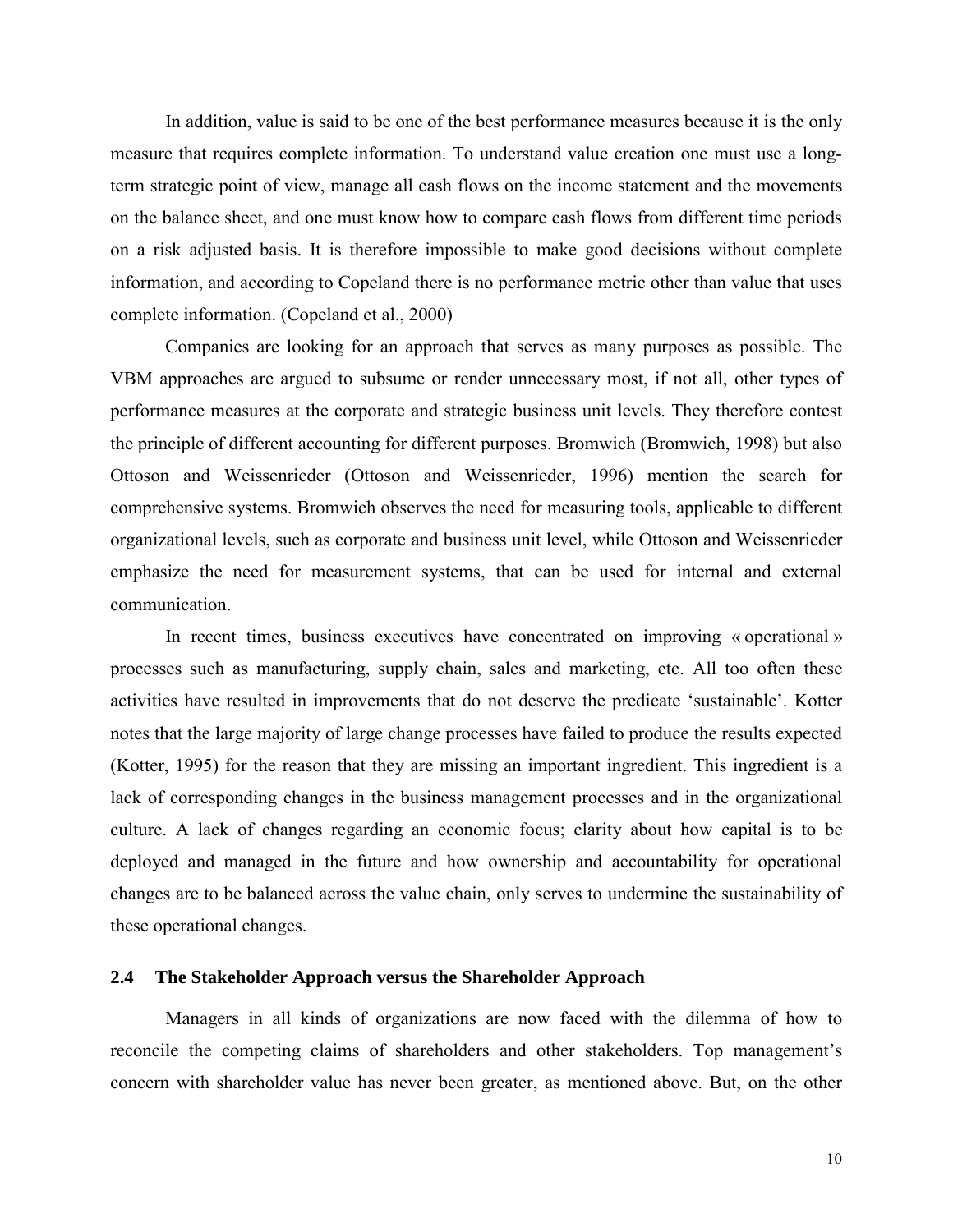hand, also the interest in stakeholder approaches to strategic management is growing around the world. (Mills and Weinstein, 2000; Young and O'Byrne, 2001)

Business is all about creating value. This value creation process is only possible with the support of the different stakeholder groups. Despite the fact that the objectives of the different stakeholder groups do not always converge, they realize that working together to realize the multiple goals of the firm is the only way to reach some of their own objectives.

At first sight, literature suggests a great distinction between the stakeholder and the shareholder approach. However, when we look at the interpretation and observations of Grant (1998) according to the shareholder theory, we detect a great similarity between his viewpoint and that of Mills and Weinstein. For indeed, Mills and Weinstein (Mills and Weinstein, 2000) point out that the shareholder and the stakeholder principle do not have to conflict if the issues of the measurement of value and the distribution of value are looked at separately. They state the belief that the quest to create value is important for all organizations. The efficient use of resources should involve ensuring that an economic return in excess of the cost of capital is achieved. However, the wealth created does not have to be distributed with the primacy of the shareholder in mind. There is no reason why other stakeholders with legitimate claims should not be a key part of the distribution process.

The 'socially responsible business behavior', as defined by Rappaport (Rappaport, 1998), integrates the statements of Pruzan (Pruzan, 1998) that most traditional business thinking is based and dominated by the concept of shareholder accountability, with the conclusions of Mills and Weinstein, since this behavior is described as an alternative stakeholder approach, consistent with the shareholder interests without neglecting the other stakeholder groups and the emphasis on the competitiveness of the organization.

Value-based management, as an approach to encourage management in the value creation process and more particularly in the maximization of shareholder value, does not have to conflict with the stakeholder approach if the value-based management process within the organization is combined with 'socially responsible business behavior'.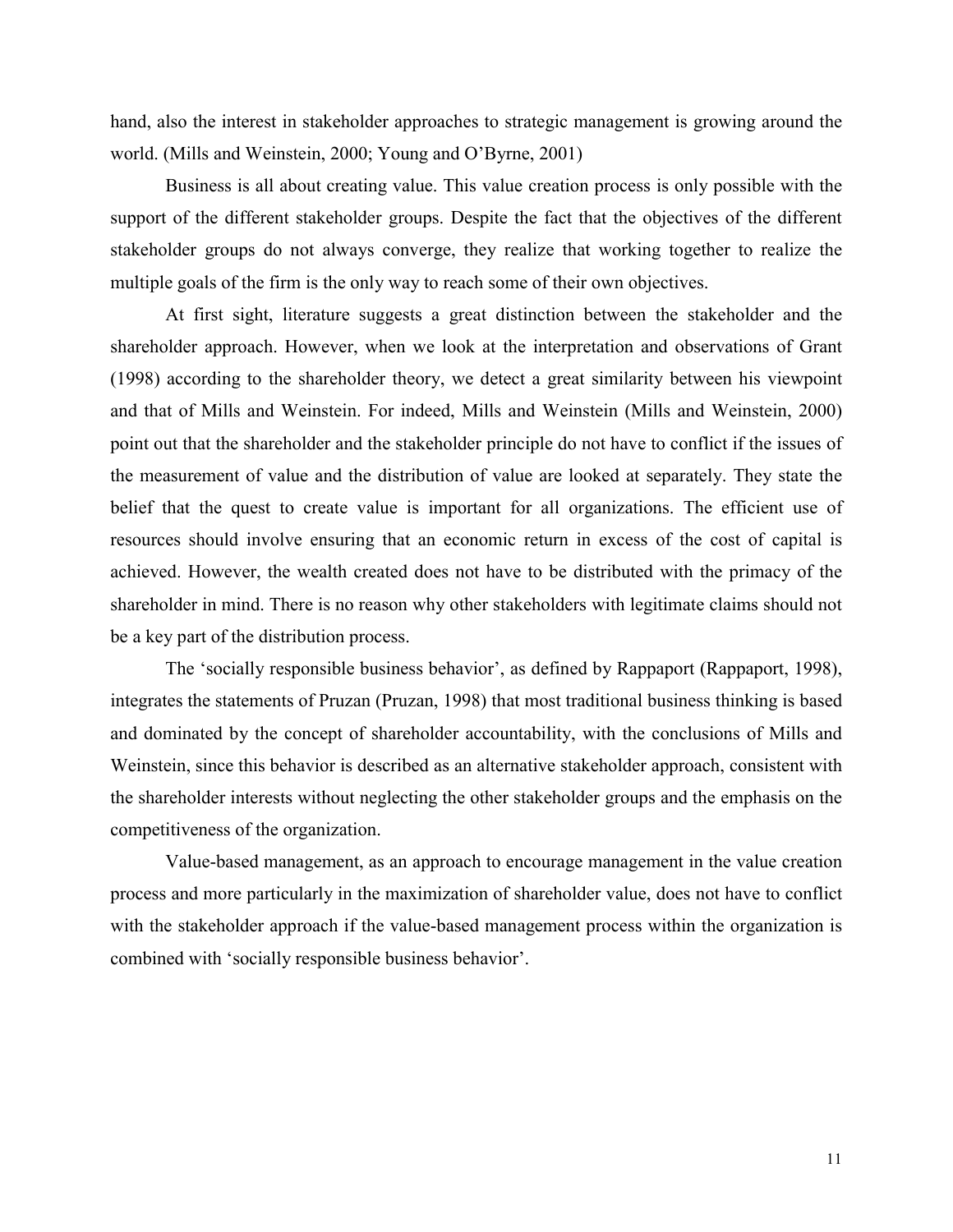### **3 VALUE-BASED PERFORMANCE METRICS**

#### **3.1 Introduction**

In management accounting literature it is often said that one can tell whether a subject is in fashion when lots of different measures, all claiming to be the paramount performance indicator, are competing against each other. Another symptom of a so-called 'hype' could be the fact that numerous acronyms are proposed to describe an identical framework. (Armitage and Fog, 1996) Both consultants and academics strive for an extensive platform and describe numerous value based performance measures like EVA, EP, CFROI or Q-ratio.

In most cases the development of these measures is based on widespread criticism on commonly used profit-related measures like return on investment, return on assets, earnings before interest, taxes and amortization of goodwill or earnings per share. (Günther, 1997; Mills et al., 1998) Some of the value-based measures have been developed recently; others have existed for decennia or have been derived from the capital market theory to be used for divisional controlling. We found references on value-based measures in both practitioner-oriented publications and academic journals, but also noticed that more and more mainstream corporate finance and investment textbooks are covering these new performance metrics.

In this chapter we will discuss a non-exhaustive number of value-based metrics. The value of an organization can be gauged from two different angles. Value-enhancing managers are considered to be those who create value by increasing the company's value relative to the cost of capital at their disposal. Managers whose accounting investments exceed the market value of their business are said to be destroying value. In the first viewpoint, the stock market data provide us with the information needed to calculate the value of the company unambiguously. We will entitle this approach the *listed perspective*. On the other hand, many companies (and obviously all non-quoted organizations) estimate the warranted value of their common stock indirectly, using an alternative valuation model. In this way, these performance measures can very well be used to assess divisional performance and to provide information supporting decisions on corporate or divisional level. In this paper we will entitle this method of quantifying value, the *not-listed perspective*.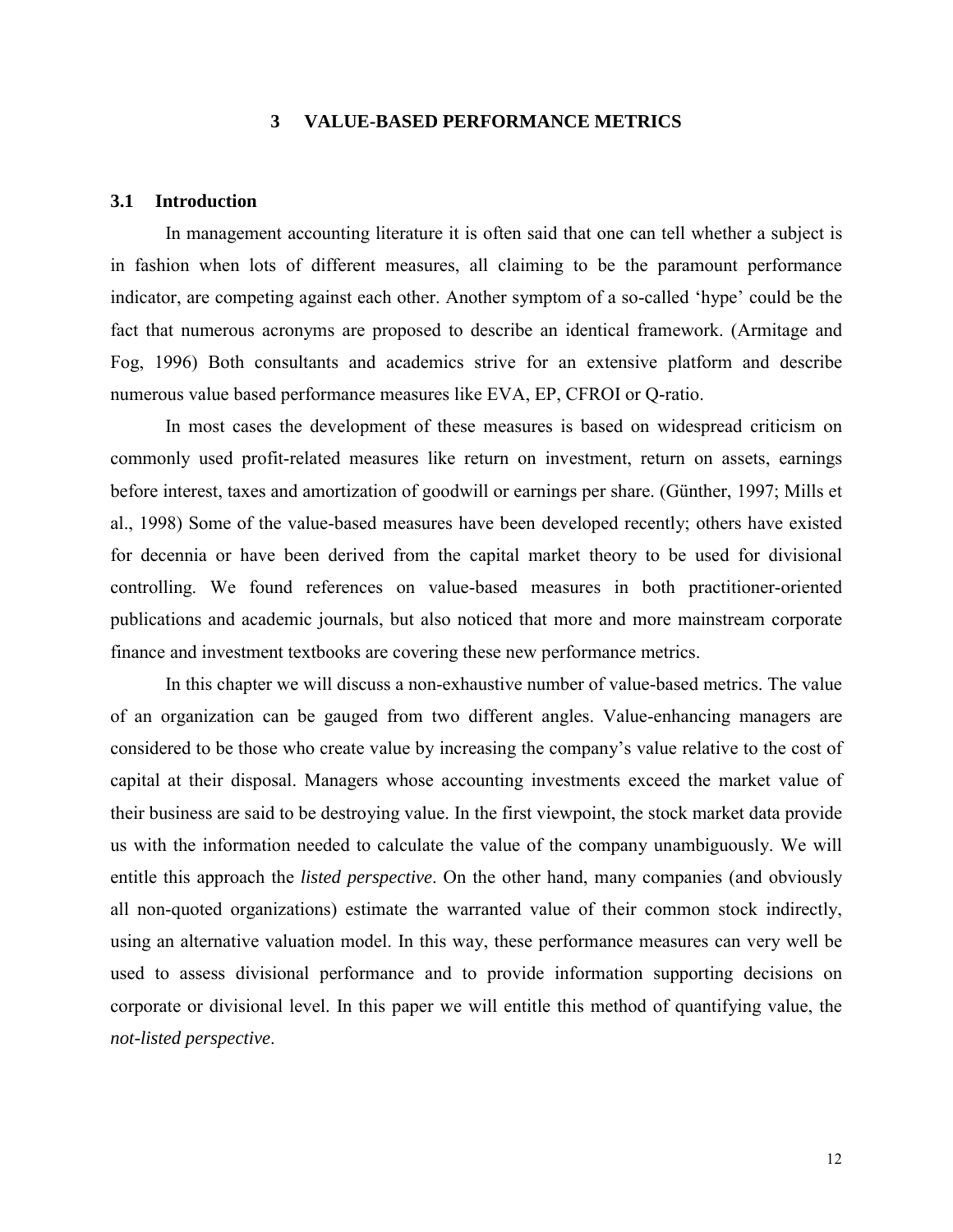#### **3.2 Listed Perspective**

#### **3.2.1 Total shareholder return***.*

A first approach to measure shareholder value from the perspective of a quoted company is total shareholder return (TSR) that is, share price appreciation plus dividends.

 $\left( P_{_{t+1}} - P_{_{t}} \right)$ *t*  $t_{t+1} - t_t$  *f*  $\boldsymbol{\nu}_t$ *P*  $\text{Total Shareholder Return} = \frac{(P_{t+1} - P_t) + D_{t+1}}{P_t}$ 

Where

P = Share price

D = Dividends Paid

In a recent INSEAD survey Boulos et al. state that TSR is applied in 7.4% of the companies that responded to use value-based measures. (Boulos et al., 2001) TSR represents the change in capital value of a company over a one-year period, plus dividends, expressed as a plus or minus percentage of the opening value. Rappaport considers a companyís stock price as the clearest measure of market expectations of its performance. (Rappaport, 1987) The capital markets are distinctively focused on the overall rate of return of any stock, which in addition to the stream of dividend appreciation also includes capital appreciation but excludes share repurchase.

Total shareholder return is also documented as shareholder rate of return or as total business return. The latter idiom is typically used by Boston Consulting Group. Although TSR is an unbiased measure of the return for the shareholder (Morrin and Jarell, 2001) it provides a direct link to external measurement because it must be reported under US GAAP in SEC filings (Smith, 1997) and it anticipates the future value and the expected risk (Rappaport, 1986), there are a few shortcomings in the use of TSR. First, as it can only be calculated for companies that are quoted on the stock exchange, it cannot be used to calculate shareholder return at business unit level or for specific product market combinations. Second, some authors claim that TSR is not an efficient indicator to judge managers' performance because it is driven by many factors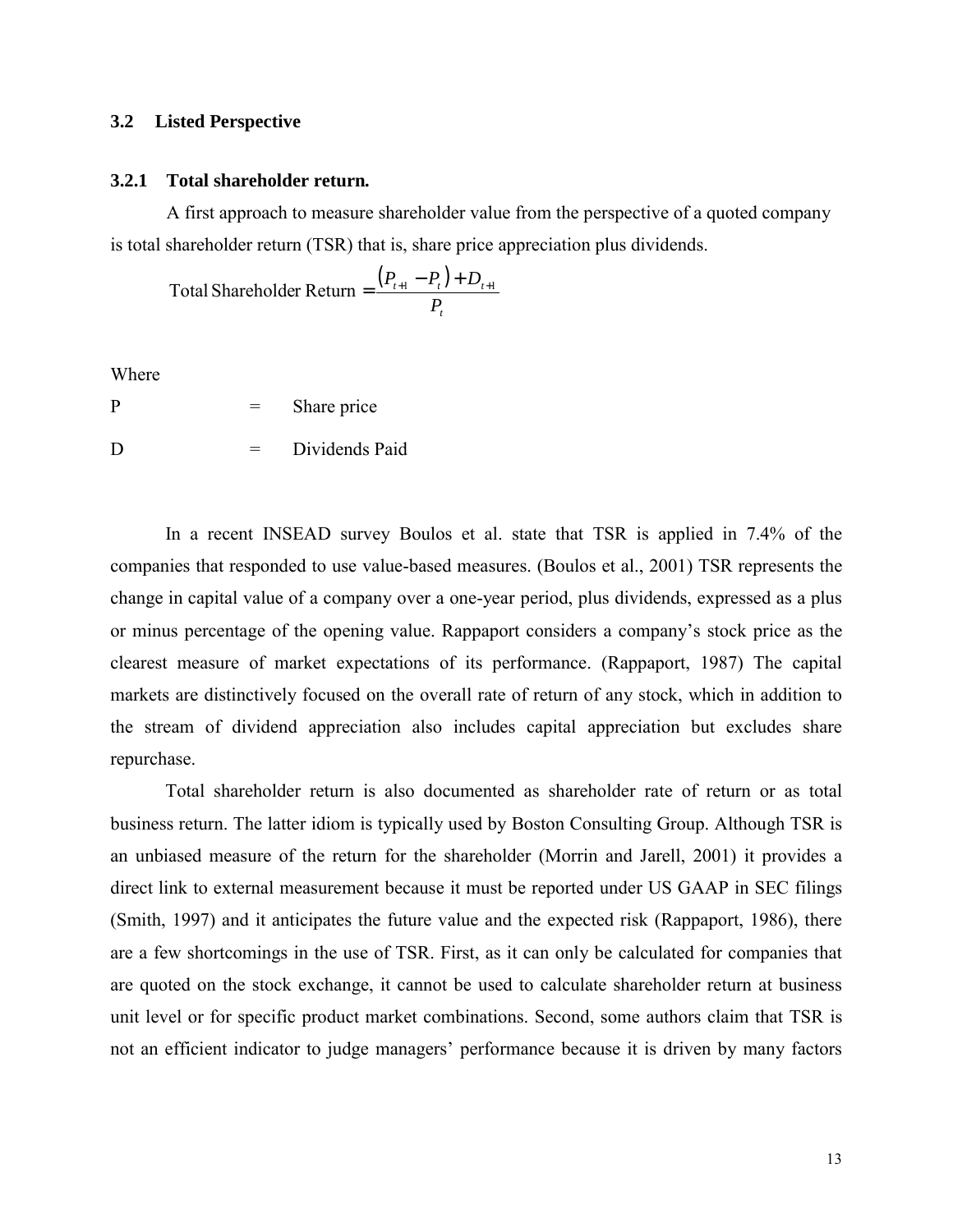beyond the control of the firm's executives. (Bannister and Jusuthasan, 1997; Bacidore et al., 1997)

### **3.2.2 Market value added.**

The difference between the equity market valuation of a company and the sum of the adjusted book value of debt and equity invested in the company is called market value added (MVA). According to the INSEAD survey mentioned above, 7,9 % of respondents claim to use MVA as a proxy for shareholder value.

MVA = market value - invested capital

Market value added is said to be unique in its ability to gauge shareholder value creation because it captures both valuation  $-$  the degree of wealth enrichment for the shareholders and performance i.e. the market assessment of how effectively a firm's managers have used the scarce resources under their control  $-$  as well as how effectively management has positioned the company on the long term. (Ehrbar, 1998) Furthermore MVA avoids subjective accounting issues regarding anticipation of future cash flows and discount rates because it approximates the stock market estimation of net present value. (Hillman and Keim, 2001). Although we noted that little research has been conducted on the predicting power of MVA it is said to be a more effective investment tool than other measures.<sup>1</sup> In a recent study Yook and McCabe examined the cross section of expected stock returns between 1985 & 1994 and found evidence of a strong negative relationship between MVA and average stock returns. (Yook and McCabe, 2001)

#### **3.3 Not-Listed Perspective**

When unambiguous stock-market data are not available, the proxy for value creation should be calculated based on information from within the company. This often implies reliance on the financial statements. The conventional structure of financial statements creates some obstacles to an articulation between a (multi-period) measure of excess value created and a matching (multi-period) assessment of accounting flows. The shortcomings of accounting-based measurements are numerous: alternative accounting measures may be employed, risk is excluded, investment requirements are excluded, dividend policy is not considered, the time value of money is ignored (Rappaport, 1986), errors occur at different stages of project life, errors occur when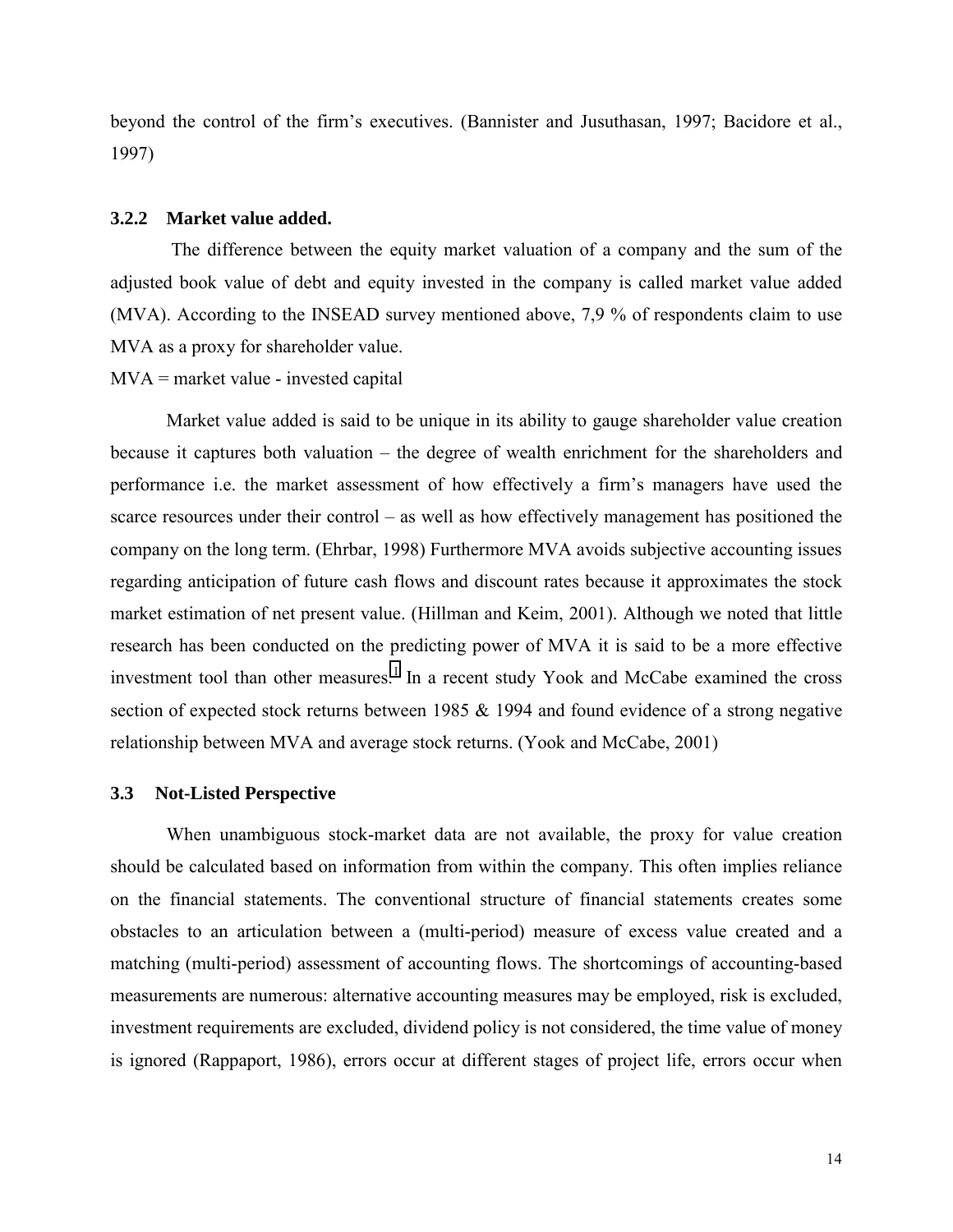firms or divisions have a balanced mix of old and new projects (Brealey and Myers, 2000) and poor correlation of profit-related performance measures with the valuation used on capital markets (Günther, 1997). To overcome these shortcomings, adjustments can be made to the underlying figures or to the metric itself in order to reflect value added more accurately.

Various authors (Ittner and Larcker, 1998; Bromwich and Walker, 1998; Dechow et al., 1999; O'Hanlon and Peasnell, 2001) have stated that residual income can be considered the basis for many value-based metrics. Residual income is defined as the accounting income attributable to shareholders at the end of the period minus the accounting book value of shareholders funds at the end of the previous period multiplied by the cost of capital. It provides a clear indication of whether a firm has made enough profit to satisfy both creditors and equity holders. (Eiteman et al., 1999) Besides the residual income based measures that evaluate the generated shareholder value ex post for a single period, one can also gauge the value of a company by discounting future cash flows or free cash flows that are based on forecasts for a multi-period planning horizon. We will therefore subdivide this perspective in single period measures and multi-period measures.

## **3.3.1 Single period metrics**

#### **3.3.1.1 Economic value added.**

Economic value added (EVA) is the most straightforward antecedent of residual income. It is also considered to be the best known of the shareholder value metrics. (Brown et al., 2000) More than 47% of the respondents in the INSEAD survey claim to use EVA as the economic profit measure. (Haspeslagh et al., 2001)

 $EVA = NOPATH - (K_c * Capital)$ or

 $EVA = (r - K_c) * Capital$ Where

l

<sup>&</sup>lt;sup>1</sup> More specifically: market value of equity, book/price value ratio and price/earnings ratio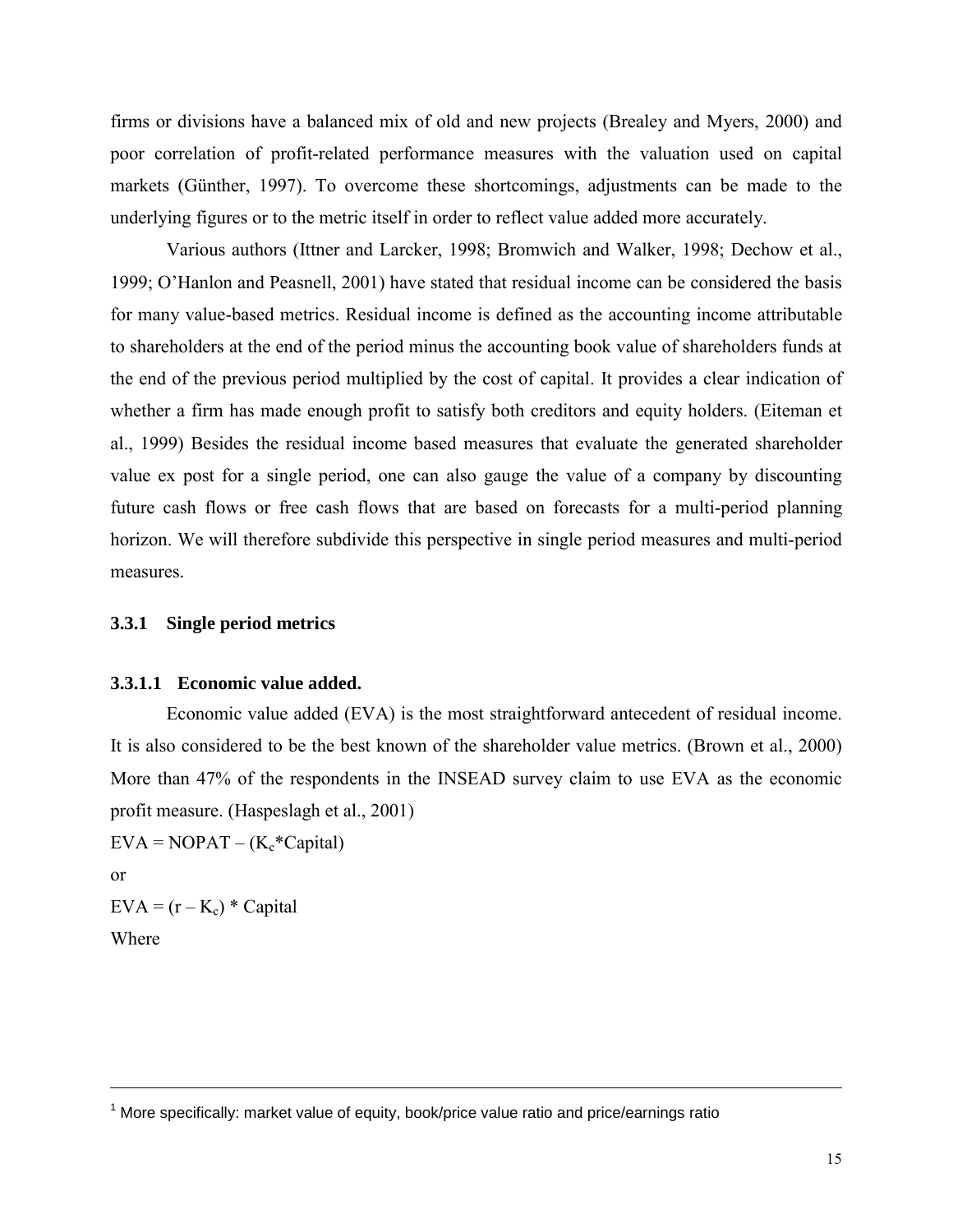| <b>NOPAT</b> | Income available to common +<br>$=$            |
|--------------|------------------------------------------------|
|              | Increase in equity equivalents <sup>2</sup> +  |
|              | interest expenses after taxes +                |
|              | preferred dividends + Minority                 |
|              | interest provisions                            |
|              | OR                                             |
|              | Sales – Operating Expenses (Incl.              |
|              | $Depr)$ – Taxes                                |
| Capital      | Common Equity + Equity equivalents<br>$=$      |
|              | $+$ Debt + Preferred Stock + Minority          |
|              | Interest                                       |
|              | <b>OR</b>                                      |
|              | Adjusted current assets – Non interest         |
| $K_c$        | bearing current liabilities + Net fixed<br>$=$ |
| R            | assets<br>$=$                                  |
|              | Cost of Capital                                |
|              | Rate of return on capital                      |

EVA and related measures attempt to improve on traditional accounting measures of performance by measuring the economic profit of an enterprise. Economic value added is defined as net operating profit after tax (NOPAT) less a company's cost of capital (including the cost of both equity and debt). (Morrin and Jarell, 2001) NOPAT equals the sum of income available to common plus the increase in equity equivalents plus interest expenses after taxes plus preferred dividends plus minority interest provisions. Equity equivalents gross up the standard accounting into what Stewart calls 'economic book value'. (Stewart, 1999) They eliminate accounting distortions by converting from accrual to cash accounting.

When NOPAT is divided by adjusted book value of capital, we abandon the residual income formula and note that EVA can also be computed by taking the spread between the rate of

l

<sup>&</sup>lt;sup>2</sup> Equity equivalents gross up the standard accounting into what G Stewart calls 'economic book value'. They eliminate accounting distortions by converting from accrual to cash accounting.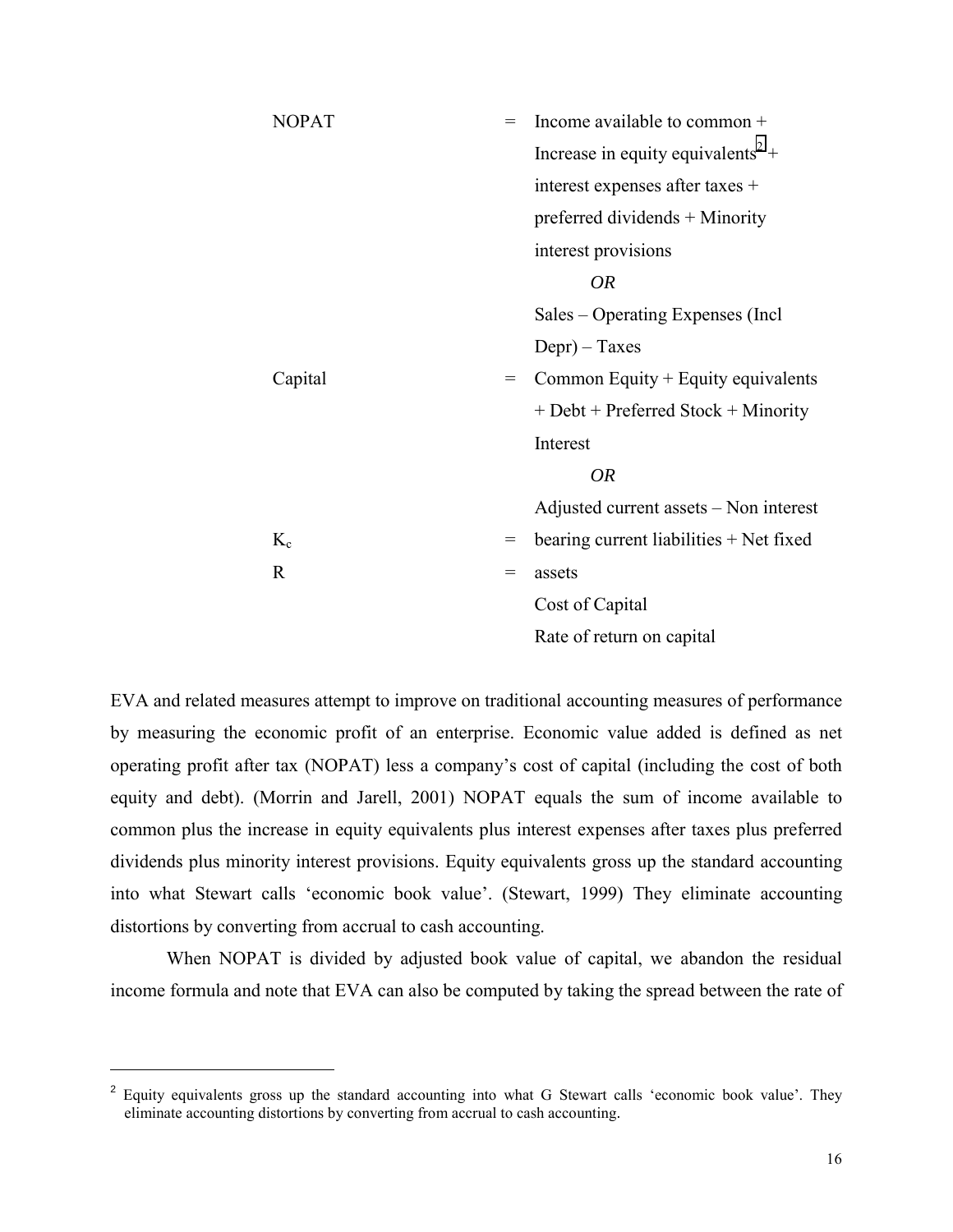return on capital and the cost of capital, multiplied by the economic book value of the capital committed to the business. (O'Hanlon and Peasnell, 1998)

When EVA is projected and discounted to a present value, EVA accounts for the market value that management adds to, or subtracts from, the capital it has employed. (Stewart, 1999) This relation between MVA and EVA is the theoretical foundation for Stern Stewart's management system. In line with residual income theory, business success is defined in terms of the present value of future EVAs. Stewart's claim that it is the only performance measure that ties directly to the intrinsic market value of any company (Dodd and Chen: 1996) is also true when taken into consideration all metrics that are being used in the residual income-based valuation framework like economic profit, shareholder value added, economic value creation but also shareholder value analysis (see infra).

Both academics and practitioners point out numerous benefits of EVA. Because it is a single period measure, it allows for an annual measurement of actual not-estimated or forecasted, value created performance. (Armitage and Fog, 1996) Others refer to the fact that it corresponds more closely to economic profit than accounting earnings do and, as an objective, is consistent with the pursuit of shareholder interest. (Grant, 1998; Young and O'Byrne, 2001) Claims have also been made that EVA can drive behavioural change by providing the incentive for managers to promote shareholder wealth as the primary objective. (Dodd & Chen, 1996; Biddle et al., 1997; Brewer et al., 1999; McLaren 1999)

Although some research indicates that EVA indeed is quite well correlated with stock price performance (OíByrne, 1996; Lehn and Makhija, 1996; Bacidore et al., 1997) other research points out that EVA does not dominate earnings in association with stock market returns (Dodd and Chen, 1996; Biddle et al., 1997; Günther et al., 1999). The implied effectiveness of economic value added as a performance measure based on the association between EVA and stock return is therefore at least ambiguous.

Moreover, EVA, being a single period measure, does not address the problem of the time period over which profits are to be maximized (Grant, 1998) nor does it deal with issues over shorttermism. (McLaren, 2000) Furthermore, the EVA practice of 'decoupling' performance measures from GAAP while having significant incentive benefits, also induces potential costs in the form of increased auditing requirements (Zimmerman in Minchington and Francis, 2000). Due to the fact that EVA is a monetary measure, G. Bennett Stewart proposes to standardize the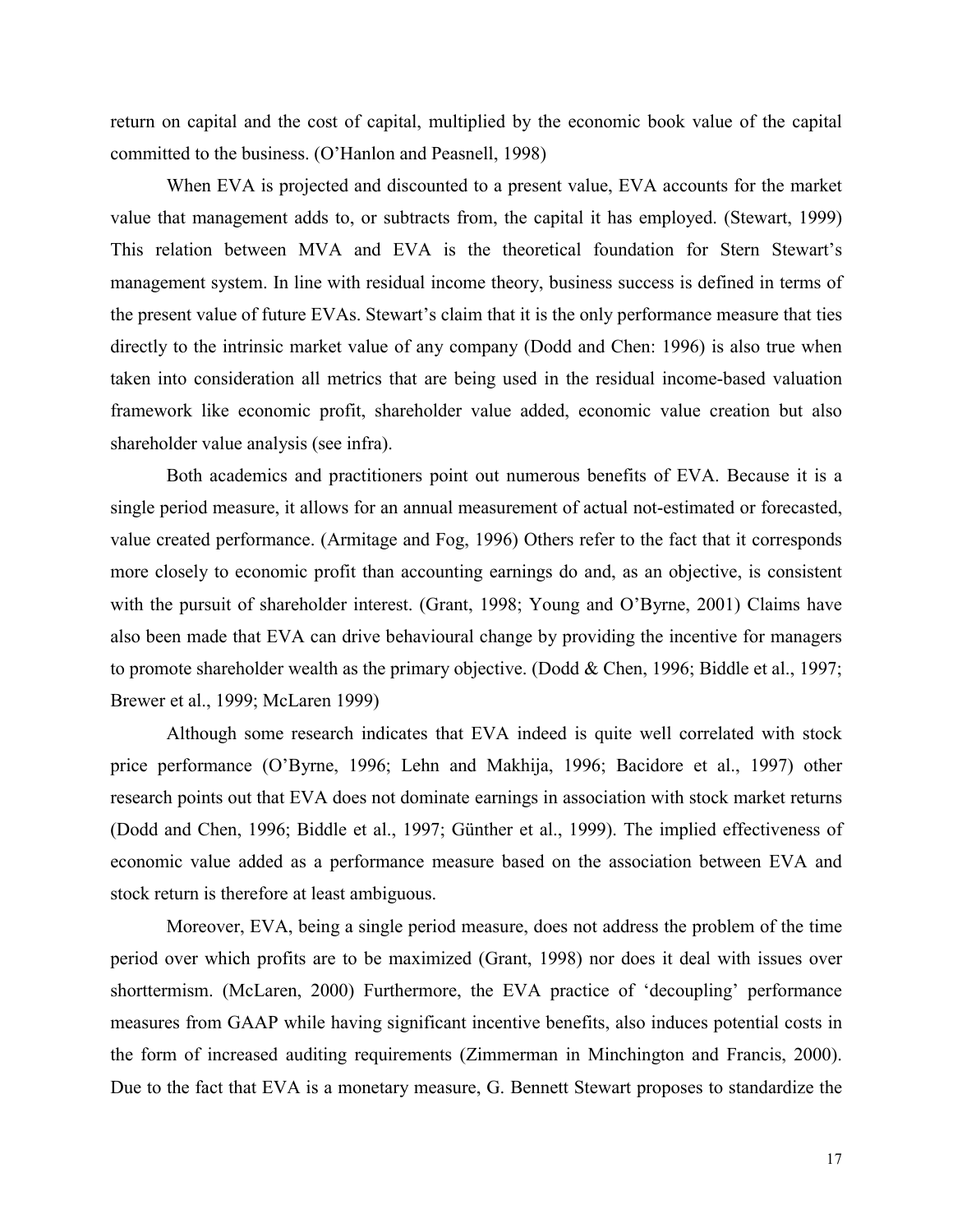metric on business unit level to reflect a common level of capital employed. (Stewart, 1999; Morrin and Jarell, 2001) Finally, because EVA assesses the capital charge on the firm's economic book value rather than on its market value, next to the fact that the adjusted capital represents only the values of the physical assets in place and not the strategy, some authors suggest using total market value of the firm's assets instead of the adjusted book value. (Bacidore et al., 1997)

#### **3.3.1.2 Equity spread approach***.*

The equity spread approach is a future-oriented, accounting based model. It compares return on equity (RoE) against the cost of equity  $(k<sub>E</sub>)$ , and ascertains, by calculating the difference, if shareholder value has been created or destroyed. The equity spread approach is based on the Gordon Model (Günther, 1997) which represents a market to book value relationship in efficient capital markets, under assumption of unlimited constant growth (g) and with two other dependent variables; RoE and  $k_E$ . The Market to book value can be calculated by dividing the difference between RoE and g, and  $k_E$  and g, when g is less than  $k_E$ .

$$
\frac{M}{B} = \frac{(RoE - g)}{(k_E - g)}
$$
 with  $k_E > g$ 

and

$$
+\infty if RoE > g
$$
  

$$
\frac{M}{B} = \{ 0 if RoE = g \text{ with } k_E > g
$$
  

$$
-\infty if RoE < g
$$

Market to book value ratios are well known and very much accepted among the financial scientific community. (Günther, 1997). The consulting companies Marakon Associates and HOLT Value Associates have applied the approach in their value-based management practices. Although McTaggart suggests not to use the market to book equation to estimate precisely the value of a company, he asserts it can be used in three cases. Firstly, this ratio produces a meaningful quick and dirty valuation. Secondly, it draws out the key relationships between equity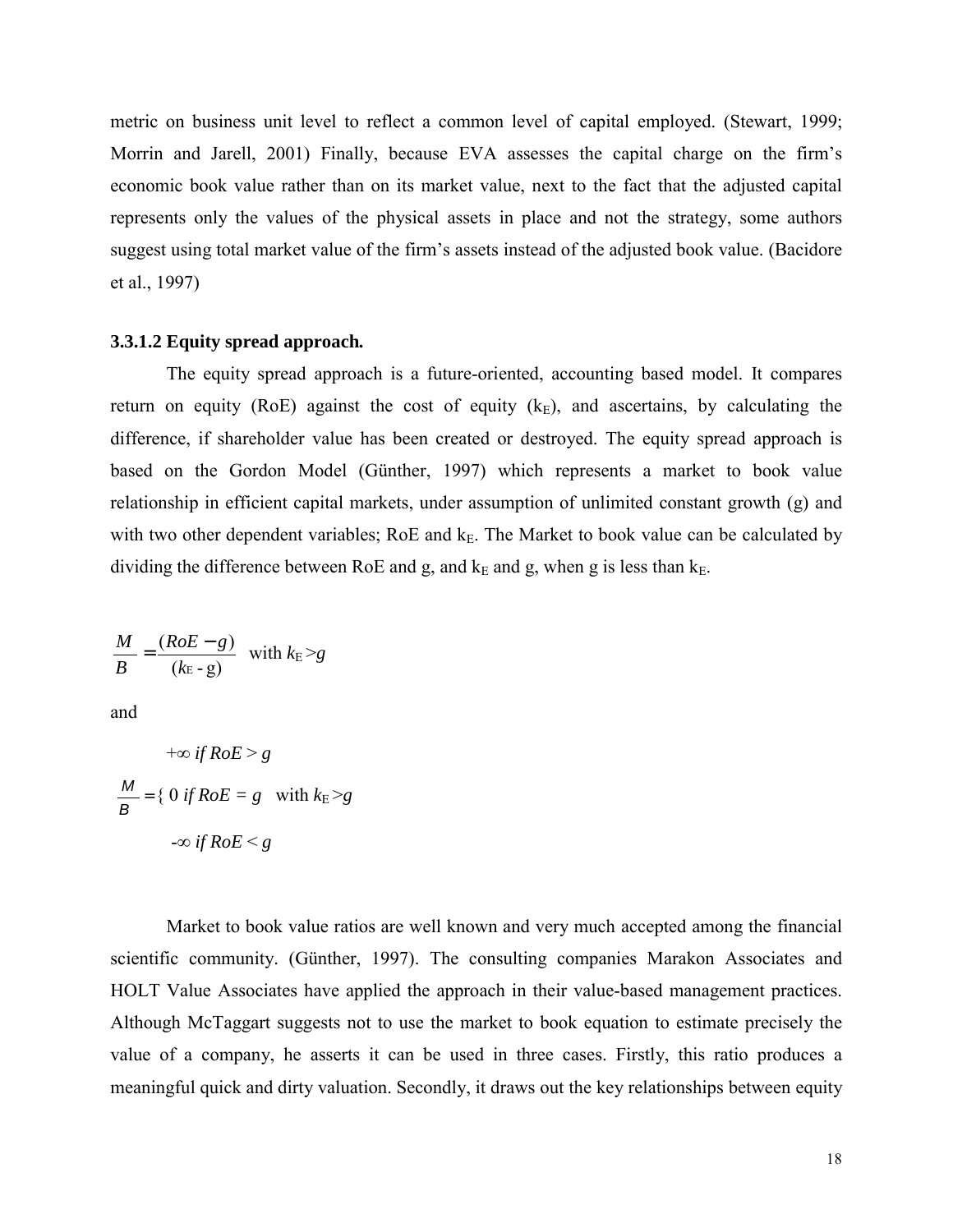spread, growth and the ratio of market value to book value. And finally, the equation can be used to estimate a company's (or a business unit's) value at the end of the planning period. (McTaggart et al., 1994)

The significant difference between both approaches, is that in the EVA approach economic value added is assessed by means of the weighted average cost of capital  $-$  and therefore considering both debt and equity  $-$  whereas the equity spread approach is interested only in the return against the cost of equity. The hurdle rate is therefore noteworthy different as it is recognized that the after tax borrowing cost of debt is generally cheaper than the cost of equity. (Pratt, 1998)

#### **1.1.2 Multi-period metrics**

## **1.1.2.1 Cash flow return on investment***.*

We can define cash flow return on investment (CFROI) as the annual gross cash flow relative to the invested capital of the business unit. (Lewis in Günther, 1997) The mathematical formula for CFROI is the solution of r in:

$$
I = \sum_{i=1}^{n} \frac{CF_i}{(1+r)^n} + \frac{W_{n+1}}{(1+r)^{n+1}}
$$

Where

W I CF = = = Expected residual value of non depreciating assets Gross Operating Asset Investment Gross Cash Flow

HOLT Value Associates in cooperation with Boston Consulting Group has developed CFROI. According to Haspeslagh et al., CFROI is quite popular; 23% of the respondents in their survey affirm to use cash flow return on investment as an indicator for shareholder value creation.

The CFROI calculation requires four major inputs: the life of the assets, the amount of total assets (both depreciating and non-depreciating), the periodic cash flows assumed over the life of those assets and the release of non-depreciating assets in the final period of the life of the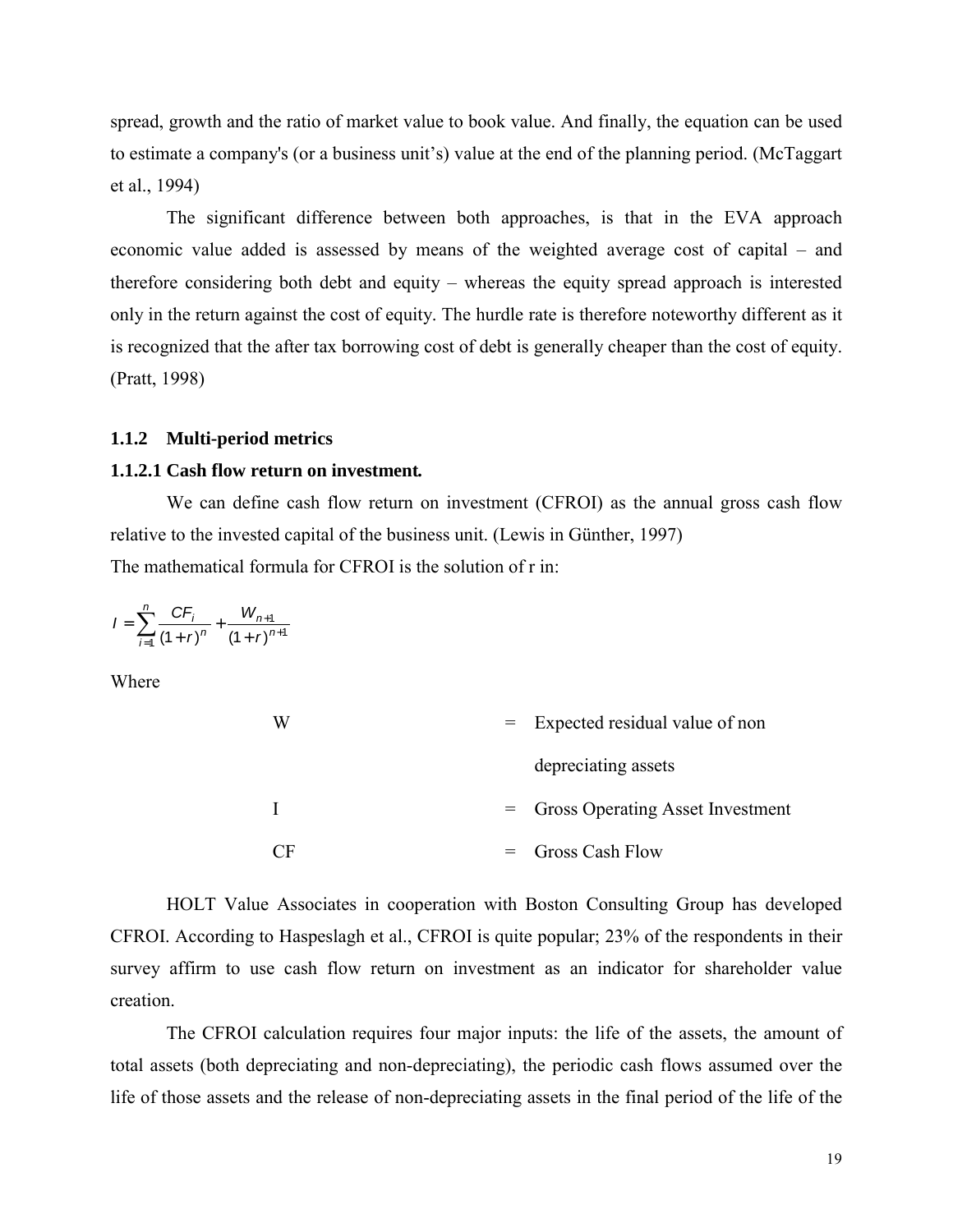assets. (Madden, 1999; Young and OíByrne, 2001; Morrin and Jarell, 2001) From a methodological point of view CFROI can be determined in two steps. (Myers, 1996) First, inflation-adjusted cash flows available to all capital owners in the firm, are compared to the inflation-adjusted gross investments made by the capital owners. The ratio of gross cash flow to gross investment is translated into an internal rate of return by recognizing the finite economic life of depreciating assets and the residual value of non-depreciating assets.

Madden, who is partner at HOLT Value Associates, cites a number of authors who claim that security analysts and corporate managers increasingly employ CFROI as a key tool for gauging corporate performance and shareholder value. (Madden, 1998). Some of its users perceive CFROI also as an investor-oriented tool. (Mills et al., 1998) The CFROI model avoids the use of accounting book capital in valuing the firm's existing assets. Since the underlying gross cash flow for the calculation of CFROI is assumed to be constant during the useful life of the fixed assets (Morrin and Jarell, 2001), it is an annual performance figure that has to be recalculated yearly. (Günther, 1997; Young and O'Byrne, 2001) An often-heard comment with regard to CFROI is that it is perceived as a complex financial measure device. (Fera, 1997; Young and O'Byrne, 2001)

Based on a simplified CFROI rate<sup>3</sup>, Boston Consulting Group developed a residual income measure, which is called cash value added (CVA). CVA is the spread between CFROI and the real cost of capital, multiplied with the investment in fixed assets plus working capital. Due to the fact that investors use analogous methods to valuate financial assets, CVA is seen as a consistent and relevant tool in communicating both internally and externally. (Ottoson and Weisenrieder, 1996) In the above mentioned study based on companies of the German capital market, Günther et al. found that the CVA approach delivered better results on a low level of correlation than the DCF approach or EVA. (Günther et al., 1999)

l

<sup>&</sup>lt;sup>3</sup> In this approach CFROI is no longer calculated as the internal rate of return of a standardized gross cash flow profile but as gross cash flow minus economic depreciation, divided by gross investment.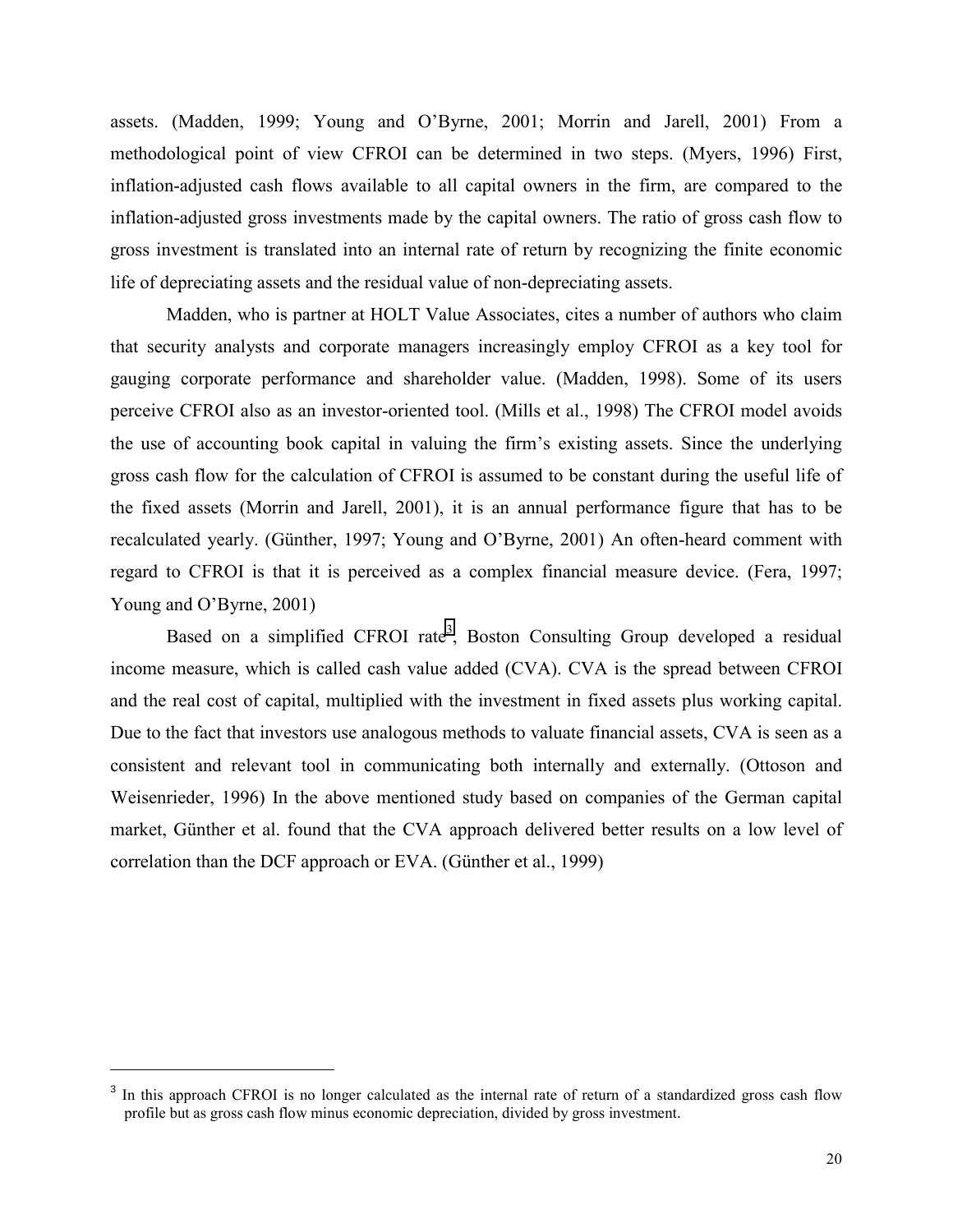#### **1.1.2.2 Shareholder value added.**

Shareholder value added (SVA) is defined as the difference between the present value of incremental cash flow before new investment and the present value of investment in fixed and working capital.

 $SVA = (Present value of cash flow from operations during the forecast period + residual)$ value + marketable securities)  $-$  Debt

The measure has been described by Rappaport (Rappaport, 1998) who is regarded as one of the most prominent publicists in the field of shareholder value metrics. (Copeland et al., 1994; Günther, 1997) Shareholder value added is less popular than its founding father; only 8% of respondents in the recent INSEAD study confirm to use this indicator.

SVA can also be defined as incremental sales multiplied by incremental treshold spread, adjusted for the income tax rate, divided by the present value of the cost of capital. (Rappaport, 1998) Incremental treshold spread is calculated as the profit margin on incremental sales less the break-even operating profit margin on total sales in any period. In the latter way of representing, SVA leans towards the shareholder value network, which depicts the essential link between the corporate objective of creating shareholder value and the basic valuation or value drivers. (Morrin and Jarell, 2001) The value driver model is a comprehensive approach that centres on seven key drivers of shareholder value i.e. sales growth rate, operating profit margin, cash tax rate, fixed capital needs, working capital needs, cost of capital and planning period or value growth duration. (Rappaport, 1986) Compared with EVA, Mills and Print express their preference in favour of SVA because the driver tree model appears to be very useful in helping managers to understand the dynamics of value creation. (Mills and Print, 1995) In a multidivisional organization the measurement of selected value drivers at the divisional level could be complementary to value-based measures at group level and eradicate the need to calculate divisional cost of capital.

## **4 VALUE-BASED MANAGEMENT PRACTICES**

## **4.1 Introduction**

In addition to the various performance indicators mentioned in the previous chapter, it should be clear that metrics are not the goal of a value-based management program. As always, one should never confuse the ends with the means. Alas for some CEO's, a managing for value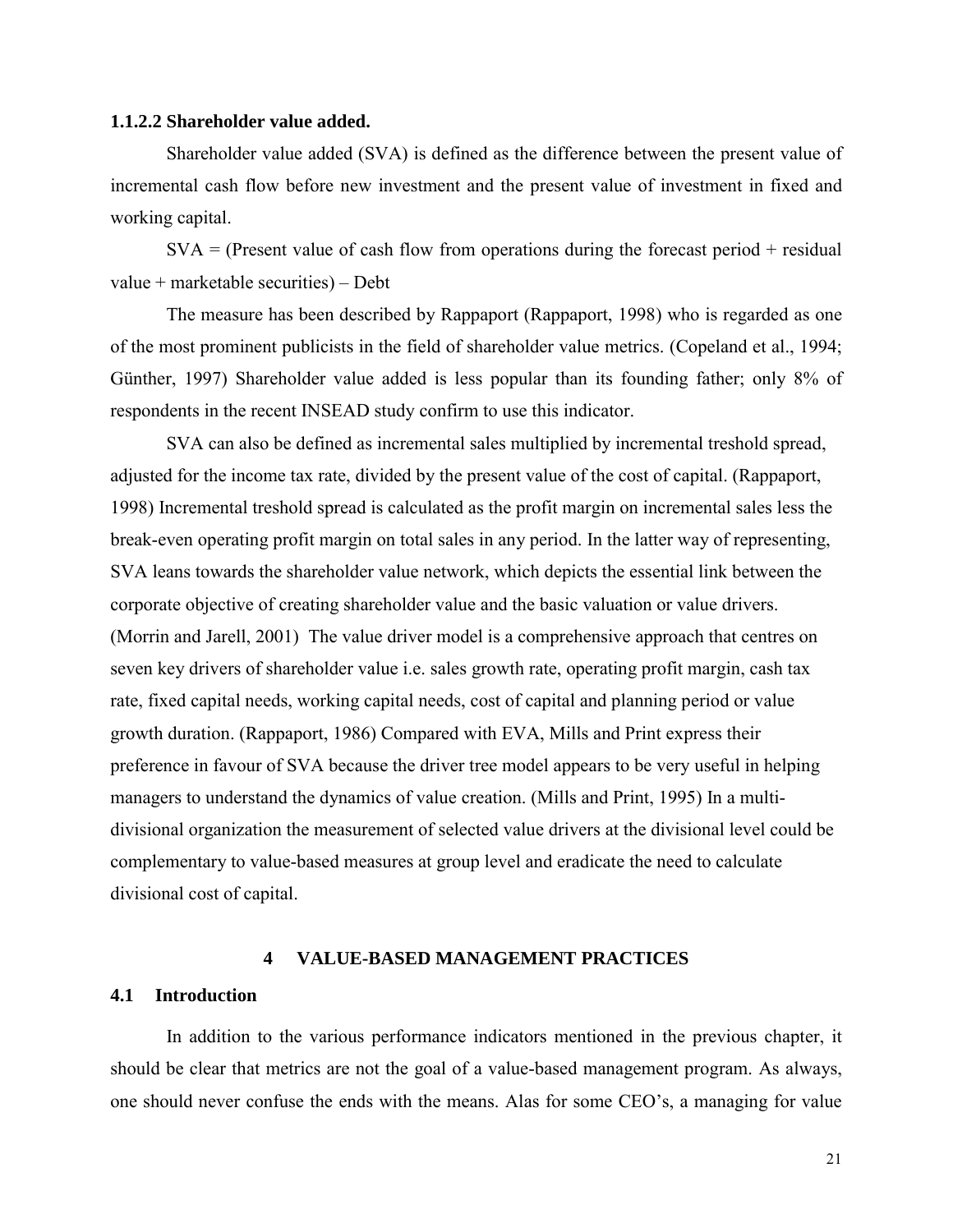focus does not create value through financial manipulations. It merely creates value through developing sound strategic and operating plans for a company and its business-units.

In this section we will first introduce an overview of the fundamental components of a holistic value-based management program. The components of this framework are deduced from several research reports concerning a comprehensive view of the practice of value-based management. We have set our framework side by side the recently published report of INSEAD (Boulos et al., 2001), "Getting the value out of value-based management". In addition, we studied the results published in "Value Based Management. The growing importance of Shareholder value in Europe" (KPMG, 1999) and the conclusions of a PwC inquiry (PwC, 2000), elucidated in "Inside the Mind of the CEO in Belgium". After a description, we continue with an overview, based on a literature review and analysis of what each of the consulting firms has published as its methodology. As stated earlier, value-based management as a practice emerged from the experience and fieldwork of professionals and consultants. We will describe six of these valuebased management constructs.

## **4.2 Value-based Management in Practice**

Fieldwork by Boulos et al. (Boulos et al., 2001) concerning the VBM practice, reveals that a successful VBM program is much more than the adoption of an economic profit metric as key measure of performance, combined with tie compensation to agree-upon improvement targets in that metric. The authors conclude that a successful VBM program is about introducing fundamental changes in the company's culture.

INSEAD's extensive research on value-based management (Boulos et al., 2001) has revealed 5 key value-driven elements, described below, which set up a virtuous circle of behavior and benefits as foundation for sustained value creation. The first key element is an explicit commitment to value, which becomes apparent to everyone when the company sets shareholder goals to guide and stretch out the thinking and actions. The education and intensive training of a large number of managers and employees in the shareholder value creation process and in the awareness of how their actions can contribute to economic profit creation, forms the second element. Building ownership is the third element mentioned. Rewarding large numbers of managers and employees on corporate and/or business unit economic profit measures, has a positive influence on the creation of ownership. Empowering business units is the fourth main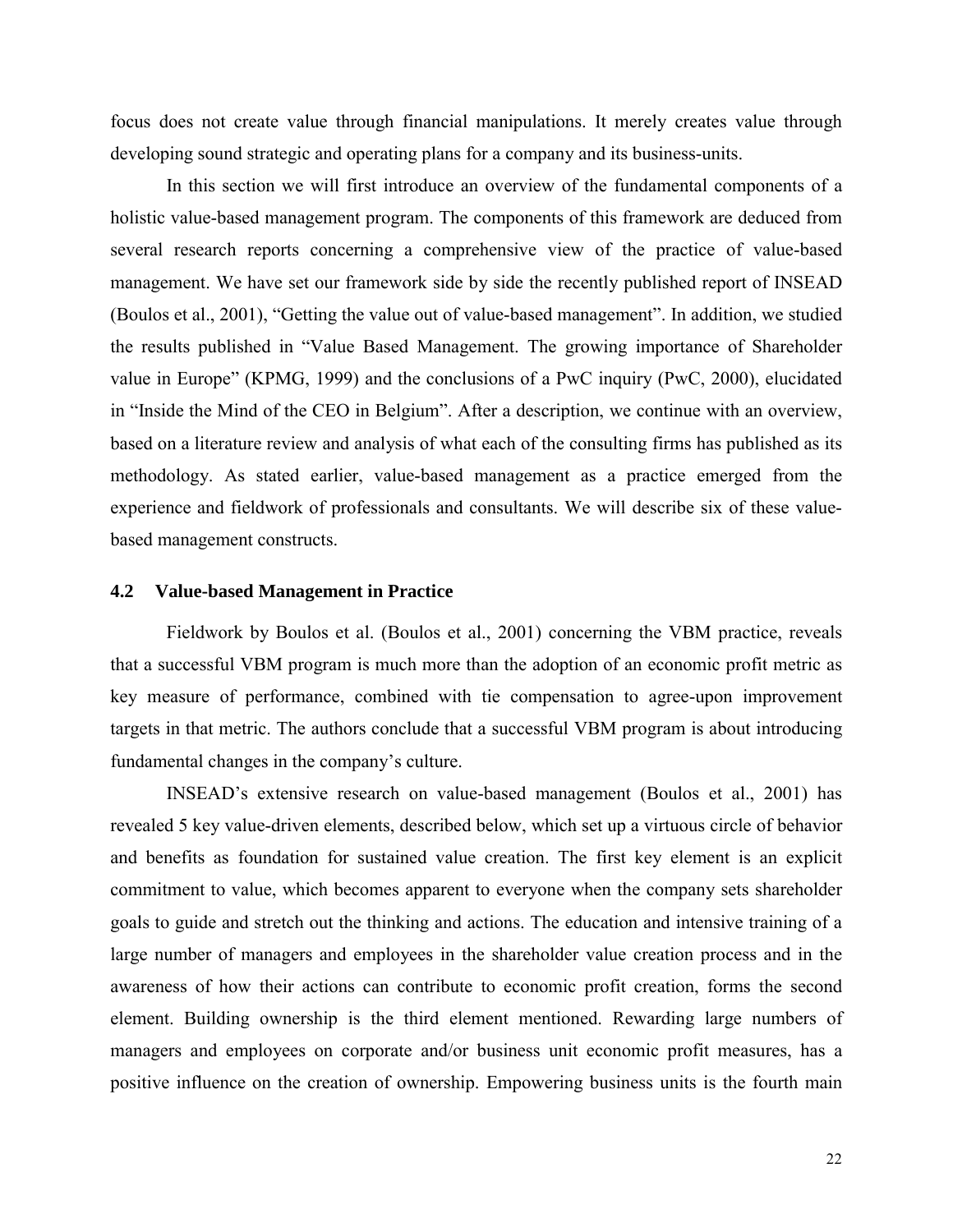element. This empowerment concerns the evaluation of the strategic options and subsequent investment, based on the maximization of the business units' long-term economic-profit creation. The fifth main element concerns broad process reforms. The most important rules concerning these broad programs are: avoiding accounting complexity, identifying the value, integrating budgeting with strategic planning and last but not least investing in information systems to develop an overall corporate strategy.

A correct implementation of those five key elements is necessary to benefit from VBM, but apart from that the survey of INSEAD (Boulos et al., 2001) also specified some success factors, indispensable in the VBM practice. A clear explicitation of the commitment to shareholder value and intensive training for as many managers and employees as possible or desirable, are success factors situated at the beginning of the VBM implementation process. The involvement of the CEO is as success factor applied to the whole VBM practice. The extent of the bonus program, the depolitization of budgets and less frequent interventions in the resourceallocation programs can be viewed as success factors, resulting from an adequate implementation and supporting the ongoing use of the VBM-system.

Boulos et al. are however not the only ones trying to explain the components or elements of a holistic value-based management system. Slater and Olson (Slater and Olson, 1996) describe a comparable overview of the components in a VBM system. The first stage in their system consists of a value-based analysis. The value-based analyses and planning techniques use several well-known financial tools, such as DCF and EVA, to evaluate new strategic initiatives and existing operations. Slater and Olson subscribe, just like Boulos et al. the need to buy in all levels of management to achieve a successful VBM-system. The commitment and support of top management is here the most important aspect, followed by the need to educate all other managers in order to create commitment in the whole organization. The final step in this stage concerns, according to Slater and Olson, the establishment of a clearly communicated gain sharing program for all employees and thus not exclusively for managers. More than Boulos et al. they underscore that the gain sharing program can only be an effective motivational tool if the payout formula is clearly constructed. VBM training and open-book management are the key elements of the third stage in their VBM system. After this stage, everybody in the firm should understand the purpose of the VBM system, the mechanisms of the financial framework, the current financial situation and the benefits of achieving the firm's goals. The fourth stage focuses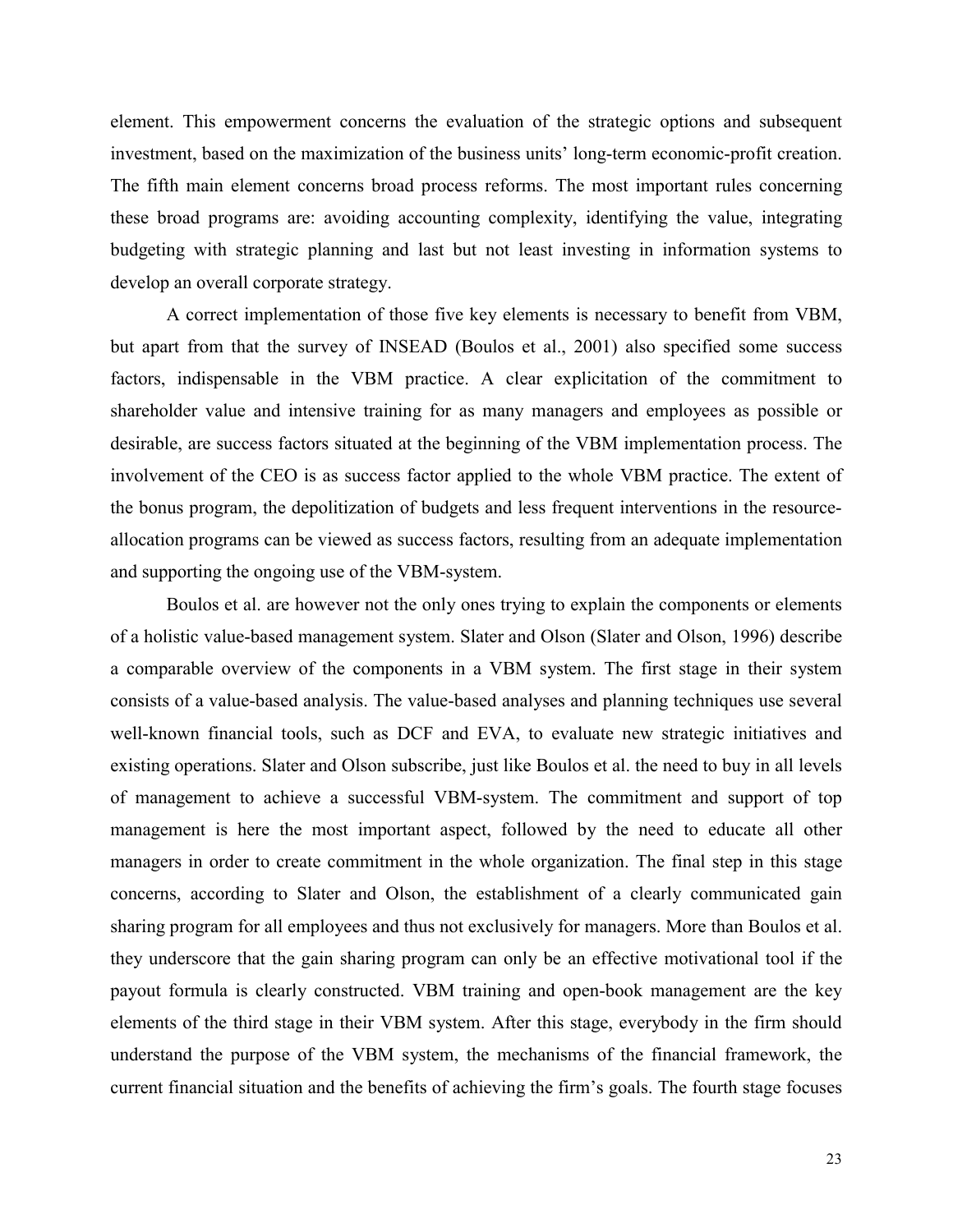on employee empowerment and task-focused training, and the last stage concerns the value sharing.

## **4.3 Value-based Management as a Practice**

Numerous financial planning / consulting firms have developed proprietary theories of value creation (England, 1992). Each of them claims to have a specific presumption of how value can be managed. In this paper we attempt to analyse their documented methodology. Figure 1 gives a synopsis of the approach of six financial planning / consulting firms i.e. Stern Stewart  $\&$ Co, Marakon Associates, McKinsey & Co, PriceWaterhouseCoopers, L.E.K. Consulting and HOLT Value Associates. Before analysing the similarities and differences in their approaches, we briefly describe the six consulting firms.

Stern Stewart & Co was founded in 1982 (Stewart, 1999), based on the development of their EVA® Management Framework. The EVA- and MVA metric (Günther, 1997; Myers, 1996) created internally, are probably the best-known assets of this New-York-based consulting firm. Marakon Associates, based in Stanford, was once depicted as the best-kept secret in consulting. (Stewart, 1998) This management-consulting firm developed the equity spread-metric (Günther, 1997; Reimann, 1991), which, as we wrote infra, is rooted in the Gordon model. Their main interest in basically one governing objective, viz. the increase in shareholder value, explains their strong focus. As small as Marakon Associates is, as big is McKinsey & Co, the third consulting firm in our analysis. McKinsey & Co (Copeland et al., 2000) advises companies on more general issues as strategy, but is also active in more specialised areas as finance. Their ideas about valuebased management are described in "Valuation", where they pay a lot attention to the valuationmetrics, and the DCF-model in particular. The fourth financial planning firm is PriceWaterhouseCoopers (PwC), with offices spread all over the world. The global Financial & Cost Management consultancy team of PwC (Read, 1997) is active in the field of planning and large-scale change projects through for instance value-based management. L.E.K. Consulting, founded in 1983, provides her clients world-wide with strategic advice and commercial support. The prominent publicist in the field of shareholder value, Alfred Rappaport (cfr. Supra) has been L.E.K.'s strategic advisor concerning the application of shareholder value to business strategy since their merger with The Alcar Group in 1993. HOLT Value Associates, with headquarters in Chicago (Young and OíByrne, 2001), is the sixth and last financial consulting firm in our analysis. HOLT developed, in co-operation with the Boston Consulting Group (Günther, 1997;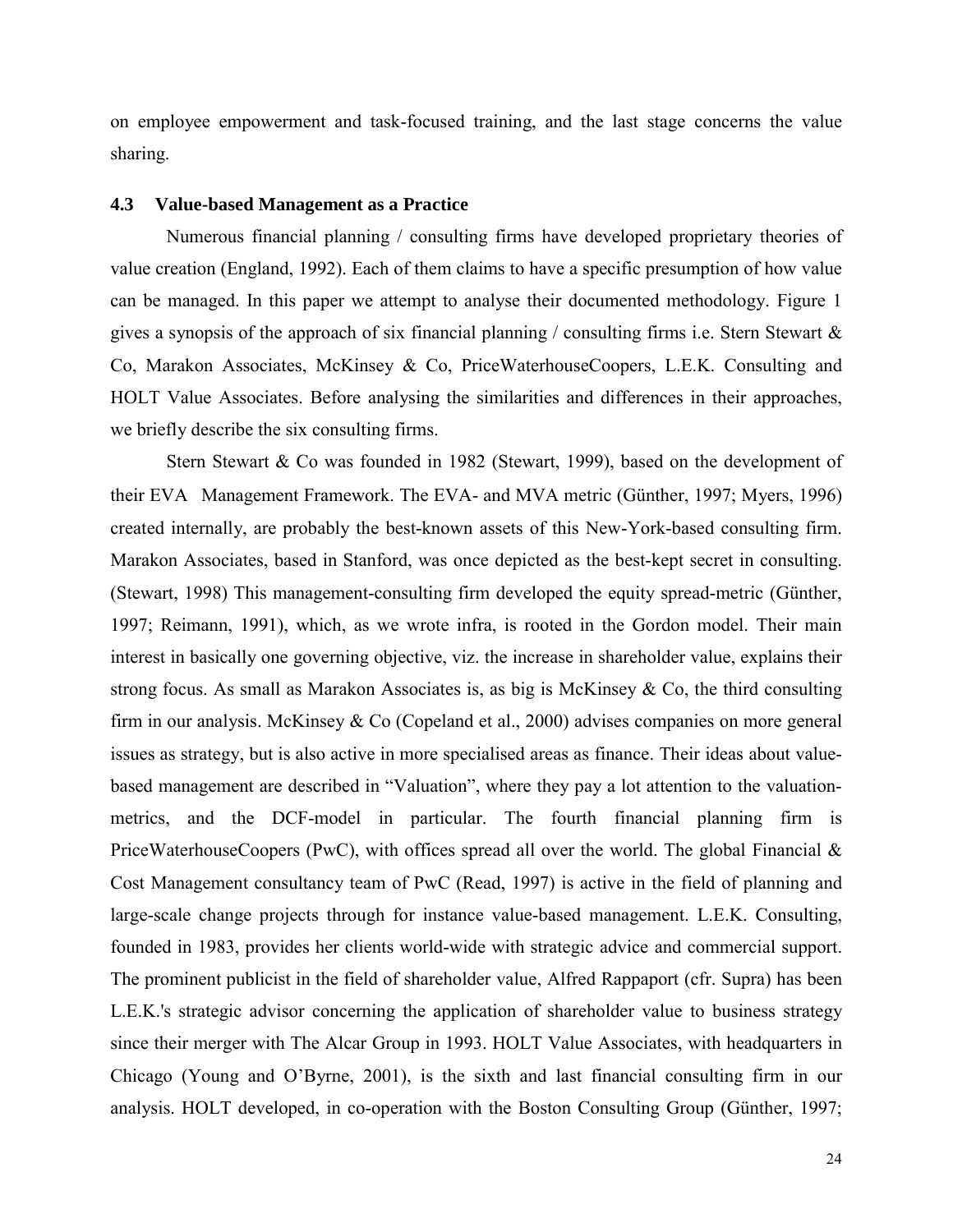Myers, 1996), the CFROI-metric. Their expertise is mainly focused on understanding how companies, worldwide, are valued in stock markets (Madden, 1999).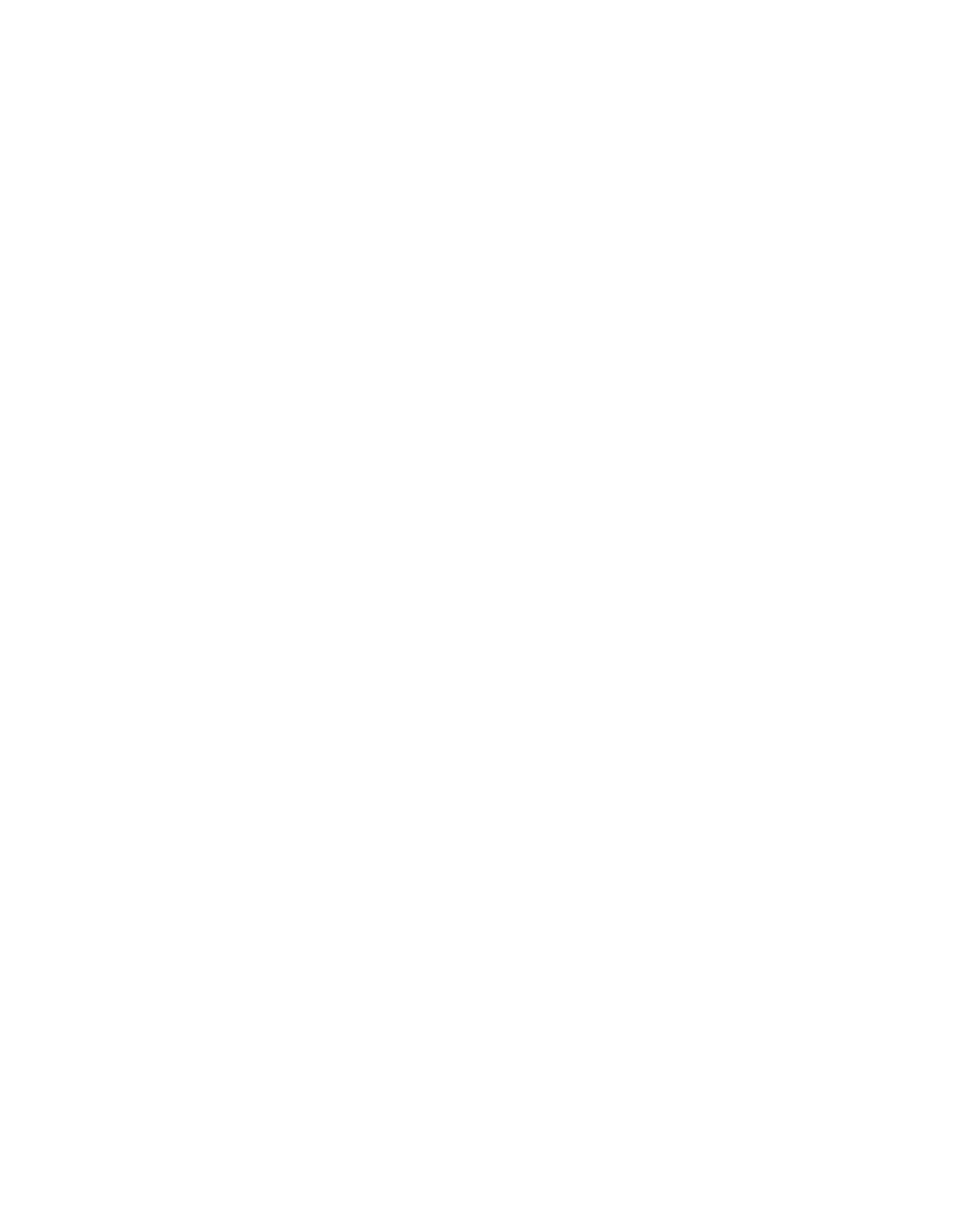#### FIG. 1: COMPARISON OF SIX VALUE-BASED MANAGEMENT APPROACHES

|                                                                                   |                                 | Stern Stewart & Co                                                                                                                                                | Marakon Associates                                                                                                                   | McKinsey & Co                                                                                                                                          | <b>Price Waterhouse Coopers</b>                                                                                                                          | L.E.K. Consulting                                                                                                                                                                              | <b>HOLT Value Associates</b>                                                            |
|-----------------------------------------------------------------------------------|---------------------------------|-------------------------------------------------------------------------------------------------------------------------------------------------------------------|--------------------------------------------------------------------------------------------------------------------------------------|--------------------------------------------------------------------------------------------------------------------------------------------------------|----------------------------------------------------------------------------------------------------------------------------------------------------------|------------------------------------------------------------------------------------------------------------------------------------------------------------------------------------------------|-----------------------------------------------------------------------------------------|
| Management focus                                                                  |                                 |                                                                                                                                                                   |                                                                                                                                      | Successful companies maximize creation of wealth for the shareholders                                                                                  |                                                                                                                                                          |                                                                                                                                                                                                |                                                                                         |
| Why shareholdervalue maximization?                                                |                                 | Recognition of ownership                                                                                                                                          | Best objective in going concern                                                                                                      | Prosper in business                                                                                                                                    | Prosper in business                                                                                                                                      | Prosper in business                                                                                                                                                                            | Prosper in business                                                                     |
| Philosophy of the consulting company with<br>regards to stakeholder groups        |                                 | Stakeholder Theory, by means of putting the shareholder first                                                                                                     |                                                                                                                                      |                                                                                                                                                        |                                                                                                                                                          |                                                                                                                                                                                                |                                                                                         |
| Fundamentals for value creation                                                   |                                 | Strategy<br>Structure & metrics                                                                                                                                   | Strategy                                                                                                                             | Metrics<br>& Belief systems                                                                                                                            | Structure                                                                                                                                                | Strategy<br>& Metrics                                                                                                                                                                          | Strategy<br>& Metrics                                                                   |
| Main elements in the consultants approach                                         |                                 | Systems with focus on measuring,<br>training and rewarding                                                                                                        | Culture, structure and systems with<br>focus on decentralised strategy<br>development                                                | Culture, structure and systems with<br>focus on corporate strategy and<br>valuation                                                                    | Culture, structure and systems with<br>focus on training and communication                                                                               | Culture and systems with focus on<br>strategy and education                                                                                                                                    | Systems with focus on valuation                                                         |
| Scope / Purpose of external communication<br>concerning VBM                       |                                 | Better quality information<br>Marketing advantage                                                                                                                 | Focus on wealth creation                                                                                                             | information<br>Univocal<br>to<br>all<br>stakeholder groups                                                                                             | Better quality information<br>Temporary marketing influences                                                                                             | Better quality information<br>&<br>commitment                                                                                                                                                  | Better quality information                                                              |
| Perception and specific (internal) contribution of<br>the VBM-approach in general |                                 | Clarifies the perception of underlying<br>economics                                                                                                               | Better alignment of internal<br>organization & processes with<br>strategy                                                            | dialogue<br>between<br>Improving<br>different internal entities                                                                                        | Changing<br>time-horizon<br>and<br>encouraging strategy development                                                                                      | Improving management productivity                                                                                                                                                              | More efficient analysis of firms'<br>performance                                        |
| Strategy development                                                              | General ideas                   | Overarching strategy<br>& corresponding organizational<br>structure                                                                                               | Bottom-up process<br>Common framework<br>Valuing strategies on profitable<br>growth instead of growth                                | Decision making at all levels<br>Focus on valuing strategies                                                                                           | framework<br>Common<br>corporate<br>parent and business units<br>'Strategic thinking reconciled with<br>financial thinking<br>$=$ Valuing<br>strategies' | Strategic analysis at all levels based<br>on combination of strategy<br>formulation and strategy valuation                                                                                     | Strategy is induced by feedback from<br>the stock market                                |
|                                                                                   | Mentioned references            | Refer to<br>Porter and Treacy and<br>Wiersema<br>for<br>strategy<br>development<br>Duncan and Brickley, Smith<br>Zimmerman<br>for<br>and<br>organizational design | Proprietary strategy approach, based Refer to<br>on Market economics & Competitive<br>position, resembles ideas of Porter            | Porter<br>Coyne & Subramaniam<br>$\bullet$<br>Proprietary<br>$\bullet$<br>Customer<br>segmentation analysis<br>Competitive business system<br>analysis | Briefly refer to Porter and Hamel &<br>Prahalad for strategic thinking                                                                                   | Refer to<br>Porter<br>for<br>strategy<br>formulation<br>Williams<br>for<br>the<br>sustainability question<br>Doubts about ideas of<br>Hammer & Champy<br>Hamel & Prahalad<br>Treacy & Wiersema |                                                                                         |
| Strategy deployment                                                               | General                         | Top down, decentralised                                                                                                                                           | Bottom up, decentralised                                                                                                             | Preference for bottom up                                                                                                                               | Top down and centralistic                                                                                                                                | Bottom-up with central guidance                                                                                                                                                                | Top                                                                                     |
|                                                                                   | Focus in strategy<br>deployment | Increasing EVA as general objective                                                                                                                               | Profitable growth instead of growth<br>per se                                                                                        | Profitable growth instead of growth<br>per se                                                                                                          | Maximization of shareholder value                                                                                                                        | Maximization<br>of<br>expected<br>shareholder value added                                                                                                                                      |                                                                                         |
|                                                                                   | Supporting tools                | EVA value drivers.<br>EVA is common language for all<br>management decisions                                                                                      | Strategic value drivers of different<br>business units, benchmarked with<br>corporate management processes, EP<br>is common language | Key value drivers and Key<br>performance indicators defined<br>separate for different organizational<br>levels                                         | Strategic<br>value<br>drivers<br>are<br>decomposed in financial value<br>drivers and operational value drivers                                           | Decomposition of the shareholder<br>value network till de level of Key<br>Value Drivers                                                                                                        |                                                                                         |
| Preferred Metrics                                                                 |                                 | <b>MVA</b><br>(corporate)<br><b>EVA</b><br>(corporate, business unit and product<br>line)                                                                         | <b>Equity Spread</b><br>(corporate)<br>EP<br>(corporate, business unit, customer<br>and product line)                                | Enterprise DCF<br>(corporate, business unit)<br>EP<br>(corporate, business unit, customer<br>and product line)                                         | <b>CFROI</b><br>(corporate)<br><b>SVA</b><br>(corporate, business unit)<br>FCF<br>$\bullet$<br>(corporate, business unit)                                | <b>SVA</b><br>(corporate, operating level)<br>Change in residual income or<br>change in EVA<br>(operating level)<br>Leading indicators of value<br>(operating level)                           | <b>CFROI</b><br>$\bullet$<br>(corporate)<br>Accounting-based measures<br>(lower levels) |
| Investment decisions & resource allocation                                        |                                 | Valuation of strategies based on<br><b>EVA</b> valuation                                                                                                          | Focus on fulfilment of strategy<br>requirements of the business unit<br>Four principles for resource<br>allocation                   | Focus on valuation-techniques:<br>DCF<br>Real option theory                                                                                            | Focus on maximisation of SHV and<br>alignment with strategy                                                                                              | Focus on Market signals analysis<br>combined with DCF and real options<br>as valuation tools                                                                                                   | DCF in two parts; existing assets<br>versus future investments                          |
| Mergers and acquisitions                                                          |                                 | EVA analysis combined with<br>strategic considerations                                                                                                            | Develop an acquisition strategy                                                                                                      | Discipline acquisition programme                                                                                                                       | Structured approach combined with<br>common sense                                                                                                        | Discipline acquisition process                                                                                                                                                                 | CFROI analysis                                                                          |
| Influence on collaboration                                                        |                                 | Dynamic discussions at steering<br>committee<br>Commonality across processes and<br>measures                                                                      | Creation of "managing for value"<br>mindset                                                                                          | BU managers and<br>Aligning<br>employees around a common<br>understanding of top priorities                                                            | Bridging corporate and frontline<br>managers<br>strategy<br>and<br>its<br>implementation                                                                 | Aligning managers with a common<br>framework of analysis, a common<br>goal & common language                                                                                                   | Create common language,<br>Continuous improvement through<br>feedback system            |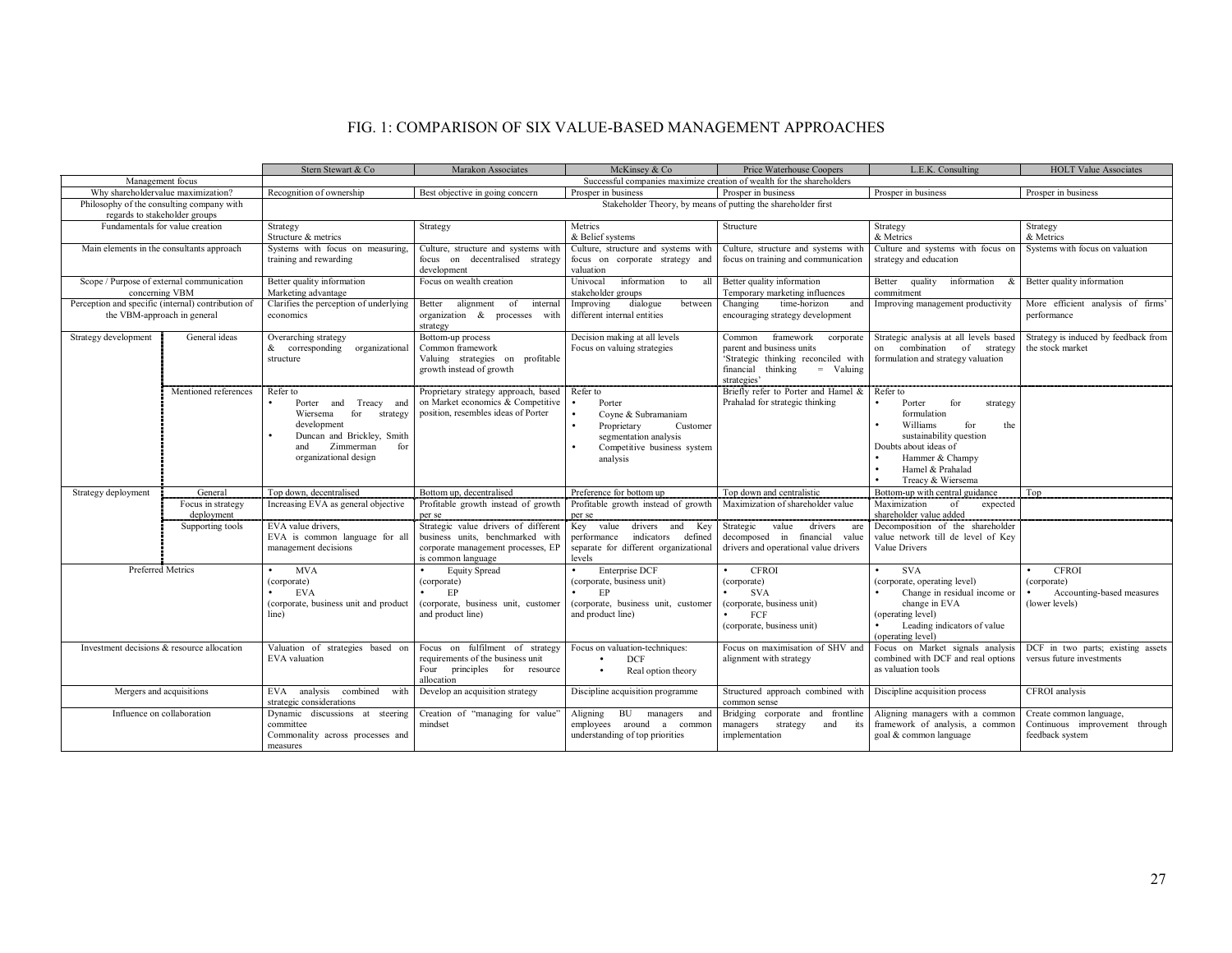| Performance<br>Management | Performance<br>Management | Paramount objective is increasing<br><b>EVA</b><br>EVA is internalised through cross-<br>functional teams<br>Preference for EVA valuation model 2 principles:<br>and free cash flow model<br>Resemblance with the Shareholder                                               | Suggested process consists of 3<br>activities:<br>Target setting<br>$\bullet$<br>Monitoring performance<br>Examine difference<br>Plan driven targets<br>Performance contracts                                                                                                                                                                                                                                                                                                                                                         | Prescribed<br>system<br>contains<br>-3<br>elements:<br>Value creation strategy for<br><b>Bus</b><br>Alignment between targets<br>and value drivers at every<br>level<br>Structured<br>performance<br>review<br>4 Principles:<br>Tailor-made<br>Long- & short-term targets<br>Financial & operational<br>$\bullet$<br>targets<br>$\bullet$<br>Leading indicators                                            | Proposed system is based on 4<br>elements:<br>Target setting<br>Linking goals to value drivers<br>on lower level<br>Define micro-divers<br>Value chain analysis<br>Resemblance with the Shareholder                                                               | Focus on development of an<br>organization wide "owner-oriented<br>culture"<br>Installation of more ownership-<br>oriented perspective consists of 3<br>steps:<br>Overcome earnings myopia<br>Measure and reward long-<br>term performance<br>Convey risks and rewards of<br>ownership<br>Performance measurement hierarchy<br>hareholder Value Network                                                                                                                                                                          | Focus on learning process (not<br>elaborated)<br>At lower levels switch to simpler<br>accounting based tools. |
|---------------------------|---------------------------|-----------------------------------------------------------------------------------------------------------------------------------------------------------------------------------------------------------------------------------------------------------------------------|---------------------------------------------------------------------------------------------------------------------------------------------------------------------------------------------------------------------------------------------------------------------------------------------------------------------------------------------------------------------------------------------------------------------------------------------------------------------------------------------------------------------------------------|------------------------------------------------------------------------------------------------------------------------------------------------------------------------------------------------------------------------------------------------------------------------------------------------------------------------------------------------------------------------------------------------------------|-------------------------------------------------------------------------------------------------------------------------------------------------------------------------------------------------------------------------------------------------------------------|----------------------------------------------------------------------------------------------------------------------------------------------------------------------------------------------------------------------------------------------------------------------------------------------------------------------------------------------------------------------------------------------------------------------------------------------------------------------------------------------------------------------------------|---------------------------------------------------------------------------------------------------------------|
|                           | Target setting            | Value Network of Rappaport<br>EVA goals as basis for stretched<br>targets                                                                                                                                                                                                   | Proposed strategy is validated<br>(projections of revenue growth, EP<br>and Equity CF) and once approved it<br>becomes the target                                                                                                                                                                                                                                                                                                                                                                                                     | Resemblance with the Shareholder<br>Value Network of Rappaport<br>Iterative<br>process<br>(negotiation<br>different organizational<br>between<br>levels)                                                                                                                                                                                                                                                   | Value Network of Rappaport<br>Translate global targets to localised<br>targets at operational level                                                                                                                                                               | Translate shareholder returns at<br>corporate level to specific key value<br>drivers on the lowest organizational<br>level                                                                                                                                                                                                                                                                                                                                                                                                       | CFROI goals (at higher levels)<br>translated in more local targets                                            |
| Reward System             | Basis for rewarding       | Link rewards with value creation                                                                                                                                                                                                                                            | Link rewards to performance                                                                                                                                                                                                                                                                                                                                                                                                                                                                                                           | Link individuals behavior to overall                                                                                                                                                                                                                                                                                                                                                                       | Link rewards with value creation                                                                                                                                                                                                                                  | Compensation based on superior                                                                                                                                                                                                                                                                                                                                                                                                                                                                                                   | Compensation based on an empirical                                                                            |
|                           | General ideas             | Putting executives at the same risk as<br>stockholders                                                                                                                                                                                                                      | consistent with value creation<br>Alignment between top management<br>and governing objective                                                                                                                                                                                                                                                                                                                                                                                                                                         | value creating activities<br>Making managers think like owners                                                                                                                                                                                                                                                                                                                                             | Appropriate level of risk and reward                                                                                                                                                                                                                              | performance (SSVA)<br>Acquire<br>experience<br>and<br>understanding with the shareholder<br>value approach first, before linking<br>to remuneration                                                                                                                                                                                                                                                                                                                                                                              | link to value<br>Acquire experience with the CFROI-<br>model first, before linking to<br>remuneration         |
|                           |                           | Start with top management and<br>gradually extend through the ranks of<br>middle management                                                                                                                                                                                 | Focus on top management                                                                                                                                                                                                                                                                                                                                                                                                                                                                                                               | All employees throughout the<br>organization                                                                                                                                                                                                                                                                                                                                                               | All employees throughout the<br>organization                                                                                                                                                                                                                      | All employees throughout the<br>organization                                                                                                                                                                                                                                                                                                                                                                                                                                                                                     |                                                                                                               |
|                           | Key Elements              | Results and not performance is<br>rewarded<br>Features of rewarding system(=<br>Bonus bank):<br>Based on EVA-measure<br>Unambiguous Target<br>Uncapped bonuses<br>Based on improvement on<br>corresponding level<br>Stretching horizon<br>from<br>short-term to longer-term | Economic performance as basis<br>Features of rewarding system:<br>First focus on the right<br>strategies and organizational<br>capabilities then on financial<br>rewards<br>One corporate performance •<br>target, tailored targets for the $\vert \bullet \vert$<br>BU based on its strategy<br>Targets are defined in<br>contract<br>Compensation on one year<br>results<br>Performance<br>on<br>corresponding level as basis<br>for rewarding<br>Relative pay for relative<br>performance<br>Linked short-and long-term<br>targets | Individual behavior and performance<br>as basis for rewarding<br>Features of rewarding system:<br>Challenging fin & non-fin<br>targets<br>Linked long-and short-term<br>$\bullet$<br>targets<br>Aversion against bonus caps<br>Corresponding performance<br>Targets tailored for different<br>levels and linked to<br>controllable KPIs<br>Visualise<br>realised<br>performance<br>Differentiate rewarding | Basis is economic performance<br>Features of rewarding system:<br>Linked with strategy<br>Separate long & short-term<br>targets<br>Depending on hierarchy-level<br>Related to responsibilities<br>Subscribe the idea of long<br>$\bullet$<br>term incentive plans | Exceeding the treshold standard for<br>superior performance as basis<br>Features of rewarding system:<br>Based on SVA-measure<br>Based on improvement on<br>corresponding level<br>Linked short-and long-term<br>targets<br>One corporate performance<br>target, tailored targets for<br>lower organizational levels<br>Aversion against bonus caps<br>Related to responsibilities<br>Compensation on rolling<br>three-to-five year SVA plans<br>Subscribe<br>bonus-bank<br>approach<br>Relative pay for relative<br>performance |                                                                                                               |
|                           |                           | Cash rewarding combined with<br>internal rewarding<br>employee<br>Encourage<br>stock<br>ownership                                                                                                                                                                           | Individual payment choice (cash or<br>cash equivalents, options)                                                                                                                                                                                                                                                                                                                                                                                                                                                                      | Financial incentives fulfilled with<br>opportunities, values and beliefs<br>form the reward package                                                                                                                                                                                                                                                                                                        |                                                                                                                                                                                                                                                                   | Indexed stock options<br>Encouragement of stock ownership<br>or stock options                                                                                                                                                                                                                                                                                                                                                                                                                                                    |                                                                                                               |
| Training & education      | General ideas             | Changing the mindset<br>Continuous communication with<br>entire workforce                                                                                                                                                                                                   | learn by doing'<br>Continuous reinforcement through<br>top management communication                                                                                                                                                                                                                                                                                                                                                                                                                                                   | First, survey managers anonymously<br>about beliefs and values, before<br>changing beliefs and values                                                                                                                                                                                                                                                                                                      | Value transformation team educates<br>management & BU's                                                                                                                                                                                                           | Continuous education<br>"Train the trainers" approach<br>Value<br>Shareholder<br>Education<br>Agenda                                                                                                                                                                                                                                                                                                                                                                                                                             |                                                                                                               |
|                           |                           | Top-down                                                                                                                                                                                                                                                                    | Top-down to all levels                                                                                                                                                                                                                                                                                                                                                                                                                                                                                                                | Entire organization                                                                                                                                                                                                                                                                                                                                                                                        | Endorsement from top to all<br>employees                                                                                                                                                                                                                          | Endorsement from top to all<br>employees                                                                                                                                                                                                                                                                                                                                                                                                                                                                                         |                                                                                                               |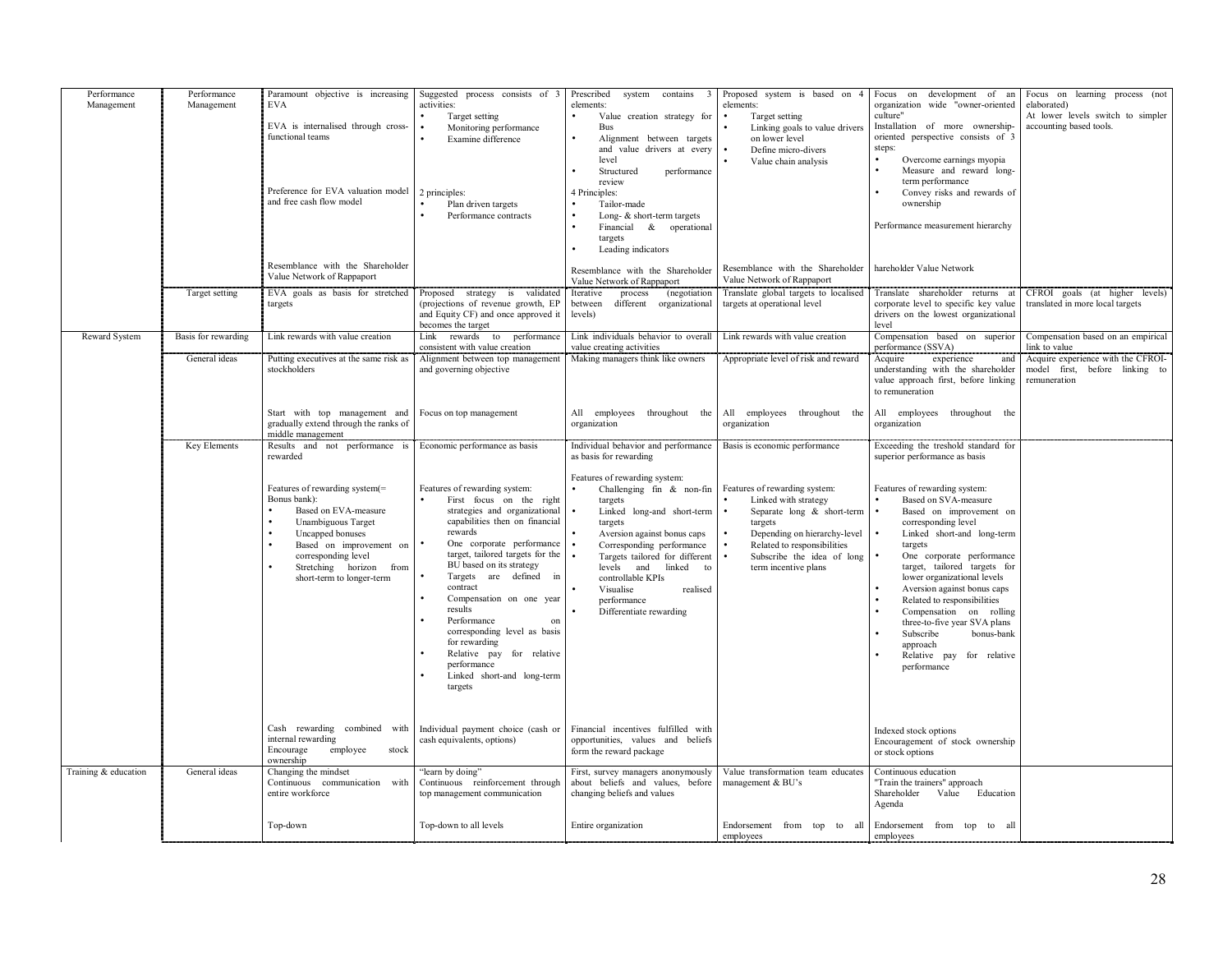|                                                            | Content             | Focus on EVA                                                                                         | (developing)<br>Focus<br>on<br>that)<br>implementing<br>strategies<br>maximize governing objective | $&$ Emphasis on value creation                                                                       | Focus on share price goal<br>- 22<br>shareholder value theme                                   | Focus on superior total shareholder<br>return $(SSVA^{TM})$                                                                                                                                                                             |                                |
|------------------------------------------------------------|---------------------|------------------------------------------------------------------------------------------------------|----------------------------------------------------------------------------------------------------|------------------------------------------------------------------------------------------------------|------------------------------------------------------------------------------------------------|-----------------------------------------------------------------------------------------------------------------------------------------------------------------------------------------------------------------------------------------|--------------------------------|
| Facilitators for the implementation<br>of the VBM approach |                     | Installation of steering committee<br>Commitment of CEO and CFO                                      | Chief executive as visible leader                                                                  | Visible top management commitment                                                                    | senior management and board of of the Board and management<br>directors                        | CEO sponsorship, with support of CEO commitment, with full support                                                                                                                                                                      |                                |
|                                                            |                     | Formal implementation team<br>Regular meeting with consulting firm<br>to continue knowledge transfer | implementation                                                                                     | Top management champions to drive Extensive participation of BU<br>managers in value driver analysis | Value<br>transformation<br>team.<br>consisting of representatives off all<br>levels            | Various facilitating constructs                                                                                                                                                                                                         |                                |
| Benchmarking                                               | Corporate level     | Compare sum of EVAs of Business<br>Plans with market value of company                                | Compare key management processes DCF                                                               |                                                                                                      | Cash flow performance compared<br>with competing companies<br>Broad definition of benchmarking | Relative total shareholder return or<br>comparing company's total return historical information<br>with a group of comparable peers<br>DCF when absence of true current<br>market benchmark                                             | Compare forecast patterns with |
|                                                            | Business unit level | EVA drivers to compare internal                                                                      | Identification of strategic value DCF combined<br>drivers                                          | with<br>$EP$ to<br>benchmark                                                                         | Business unit specific value driver                                                            | Business unit's operating plan<br>Historical performance of the<br>business unit<br>Competitive performance of value<br>drivers<br>Market expectations for the whole<br>company<br>DCF when absence of true current<br>market benchmark | NCR drivers                    |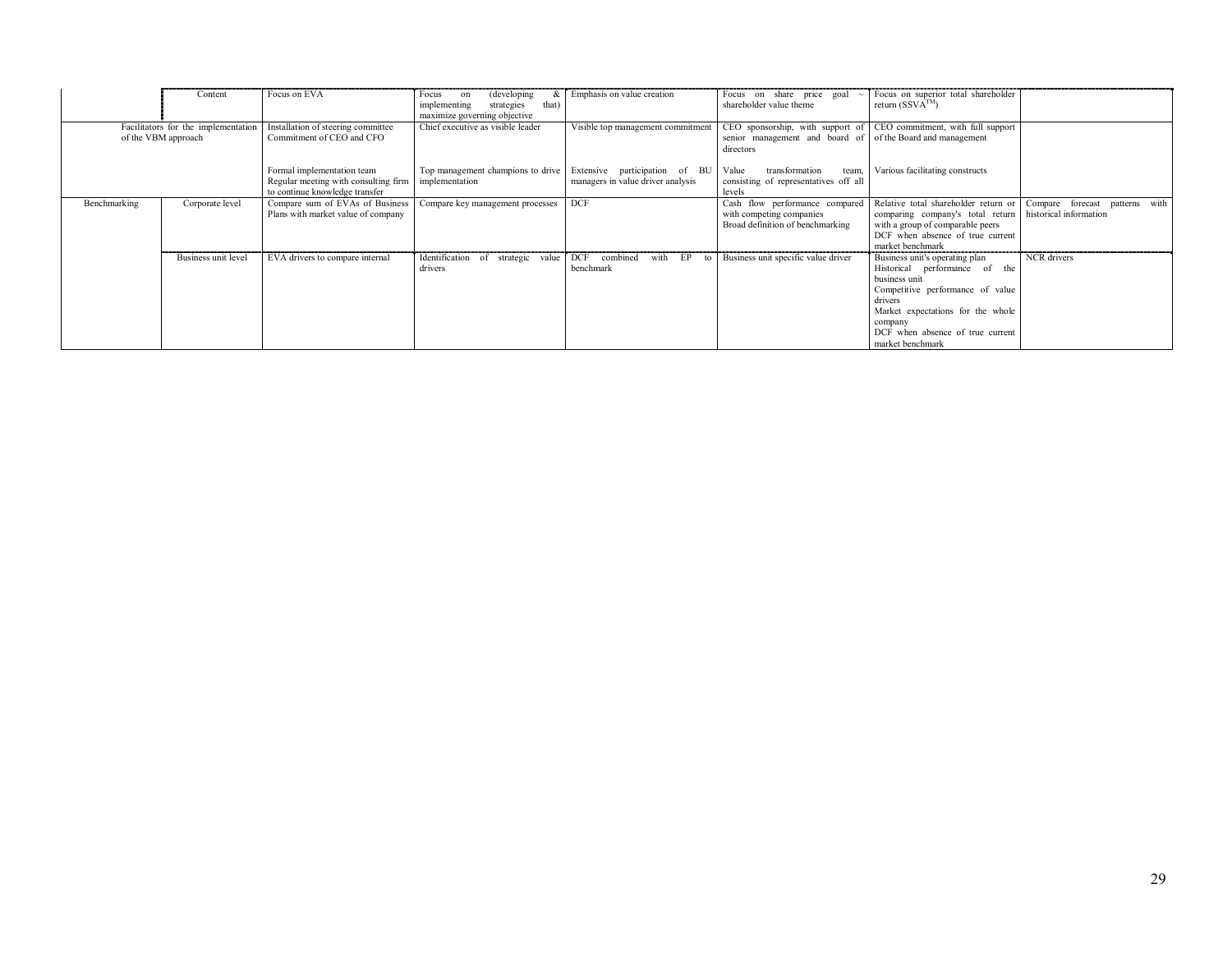The comparison of the VBM systems used by these different consulting firms reveals some similarities between the approaches, but also demonstrates clear distinctions and different accents.

#### **4.3.1 Management focus***.*

The six consulting companies that were taken up in our review, all subscribe and call attention to the imperative of maximizing shareholder value as the paramount performance objective.

The reason for shareholder value maximization is, however, not univocal. McKinsey  $\&$ Co (Copeland et al., 2000), PwC (Black et al., 1998), L.E.K. Consulting (Rappaport, 1998) and HOLT Value Associates (Madden, 1999) refer to value-based management as a means to prosper in business. Stern Stewart & Co (Stewart, 1999; Ehrbar, 1998; Stern et al., 2001) considers the recognition of ownership as the ultimate reason to maximize shareholder value. And finally, for Marakon Associates (Mc Taggart et al., 1994; Mc Taggart and Kontes, 1993; Miller, 2000) the 'raison d' être' for VBM is the fact that it is deemed to be the best way to guarantee the going concern of the organization.

#### **4.3.2 Perception of the different stakeholders***.*

There is clear unanimity with regard to the various stakeholder groups. All consulting companies in our assessment (Stewart, 1999; Ehrbar, 1998; Stern et al., 2001) (Mc Taggart and Gillis, 1998) (Copeland et al., 2000; Copeland, 1994) (Black et al., 1998; Read, 1997) (Rappaport, 1998) (Madden, 1999) agree that the interests of all stakeholder groups are best served when putting the shareholder first. Rappaport (1998: 7) refers thereby, as mentioned earlier, to the socially responsible behavior of companies.

#### **4.3.3 Fundamentals for value creation***.*

Despite consensus on value creation and even value maximization, there is a difference in the proposed brass tacks. Four of the six consultants viz. Marakon Associates, HOLT Value Associates, Stern Stewart & Co and L.E.K. Consulting point at the importance of a well-founded strategy. One of this group; Marakon Associates, appears to focus predominantly on strategy. As indicated by McTaggart et al. (Mc Taggart et al., 1994) a coherent strategy should allow companies to overcome both the internal force of constraints in the organizational structure or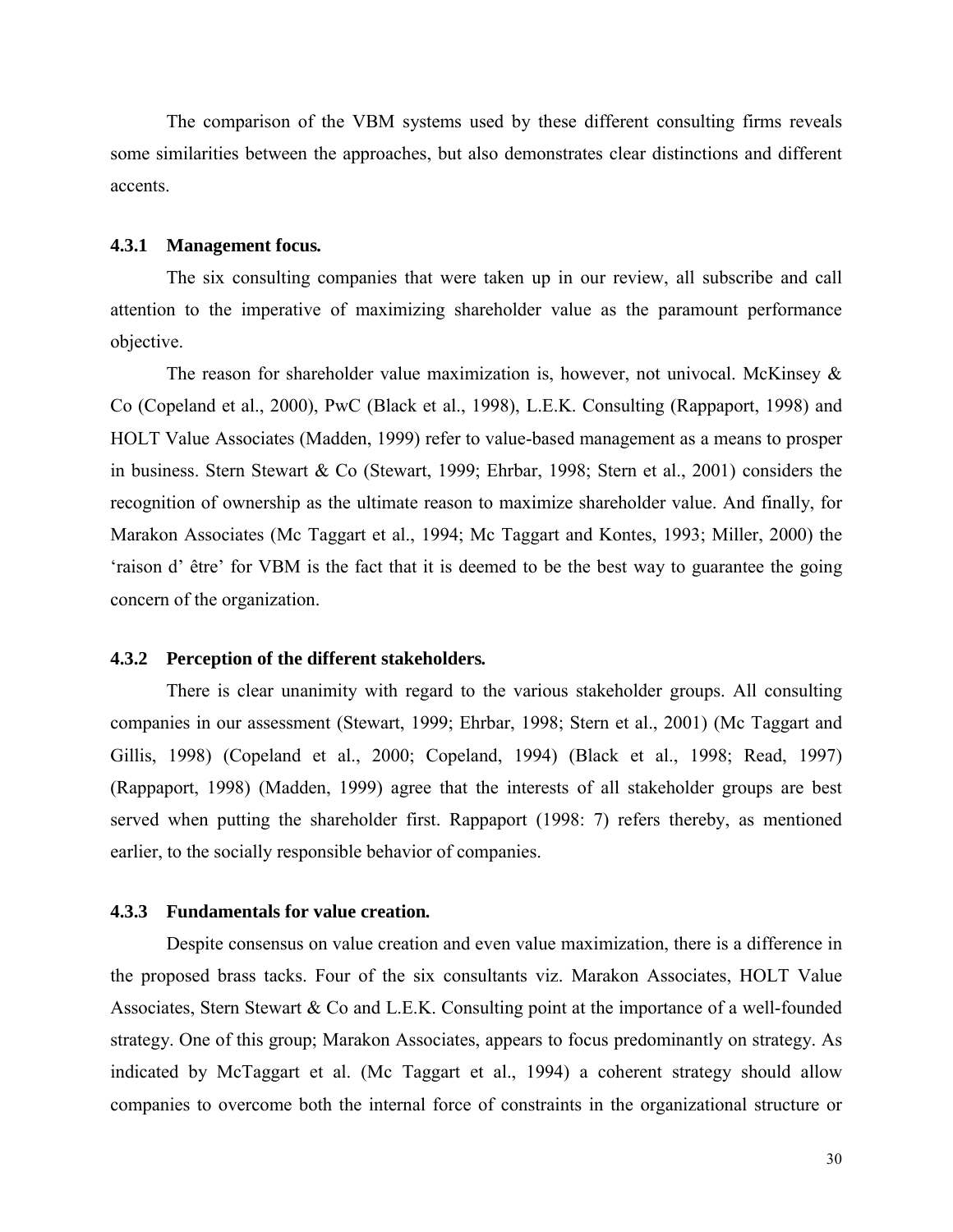culture and the external force of competition, in order to maximize shareholder value. Where HOLT Value Associates (Madden, 1999) combine strategy with metrics, Stern Stewart & Co (Stern et al., 2001) incorporate strategy, structure and metrics, and refer to the "Road Map to" Value Creation" created by Briggs & Stratton.

Although L.E.K. Consulting (Rappaport, 1998) share the ideas of HOLT Value Associates, concerning the combination of strategy and metrics as the fundamentals for value creation, there is a difference in emphasis. L.E.K. Consulting are aware of the importance of the shareholder value network as metric framework, but stress that the shareholder value analysis is only as good as the strategic thinking behind it. Moreover, they not only recognise the importance of strategy, but they also put a considerable amount of effort on the education part in their holistic approach.

McKinsey & Co (Copeland et al., 2000) also mention metrics as one of the cornerstones of their system. Value metrics, together with a value mindset, which is denoted as the way management internalizes the idea of shareholder value creation, are the two dimensions in value thinking. Copeland et al. consider value thinking as a prerequisite for making value happen. PwC (Read, 1977) accentuates making the right structural decisions, and focuses on the challenge of streamlining the organization on the one hand and the expansion of the organization to serve customers worldwide, on the other hand.

## **4.3.4 Main elements of the consultants' approaches***.*

The main elements of the approaches of all consultant companies, except for Stern Stewart & Co (Stern et al., 2001) and HOLT Value Associates (Madden, 1998), show clear similarities with the basic mechanisms of a management control system defined by Anthony and Govindarajan as culture, structure and systems (Anthony and Govindarajan, 2001). We found, however, in each of the four approaches, a distinctive accent.

The decentralization of strategy development materializes the focus of Marakon Associates. The Marakon practitioners are first of all centred on belief systems, which imbue an organization with a sense of purpose and a basis for decision-making. The next element concerns the principles, defined as the knowledge and guidelines for decision-making. Within this framework of beliefs and principles, the institutional capability to manage effectively is provided by the processes. (Mc Taggart et al., 1994) The valuation framework of McKinsey & Co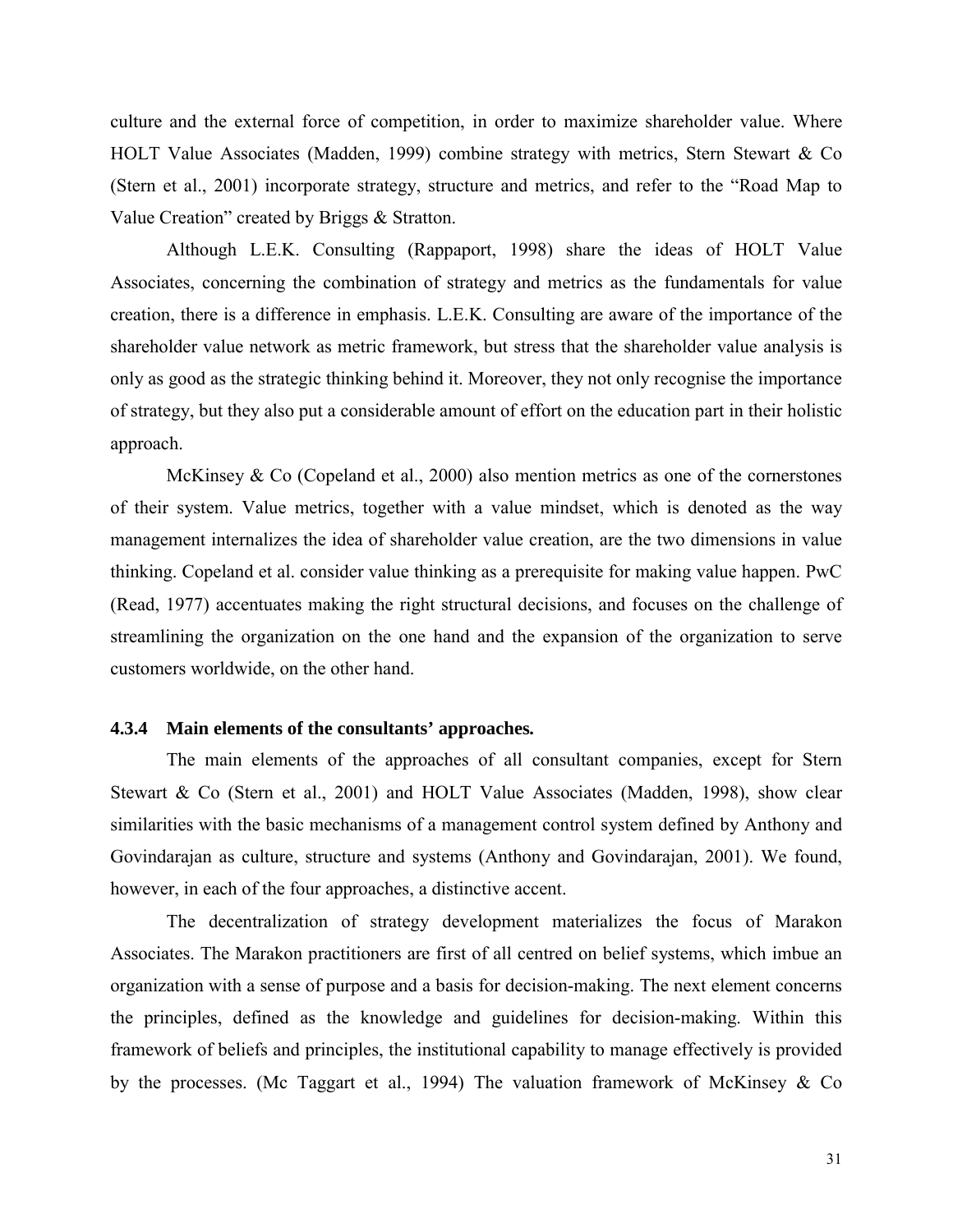(Copeland et al., 2000) is build on the same mechanisms but with a different focus. The McKinsey approach emphasizes corporate strategy and includes identifying and inventorying the value creation situation, acting on opportunities – that often involve reorganization or divestures  $\&$  acquisitions – and implementing a value creation philosophy. Even more than McKinsey, HOLT's model of shareholder value management is concentrated on valuation and expressing the link between strategy deployment and the way stock markets value companies. HOLT Value Associates' approach, which is said to be comprehensive and complex (Reimann, 1991), includes an economic framework combined with notice for corporate vision and strategic business unit strategy.

According to PriceWaterhouseCoopers (Black et al., 1998), the shareholder value methodology is based on a triple transformation process. The first step is called analysis. It is the learning process of linking strategy to operations on the one hand and the effect of value drivers on both operations and strategy on the other hand. The second step defined as action, is the transformation of people, culture and other stakeholders in order to build long-term sustainable value. Finally, internal and external communication completes this three stages process. Black et al. suggest accomplishing this process with another three stages concept including value creation, value preservation and value realization. The attention for training and communication in both processes demonstrates their importance in the approach of PwC.

L.E.K. Consulting (Rappaport, 1998) distinguish in their implementation process of the shareholder value approach also three major phases. The first phase focuses on gaining commitment. The L.E.K. team underlines by this means the importance to create consensus on the need to change, not only on the senior level, but on a much broader organisational level. The second phase, introducing shareholder value, consists of creating an understanding of how to change, based on different techniques, viz. value audit, value driver assessment, strategy valuation and shareholder value education. Reinforcing shareholder value is the third and last phase in the L.E.K. approach and focuses on ensuring that the change is sustained. Performance measurement and incentives, shareholder value infrastructure and continuing education are the suggested management processes to keep shareholder value thinking alive.

As mentioned above, the approach of Stern Stewart & Co (Stern et al., 2001) differs noticeably from the frameworks of the other consulting firms. Its integrated EVA-program is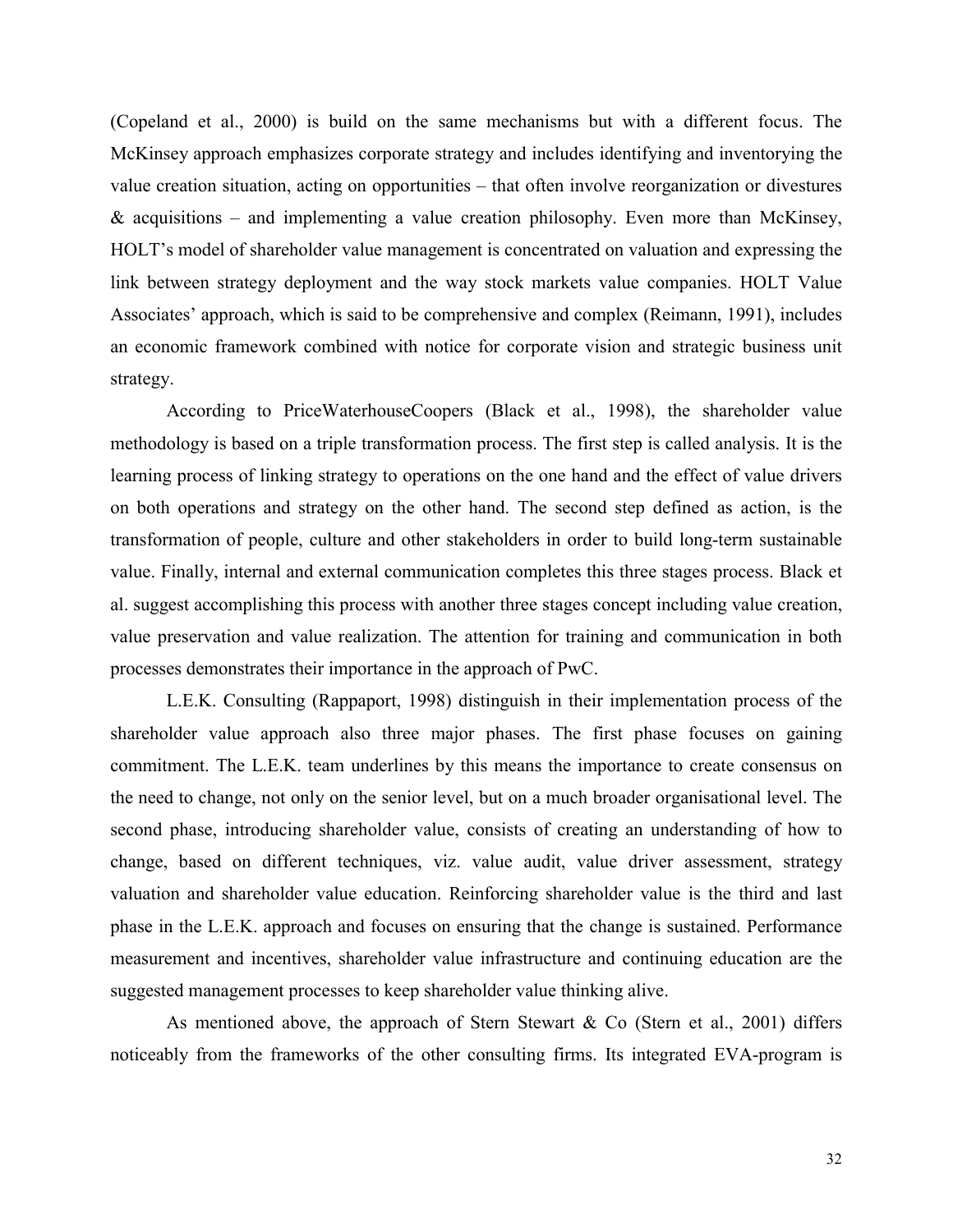basically oriented towards systems and consists of a measurement program, combined with a management system, an incentive compensation plan and training.

#### **4.3.5 External communication***.*

None of the six consulting firms denies the importance and the impact of external communication with regard to value-based management. However, it seems they do not have the same opinion about the specific scope and purpose of external communication.

Stern Stewart & Co, as well as PwC, HOLT Value Associates and L.E.K. Consulting aim to provide the investment community with better quality information. Madden (Madden, 1999) thereby refers to the usefulness of this information for the decision-making process of the investors, on resource allocation and investment decisions. According to PriceWaterhouseCoopers, investor communication is essential to ensure that investors understand the company's goals and strategies and that they are confident about the ability of management to implement and deliver those objectives. PwC is, just like Stern Stewart & Co as we will illustrate below, aware of the influence of this communication as a marketing tool, but PwC particularly underlines however that those influences are only temporary and difficult to sustain.

L.E.K. Consulting, is also very concerned about the alignment between the market evaluation and the company's strategic plans. This concern about providing investors with accurate information resulted in the publication of The Shareholder Scoreboard. This annual publication focuses on rate of return rankings for the one thousand largest companies in the United States. Rappaport, as mentioned above, starts out of the company's stock price as the clearest measure of market expectations. (Rappaport, 1987; Rappaport, Vol. V; Rappaport, 1998) Needless to say this consulting firm pays special attention to those market expectations. Through a Market Signals Analysis process L.E.K. Consulting tries to demystify the expectations or signals from buy and sell side analysts and consequently forms the basis for proactive initiatives regarding the communication with the market or valuation adjustments. (Kenney, Vol. IX) Since the approach of L.E.K. Consulting is completely built on superior total shareholder returns, this not only sends unambiguous signals to members of the organization but also to outside investors. After all, a focus on superior total shareholder returns assures the owners of a firm that management is totally committed to exceeding peer shareholder returns performance. (Rhoads and Raoth, Vol. X)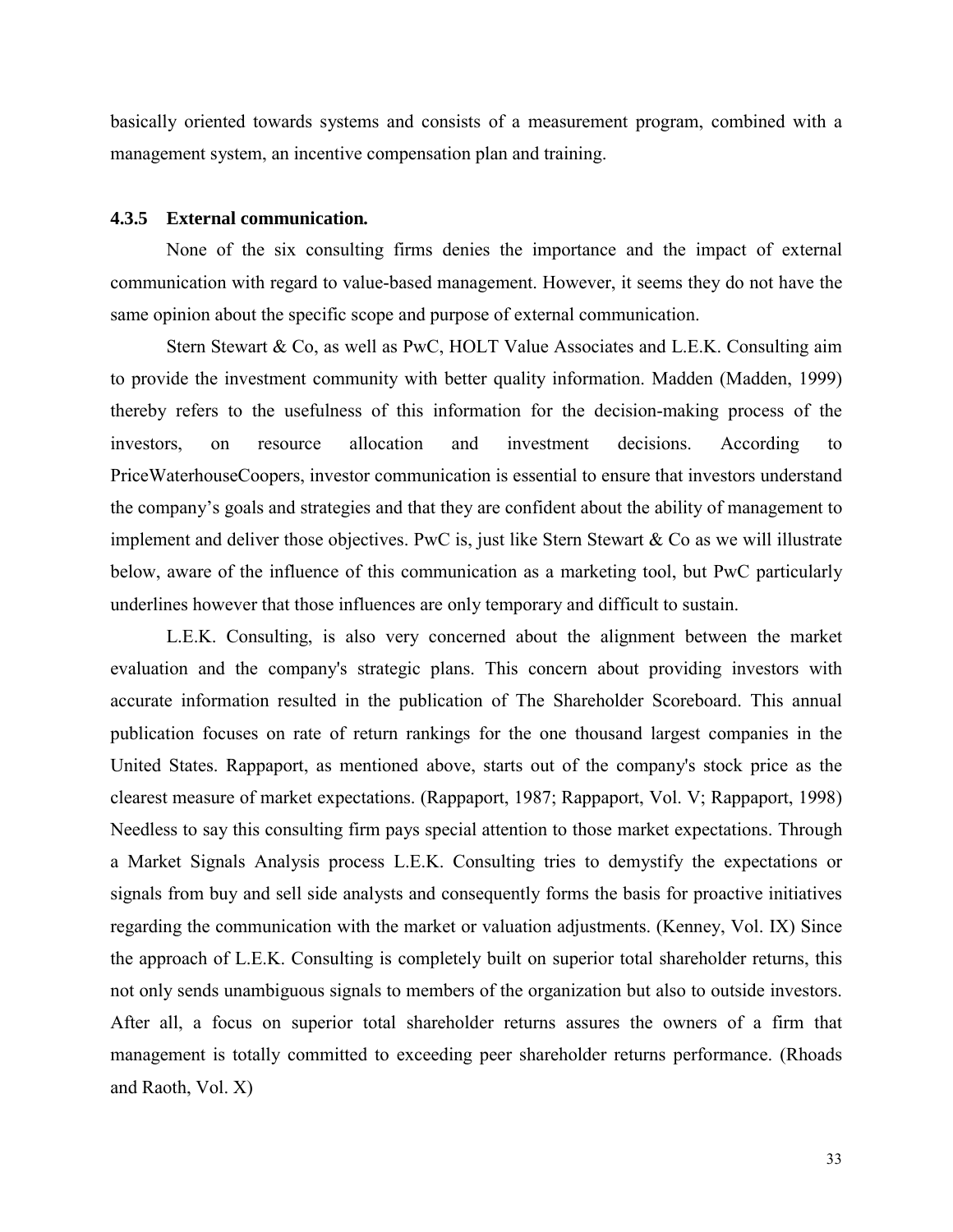The EVA-framework is, according to Stern et al. (Stern et al., 2001) a superior instrument for investors who are interested in the reality behind the accounting numbers. Also G. Bennett Stewart and Young and O'Byrne (Stewart, 1999; Young and O'Byrne, 2001) are deceptively confident of the added value of EVA in the external communication. G. Bennett Stewart thereby underlines the importance of EVA in the communication with the most influential investors or lead steers. Stern Stewart & Co recognizes the impact of the announcement of the implementation of EVA on the perception of the lead steers. Not only the transmission of data, but also the announcement of implementation of EVA (Stern et al., 2001) can influence investors since this information is often seen as a way to create more confidence in the company's future performance.

Marakon Associates (Mc Taggart et al., 1994) advocate the importance of communicating nothing more or nothing less than the amount of wealth the company will create for its shareholders.

According to McKinsey & Co (Copeland et al., 2000), companies should apply the same communication strategy for internal and external communication. Copeland et al. suggest treating investors, investment community, customers and employees all with the same assiduousness.

#### **4.3.6 Internal contribution of the VBM-approach***.*

The perception of the internal contribution of the VBM-approach seems to be closely linked with communication, since all six consulting firms denote in one way or another its influence on internal communication. Stern Stewart & Co (Ehrbar, 1998) define the EVAframework as a new perspective that provides managers with a clearer perception of the underlying economics of the business. Madden (Madden, 1999) is on the same wavelength as Stern Stewart  $& Co$  in that he specifies a more efficient analysis of the firms' performance as one of the main contributions of value-based management.

Mc Taggart et al. stress the increase in alignment of the internal organization and processes with the (corporate) strategy. McKinsey & Co (Copeland et al., 2000) refer mainly to the improvement of the dialogue between corporate and business unit level. Read (Read, 1997), the global leader of the PwC's Financial  $& Cost$  Management team, is convinced that implementing VBM can change people's time-horizon and motivation to achieve the corporate goals. Rappaport (1998) summarises the internal contribution of implementing the shareholder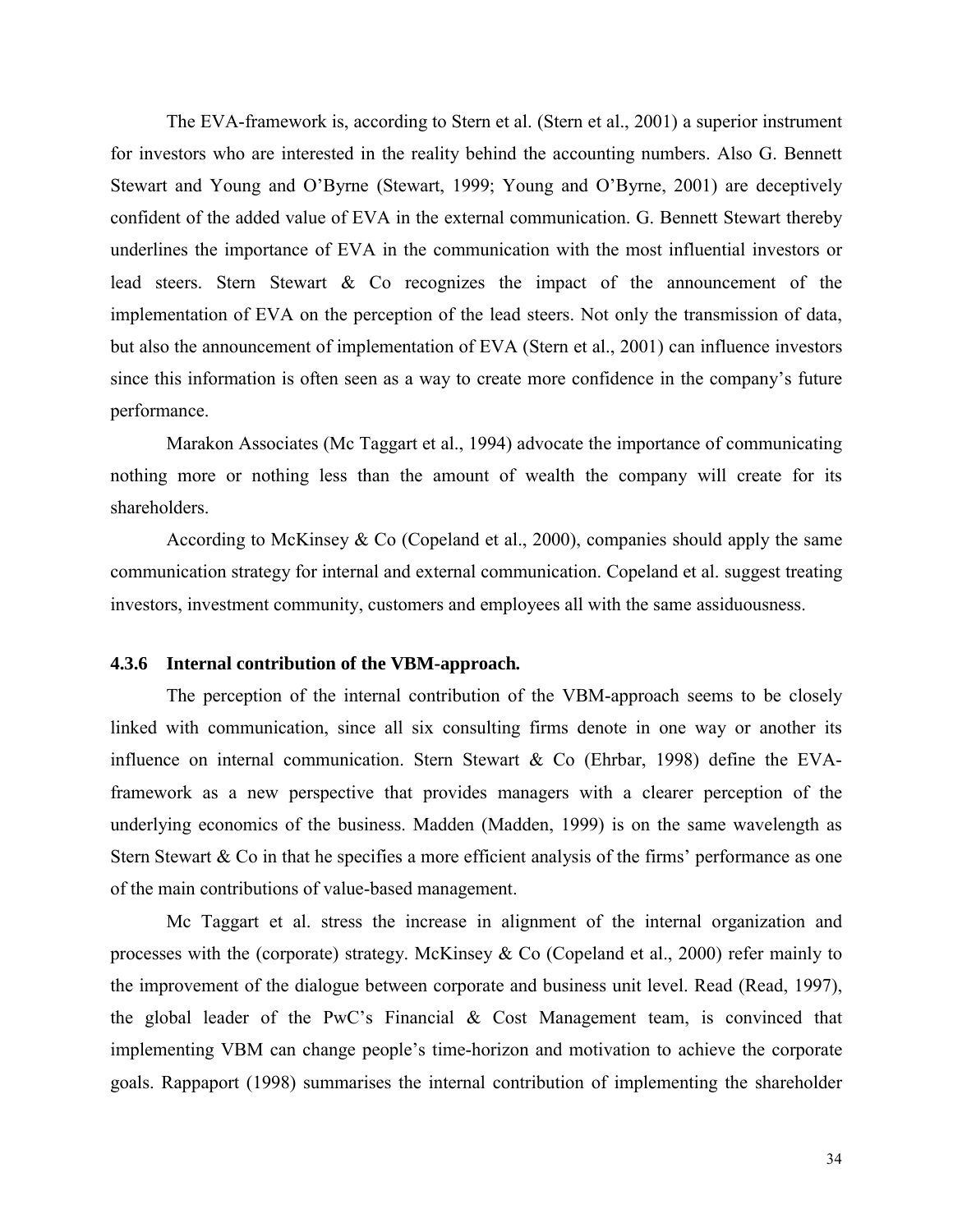value approach as an improvement of management productivity by facilitating more efficient and effective decision-making. Smith (Vol. XIV), a partner in L.E.K.'s London office, distinguishes thereby 3 categories of features. The first feature refers to the systematic way of collecting and evaluating operating measures that control and drive cash flow. Secondly, Smith emphasises that strategic decisions are made on the basis of a systematic analysis of potential value creation. The third feature gives attention to the fact that employees at all levels understand how their activities link to the creation of short and long-term cash flow. (Roath, Vol. XIV)

#### **4.3.7 Strategy development***.*

There are some distinct differences in the recommended strategy development process of the various consultants. The approach of HOLT Value Associates (Madden, 1999) can thereby be considered as the outsider, since Madden states that strategy is induced by feedback from the stock market, due to early recognition of fundamental changes.

Stern Stewart  $\&$  Co (Stern et al., 2001) have, notwithstanding the lack of an own strategy approach, a clear view on strategy development and admit that the existence of an EVAframework is not sufficient to be successful. Stern et al. recognize the need of an overarching strategy combined with an organizational structure that supports the chosen strategy. The identification of the appropriate competitive position based on Porter's competitive advantage is seen as the basic principle in the strategy development process and the allocation of the key resources as described by Treacy & Wiersema, can be viewed as the most important strategic element. The approaches of Duncan and Brickley, Smith and Zimmerman are considered to be an excellent basis to resolve the questions related to structural design. Possibly due to Stewart's background as a corporate financier, Stern Stewart  $\&$  Co also cultivate capital structure and deployment of capital (Young and O'Byrne, 2001) as a major element in the strategic process.

Marakon Associates (Mc Taggart et al., 1994) have developed a universal framework for strategy development. They envision this strategic planning process as primary decision-making tool. The Marakon framework is based on three characteristics. First of all, it needs to be valuebased. Second, it is important that the process is consequential, which implies that the major business units and appropriate decisions determine short- and long-term performance. The third characteristic refers to continuity, where important issues are constantly under assessment and discussion. The strategy development process is a "bottom-up" process to assure an accurate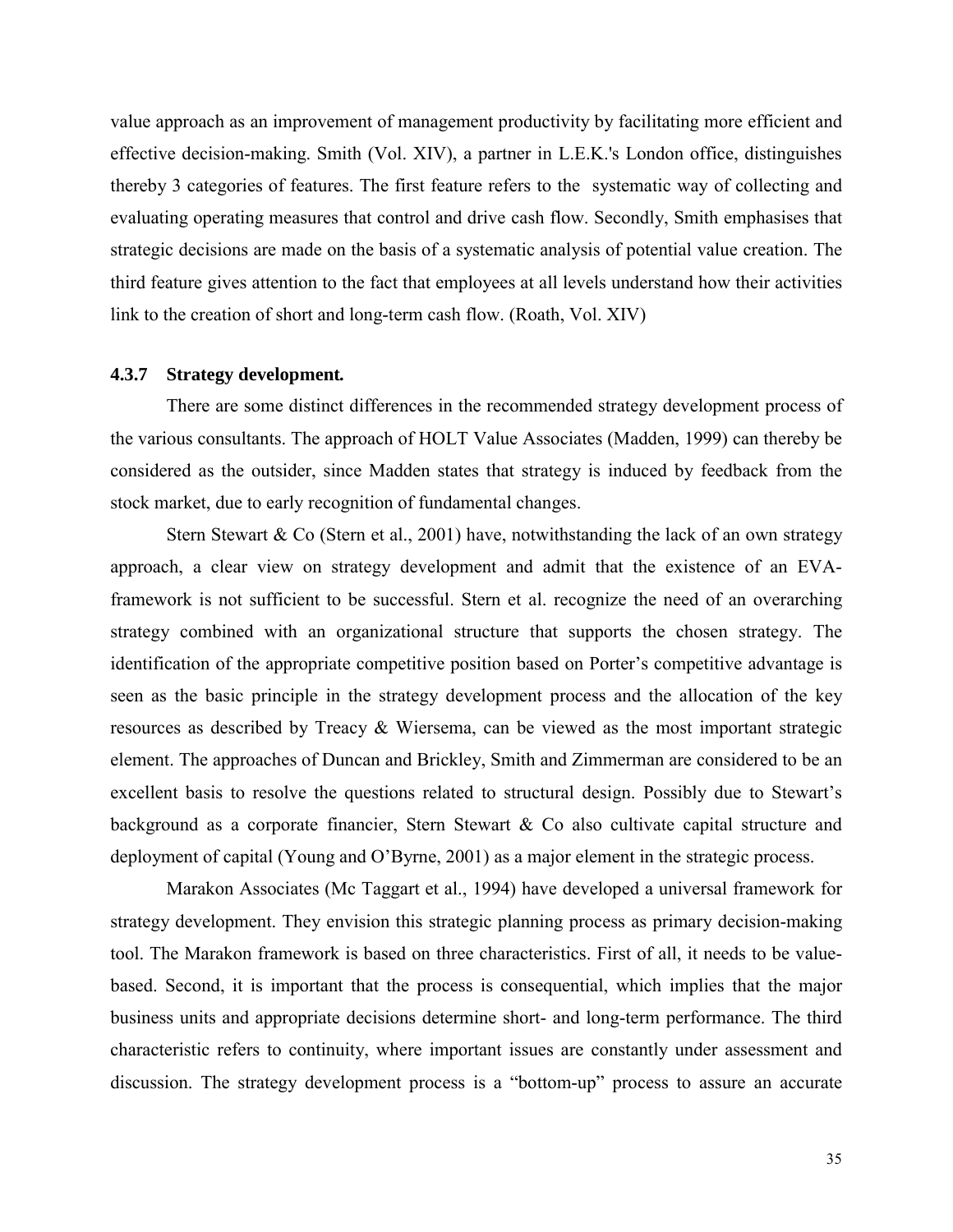appraisal of the various business units in the portfolio. The financial forecasts, developed by the business units, are hereby supposed to be underpinned by means of an extensive analysis of market economics and competitive position. This approach (Brown et al., 2000) as described by Mc Taggart et al., reveals great similarities with Porter's Industry Structure Analysis.<sup>4</sup>

Porter plays also a very important role in the strategy development approach of L.E.K. Consulting. This provider of financial planning services distinguishes two activities in the strategic analysis of any business. The first activity, defined as strategy formulation, entails analyzing the attractiveness of the industry and the position of the business vis- $\dot{a}$ -vis its competitors. The second activity, strategy valuation, involves an estimation of the shareholder value added by alternative strategies. (Rappaport, 1981; 1998; Rhoads and Roath, Vol. X) Rappaport (1998) takes a clear standpoint concerning the availability of systematic frameworks for strategy formulation, since he states that only the Five Forces Model of Porter and the Strenghts/Weakenesses/Opportunities/Threats analyses succeed in linking the investigation of industry attractiveness and the sources of competitive advantage with shareholder value. He continues his argue in favour of Porter by expressing his doubts on the approaches of Hammer & Champy, Hamel & Prahalad and Treacy & Wiersema, which, according to him, do not succeed in explaining how those recommended strategies will lead to significant increases in shareholder value. It is not only important to detect competitive advantages, but it is also important to sustain those advantages. Rappaport refers therefore to Williams and his classification of products and services into three categories, based on the sustainability of the competitive advantage, viz. slow cycle, standard cycle and fast cycle. The strategy development approach suggested by L.E.K. Consulting continues with a translation of those competitive dynamics into financial drivers. The alternative strategies for gaining competitive advantage form the basic inputs for the strategy valuation process, where Rappaport distinguishes two phases. The first phase focuses on establishing reasonable forecasts, where the second one evaluates the resulting valuations. (Rappaport, 1981; 1992; 1998)

Koller, (Koller, 1994) one of the partners of McKinsey & Co, is an adherent of decisionmaking at all levels, on condition that everyone is provided with accurate information and proper incentives. The business unit strategy is not viewed as part of the valuation process, but as prerequisite for effective business performance management. Not only Stern Stewart & Co,

l

<sup>&</sup>lt;sup>4</sup> Often referred to as the Five Forces Model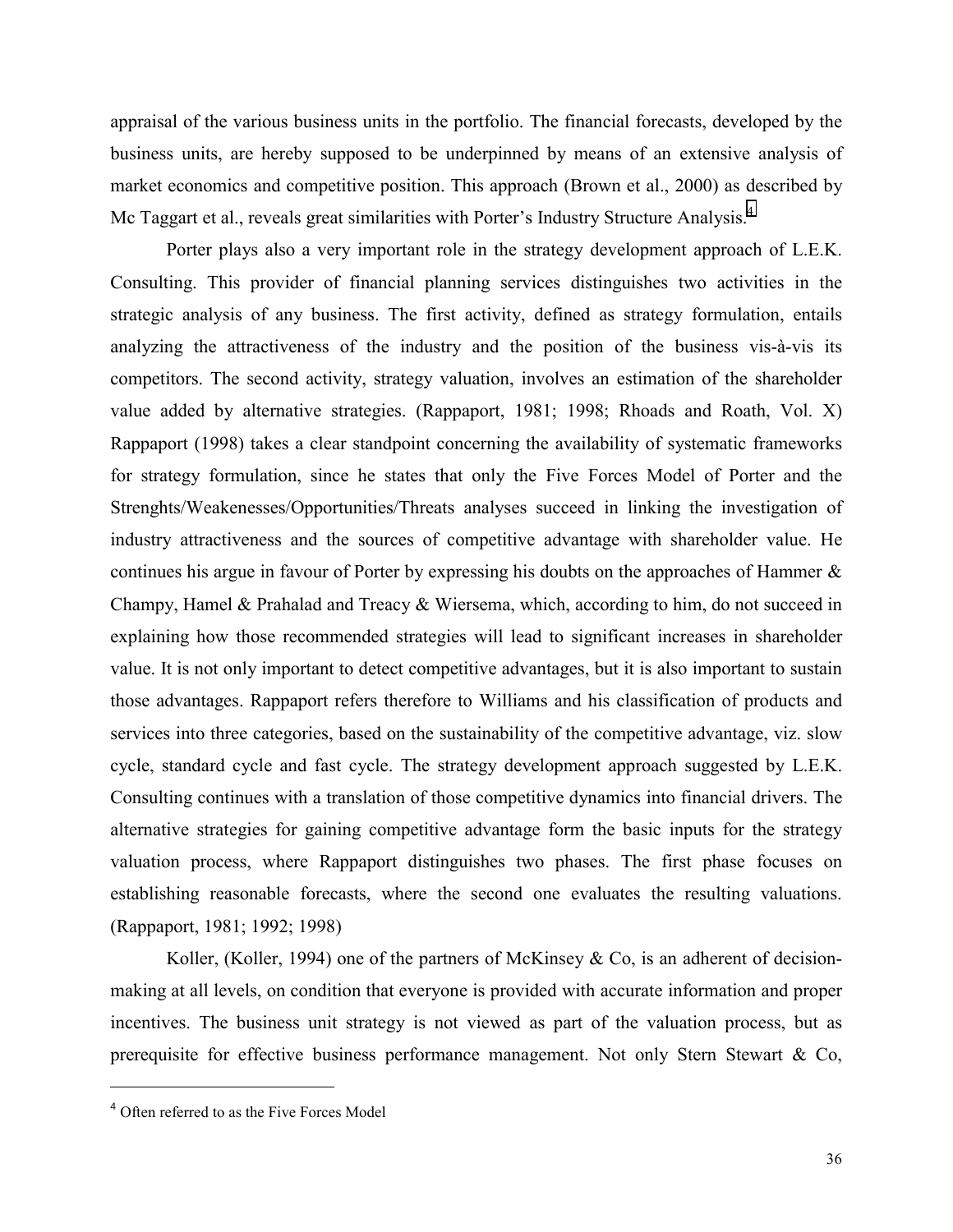Marakon Associates and L.E.K. Consulting, but also McKinsey & Co, (Copeland et al., 2000) propose to use Porter's Five Forces Model as a means to develop the strategic perspective. Copeland et al. furthermore denote the customer segmentation analysis, the competitive business system analysis and the Coyne/Subramaniam Industry Model as useful analytical frameworks to underpin the strategic perspective. Another important element (Copeland et al., 2000) in the strategy development process of McKinsey & Co concerns scenario planning. Copeland et al. endorse that it is more appropriate to investigate different scenarios than to build only one most likely forecast.

Black et al. (1998) state that the adoption of shareholder value as standard creates a common framework. This framework provides better decision-making at all levels. The valuation of strategies does not only involve strategic thinking, based on the ideas of Porter and Hamel & Prahalad, but also incorporates financial consideration in the process.

# **4.3.8 Strategy deployment.**

Increasing EVA is recommended (Stewart, 1999) as the overriding objective in the approach of Stern Stewart & Co and should therefore be considered as the basis for decisionmaking on every hierarchical level. Despite the need to standardize EVA when used on business unit level, the EVA financial management system provides a common language for everyone in the organization. Using this framework is supposed to minimize the subjective debates during the evaluation of alternative business strategies and financial structures. EVA value drivers (Young and OíByrne, 2001) explain the creation or destruction of value and trace the sources back to individual financial and non-financial performance variables on corporate and business unit level.

Marakon Associates (Mc Taggart et al., 1994; Armour and Mankins, 2001) descry great benefits in a grounded appraisal of business units, combined with a chief executive who is engaged in the approval of the strategies on the various levels. They consider the corporate level of the organization as the challenger and the founder, whereas the business units are seen as the entrepreneurs. This explains the opinion of Mc Taggart et al. (Mc Taggart et al., 1994) that companies need two separate, but related planning processes: one on corporate and one on business unit level. Strategic planning then becomes a bottom-up process, supported (Armour and Mankins, 2001) by a clear decision-making authority and explicit accountability for financial performance. Detailed financial and strategic information is essential to determine opportunities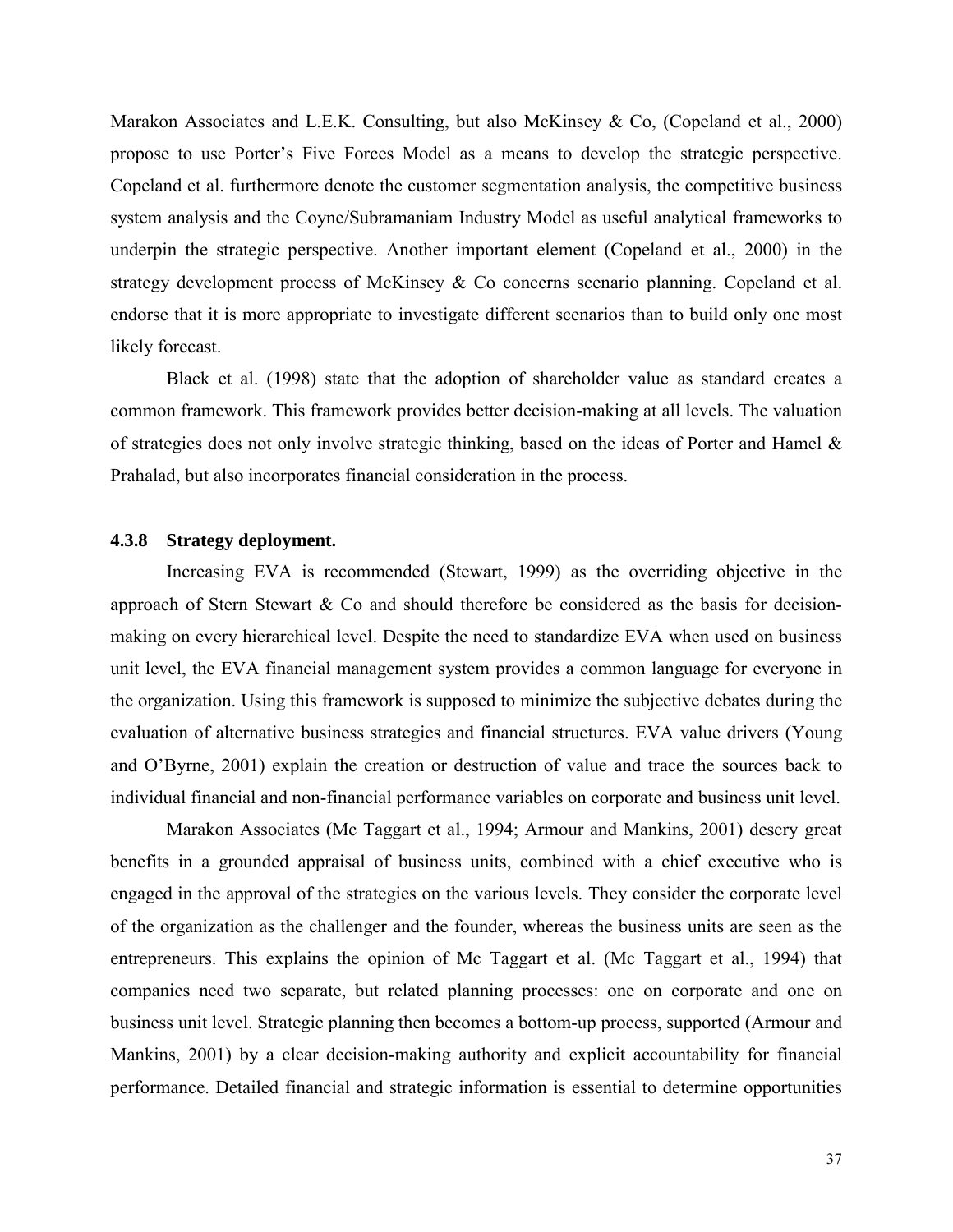and fulfil the requirements on business unit level, and forms the basis for developing and evaluating strategic options. This strategic assessment is said to be very helpful to obtain the best information on the sources and drivers for value. It allows business units to identify the strategic value drivers controllable for that specific business unit and in this way contributes directly to the consolidation on corporate level. Marakon Associates distinguish three components in the strategic analysis on business unit level. The strategic and the financial characterization of different products and customer segments are the first two components, whereas the major influences of these characterizations on the major sources and drivers of value creation and destruction, under the current strategy of those units, forms the third one.

Not only Marakon Associates, but also Koller (Koller, 1994) believes that a top-down command and control structure is not the most appropriate way for strategy deployment, certainly not in large multi-business organizations. This view is in line with the perception of Copeland et al. (Copeland et al., 2000) that top-level decision-making requires extensive understanding of the elements in the day-to-day operations of the organization. McKinsey & Co (Koller, 1994; Copeland et al., 2000) entitle those variables key value drivers and state that they are useful on generic, business unit and operational level. The following step in the strategy deployment process concerns the definition of the key performance indicators (KPIs), the related metrics for the value drivers. In order to put enough stress on profitable growth, Copeland et al. advise to combine the use of value drivers with a growth horizon analysis to make sure that the company has a balanced view of the potential sources of value creation.

Smith (Vol. XIV) distinguishes also problems in a top-down approach for the strategy deployment, but his concern focuses on the creation of ownership. He states that, without underestimating the importance of corporate ownership and the support of the CEO, objectives developed at corporate level can cause a lot of buy-in problems on the lower business unit levels. To overcome the various potential problems with conventional planning, he suggests selecting either The Intensive Strategy Analysis or the Issue-Driven Strategic Planning for strategic planning on business unit level. However, this does not mean that corporate planning is only useful at corporate level. Roads and Goulding (Vol. XVII) summarise the different roles of corporate planning by saying that it is first of all used to conduct corporate level planning. Furthermore it can facilitate SBU level planning and align business function plans. They continue by uttering that corporate planning has a unique position to increase the value of cross-business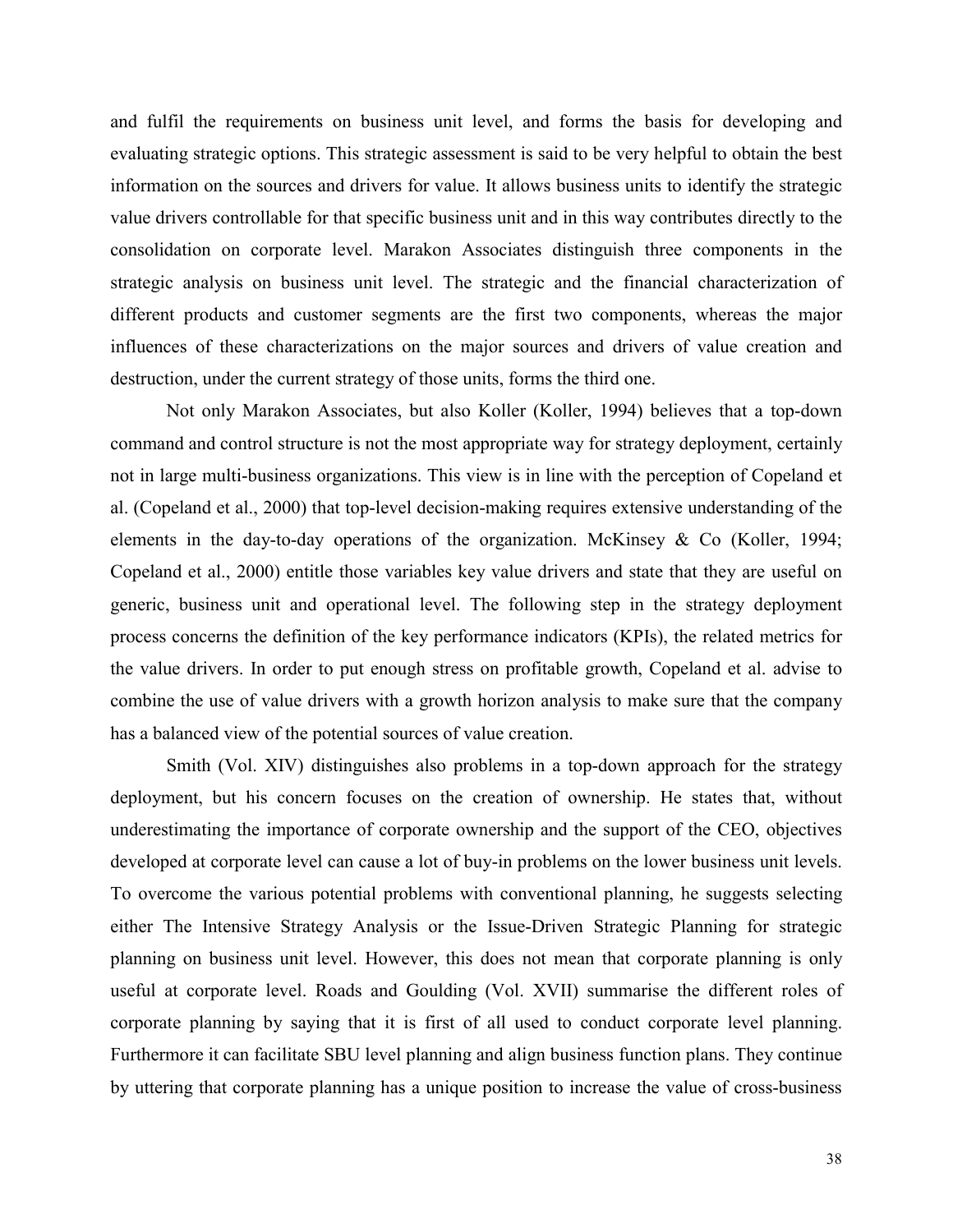synergies, align SBU planning efforts and business function plans with corporate objectives. According to them, it depends on the level of diversity and centralization on the businesses whether the planning function is more an active participant or either a facilitator to business unit planning. They prefer planning on group level when potential synergies between business units can be exploited. Notwithstanding the fact that each level has different strategic tasks, it remains important that they are all linked by the one common objective to create shareholder value. The shareholder value network, created by Rappaport, occupies a prominent position in the shareholder value approach of L.E.K. Consulting. This network depicts the essential link between the corporate objective of creating shareholder value and the basic valuation parameters or value drivers. Rappaport distinguishes 7 value drivers in his network. Each of those value drivers contributes to one of the three valuation components - cash flow from operations, discount rate and debt - that, on their turn, influence the corporate objective. Three of the seven value drivers, sales growth, operating profit margin and income tax rate are influenced by the operating decisions of management. Working capital investment and fixed capital investment, two other value drivers, are governed by the investment decisions of management. The financing decisions of management influence the sixth value driver, cost of capital. The value growth duration is the seventh and last value driver in the shareholder value network and is according to Rappaport management's best estimate of the number of years that investments can be expected to yield rates of return higher than the cost of capital. The Key value driver analysis, sometimes referred to as the value driver mapping process is furthermore recommended for the identification of the corresponding value drivers on the diverse organizational levels. (Rappaport, 1998; Schor, Vol. I)

Since PwC (Black et al., 1998) subscribes the vision that the different hierarchical levels make different kinds of decisions, it is not surprising that they stress the need to make everybody aware of the VBM-principles, with a focus on the maximization of shareholder value. The strategic matters, like market selection, are questions for the chairman, the CEO and the CFO. Capital expenditure and investment questions need to be addressed in the strategic business units. Finally, detailed planning and budgeting are concerns on operating unit level. Targets are deployed in a top-down mode. After the global target setting, based on the corporate analysis and the share price objectives, it is suggested to translate those targets in more localised and achievable goals on the operating level. Consequently the impacts of those operational targets on generic financial value drivers on the common planning platform are assessed. The final step is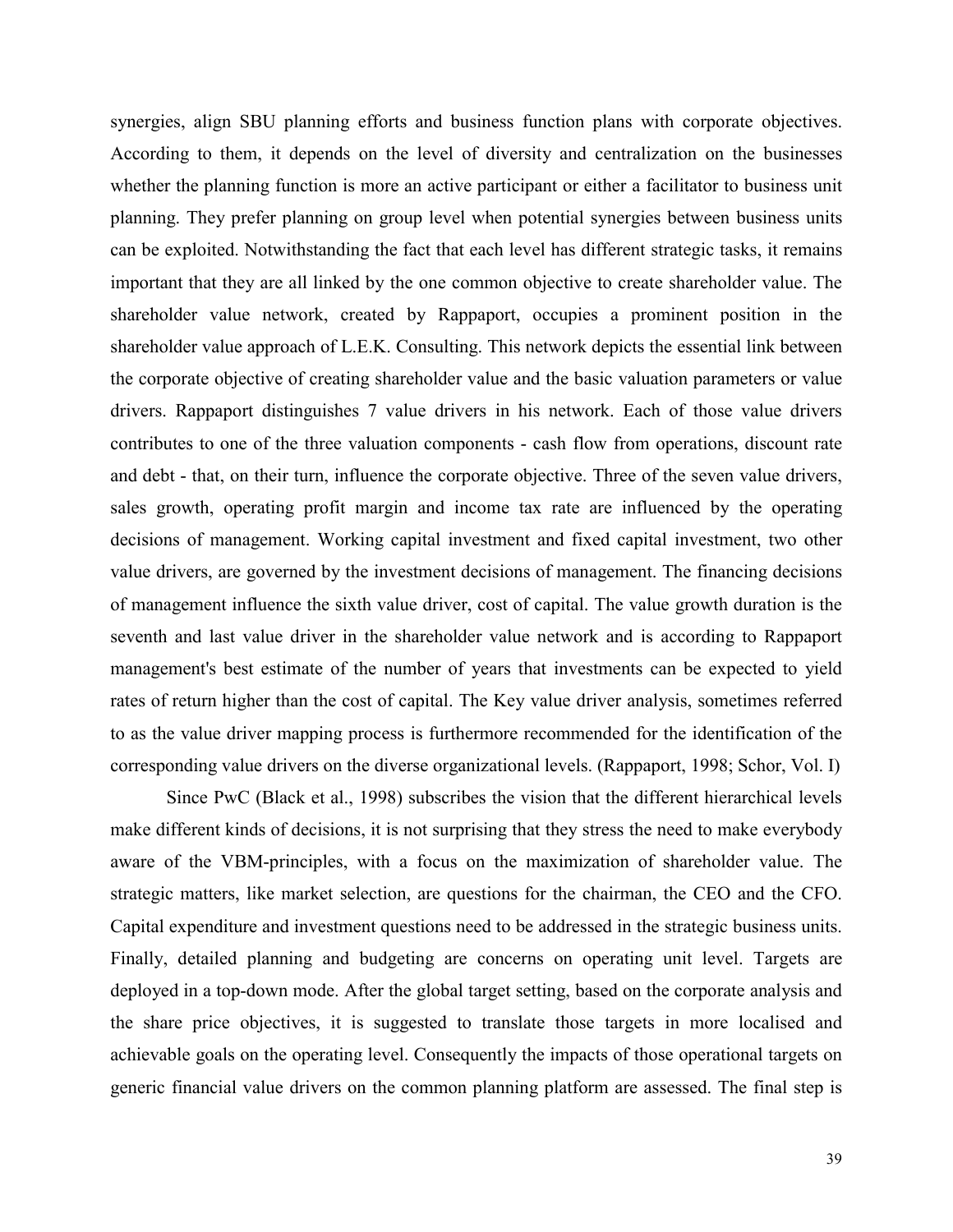the determination of a clear link between the operational drivers, measured by business-specific measures and the financial value drivers.

Madden (Madden, 1999) refers to the advantages of the CFROI valuation map within the strategy development framework. This map allows identifying and locating the major value determinants and is primarily useful at corporate level. Managers at lower organizational levels are challenged to translate the accounting-based tools that help to improve business processes that drive these accounting results.

#### **4.3.9 Preferred metrics***.*

As mentioned above, there is a wide range of measures available to establish the value of organizations or determine whether or not an organizational unit has contributed to the overall value-maximizing objective. Our research reveals that each of the considered professional service firms more or less has a tendency towards using specific value-based measures.

Stern Stewart  $\&$  Co suggest combining the use of EVA and MVA. Stern et al., but also Young and O'Byrne (Stern et al., 2001; Young and O'Byrne, 2001) define the first measure as the prime indicator of shareholder value. This results, according to the firm, in an excellent measurement system, since it is not only very useful at corporate ranks but can be broken down to whatever level: the level of a division, a factory, a store or even a product line. The successful deployment of the EVA measure in the organization depends on three factors; (Stern et al., 2001) the commitment of the chief executive to support the use of EVA at lower levels in the company, the link with an incentive program and the degree to which measurement makes sense at the various levels. Ehrbar (1998) completes the list of alleged advantages with three other benefits. The first refers to the fact that EVA makes managers aware of the cost of capital and encourages them to reject investments with returns lower than the cost of capital. Subsequently Ehrbar also mentions the adjustments to conventional accounting as a benefit. The third advantage is the direct link of EVA with MVA. (Stewart, 1999)

SVA is, in the approach of L.E.K. Consulting, defined as the ultimate measure, not only at corporate level but also at operating level. Two other measures, viz. the change in EVA and the change in residual income bore the test as excellent alternatives. Although Rappaport (Rappaport, 1998; Vol. V) admits that only the multiplication with the cost of capital is the differentiating factor between SVA and the change in residual income or EVA, SVA stays for him the best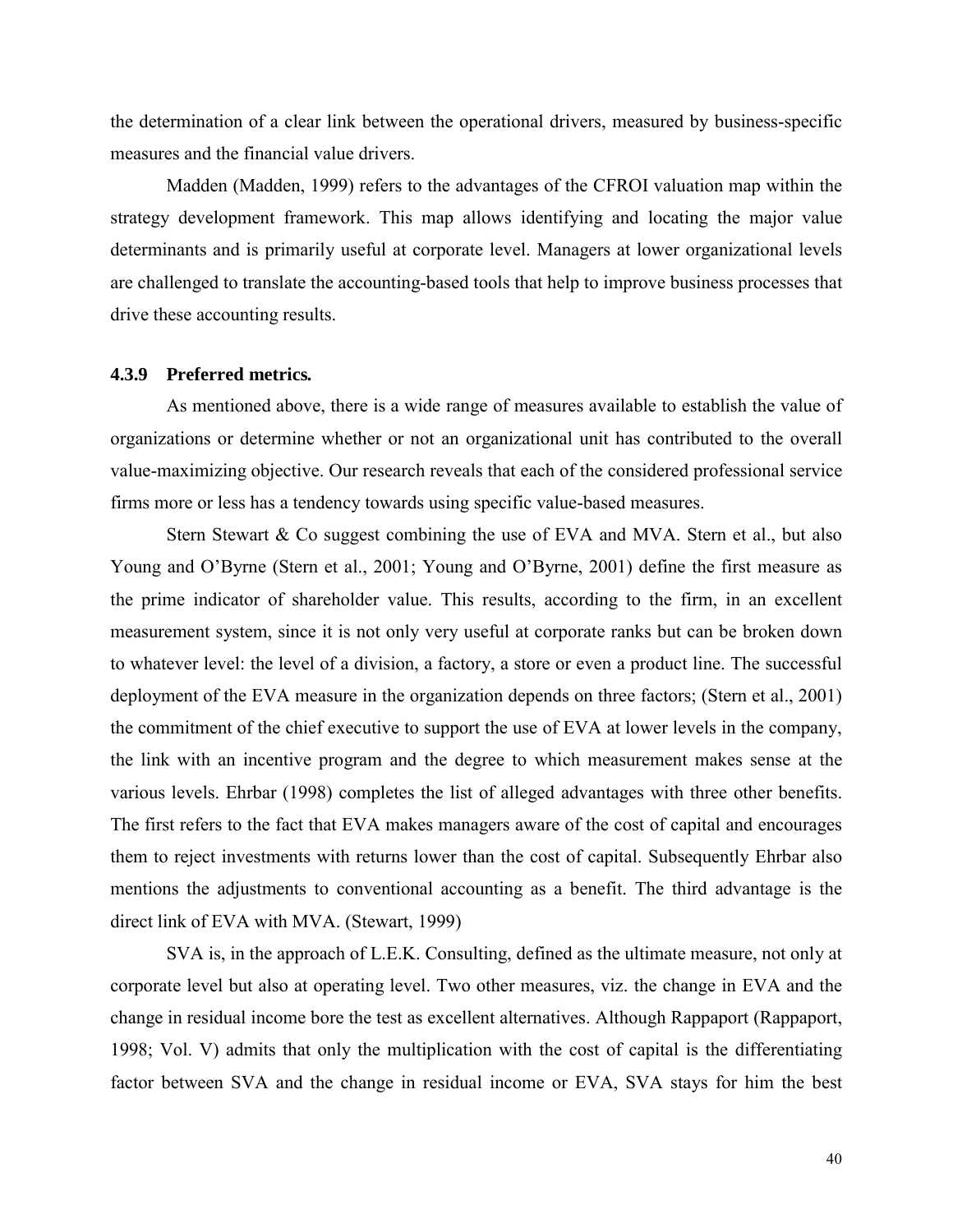estimate of change in value. (Roads and Roath, Vol. X) Only the difference in gaining acceptance and thus increasing the chances of successful implementation is, for him, an overriding factor to select the change in residual income or the change in EVA instead of SVA. However, the people of L.E.K. Consulting realize that these measures are not specific and accountable enough for operating management and therefore recommend companies to focus on the key value drivers at the corresponding operating levels. Those value drivers, at a specific operating level, have 2 characteristics. They are, first of all, those factors that have a significant value impact on that operating level and thus on the creation of value at corporate level. And second, those value drivers are controllable factors at the corresponding operating level. (Rappaport, 1998; Schor, Vol. I)

The preferred measures of Marakon Associates (Mc Taggart et al., 1994; Mc Taggart and Gillis, 1998) are equity spread, employed at company level and economic profit, not only applicable at corporate level, but also at business unit level, the level of a customer or a product. The fact that economic profit is a single monetary measure, easy to link to value creation and that it is an easy measure to understand for non-financial managers, are the two major advantages of economic profit cited by McTaggart et al. (Mc Taggart et al., 1994)

McKinsey & Co (Copeland et al., 2000) advise the economic profit model and the enterprise DCF model as frameworks to evaluate businesses and understand the drivers of value creation. The economic profit model is a single period metric, where the enterprise DCF model is defined as a CFROI-metric and valid for multi-business companies. Madden (Madden, 1999) focuses primarily on the measurement on corporate level, based on CFROI.

Finally, Black et al. (1998) foremost draw the attention to the assumption that all metrics are based on a common economic foundation. They agree however that each of the metrics can play a significant role in the value creation process. The business unit and corporate performance are best captured with the economic profit-metric. The CFROI-metric is suggested to evaluate the long-term strategy and the resource allocation. PwC, finally, advise using the free cash flow model to study the link between the strategic and operational objectives on the one hand and the goal of maximizing value on the other hand.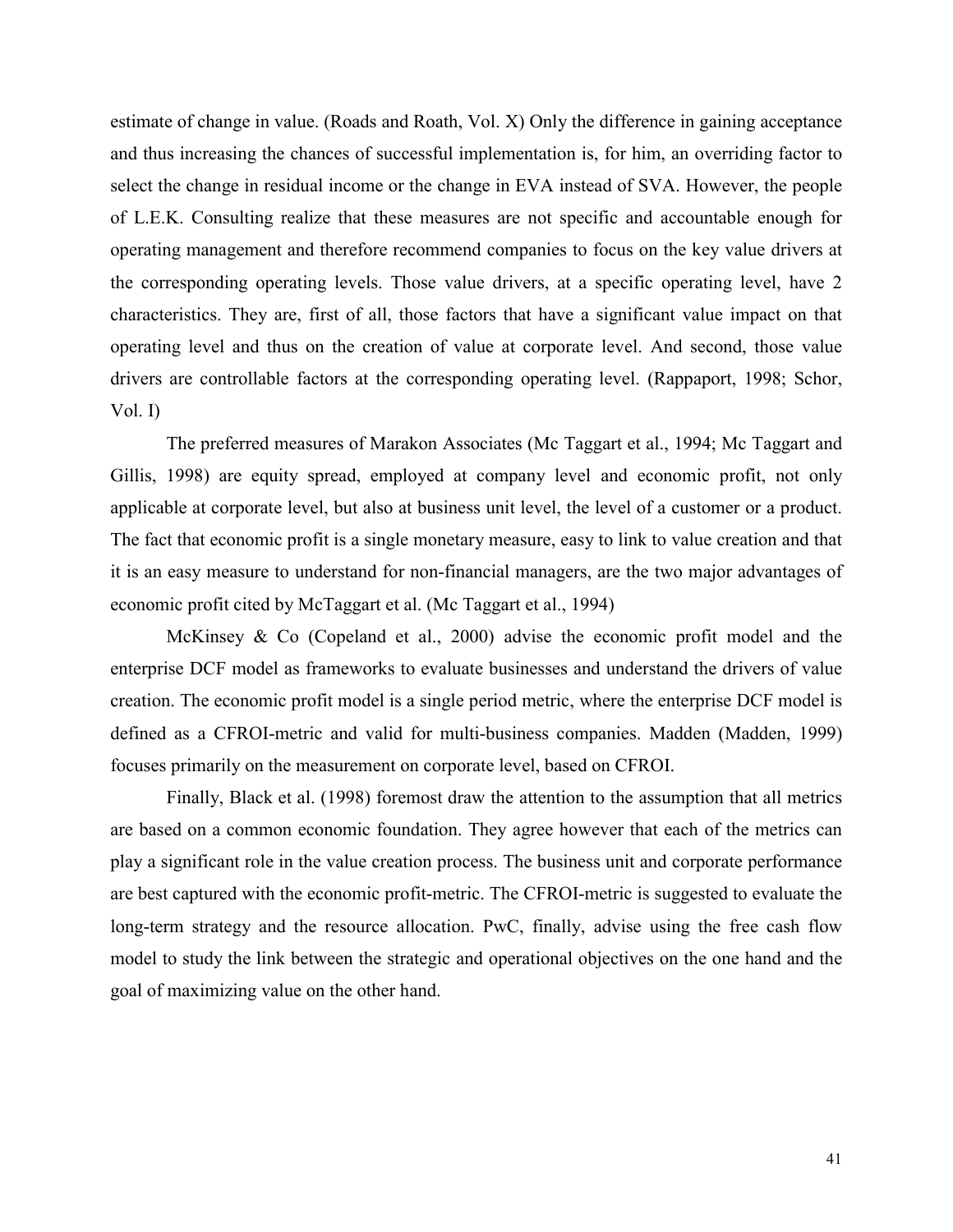#### **4.3.10 Investment decisions and resource allocation***.*

Closely related to the strategy development process is the matter of investment decision and resource allocation. It is therefore not surprising that none of the consultants avoid this topic during their description of the proposed strategy development process. In their analysis of the strategy development and strategy deployment process Stern Stewart & Co (Stewart, 1999; Ehrbar, 1998) mainly focus on EVA for decision-making and resource allocation. EVA is seen as the ideal instrument to create a common language and to avoid endless subjective discussions, based on the use of vague investment and resource allocation decision criteria. Comparing the EVA-results of alternative strategies is assumed to give managers the chance to identify the under performing variables and to look for improvements.

The policy of Marakon Associates (Mc Taggart et al., 1994) with regard to investments is based on the idea that capital resources are allocated to business units and not between them. Every business unit can obtain as much capital as needed, provided that the proposed strategies contribute to the corporate governing objective. The people of Marakon Associates establish four principles for resource allocation. The zero-based idea of resource allocation is the first principle. The second principle deals with the fact that management should fund strategies instead of projects. Zero-tolerance in case of non-productive resource usage and the assumption that there is no capital rationing, materialize the last 2 principles. Marakon Associates and PwC (Black et al., 1998) equally stress the need to execute only those investment decisions that are in harmony with the corporate strategy and the objective of shareholder maximization. Since these decisions are made on strategic business unit level, they emphasize again that a thorough understanding of the value creating elements is indispensable.

McKinsey & Co (Copeland et al., 2000) suggest 2 techniques for the valuation of investment decisions, viz. the traditional DCF methods and real options. They remark that the second valuation technique is preferable in situations with significant future flexibility.

The approach of L.E.K. Consulting concerning investment decisions and resource allocation integrates the main ideas of Marakon Associates, PwC and McKinsey & Co. The idea that operating managers need to assess the value creation potential of alternative strategies forms the prerequisite in this approach. Rappaport (1987; 1990) uses in several of his publications the statement of Marakon Associates that managers should invest in strategies and not in projects. Although the partners of L.E.K. Consulting are aware of the distinction between the corporate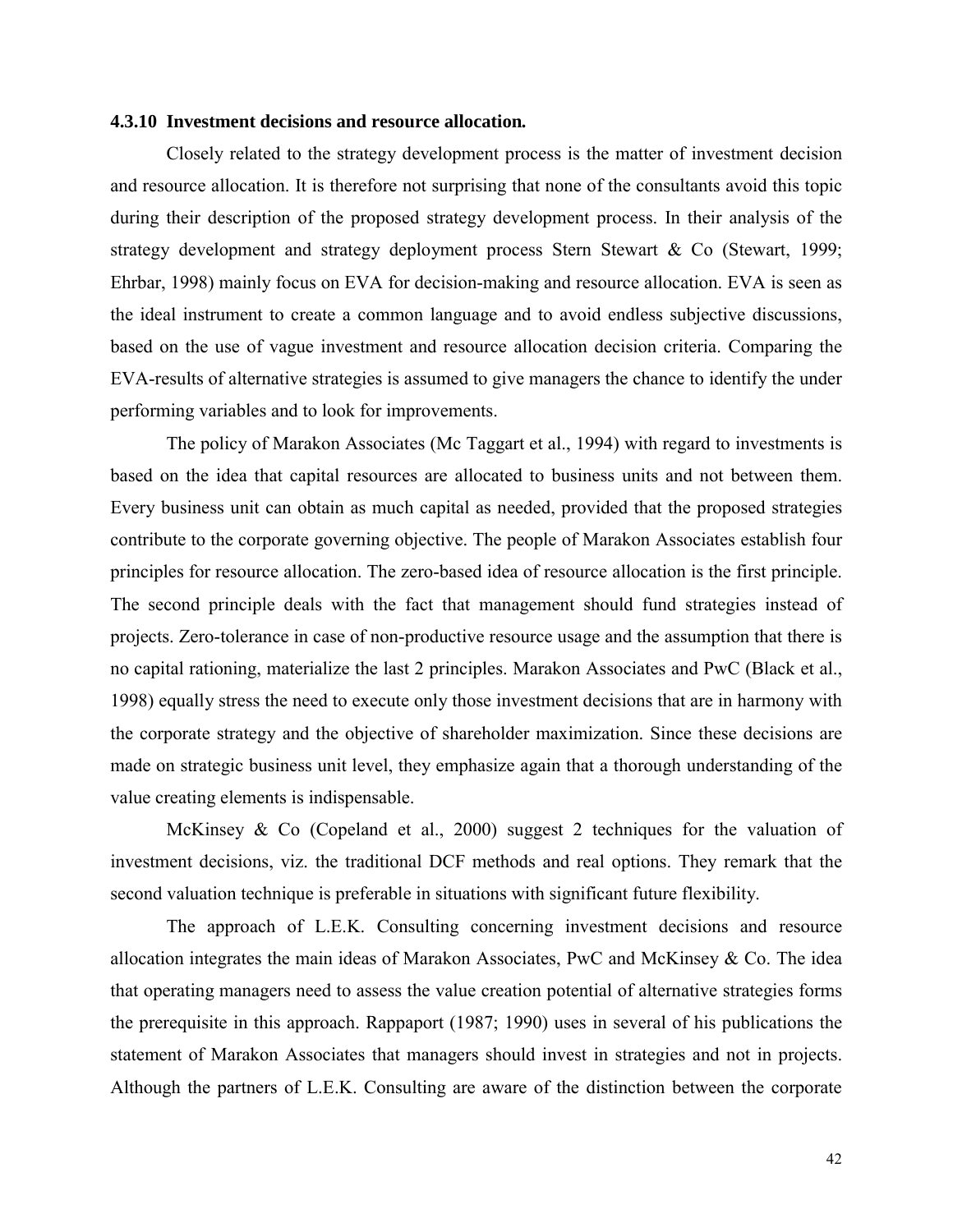return and the shareholder return, they underline the importance of corporate return in the decision making process. Although L.E.K. Consulting notifies that it is key that the return on investments exceeds the cost of capital, they do not underestimate the importance of a return that exceeds the expectations of the shareholders, since they are convinced of the positive effects of an effective hurdle rate on management behavior. As a result, they support the establishment of a hurdle rate that takes into consideration the market expectations as well. (Rappaport, 1999) As described earlier, the market signals analysis is for them the most apt instrument to get some insight in the market expectations. Concerning the metrics, they share the opinion of McKinsey & Co when they express the importance of combining the standard DCF valuation with the most suitable real option approach. Another important point in their ideas on investment decisions and resource allocation is the recommendation to use not one company wide hurdle rate, but to link the hurdle rate with the specific characteristics of an investment.

The CFROI-model of HOLT Value Associates (Madden, 1999) is according to Madden a workable method for investment decisions since the Net Cash Return is separated in 2 parts, of which the first one is related to the existing assets and the second one refers to future investments. This approach gives decision-makers the chance to check on the value of future investments and allows them to make better resource allocation and investment decisions. The availability of the long-term series of CFROI's, together with a relative Wealth Index, gives managers the chance to make more accurate predictions of the returns on new investments.

### **4.3.11 Mergers & acquisitions***.*

Since the mergers & acquisitions issue can be considered as a specific kind of investment decisions, it is not surprising that the proposed approaches of the financial planning/ consulting firms towards this issue bear likeness with their ideas on investment decisions. Stern Stewart & Co and HOLT Value Associates call attention to their earlier described metrics-model. The EVAframework (Stewart, 1999; Stern et al., 2001; Ehrbar, 1998) is again put forward by the people of Stern Stewart & Co. Ehrbar illustrates the fact that EVA is a powerful tool for strategic planning and decision-making with the example of an acquisition candidate. He describes how managers can value an acquisition candidate by evaluation of the contribution of this potential acquisition to EVA. Stern et al. endorse the perception of Ehrbar, but remark that an EVA-analysis does not take into account the non-financial implications of an acquisition. This shortcoming can be set off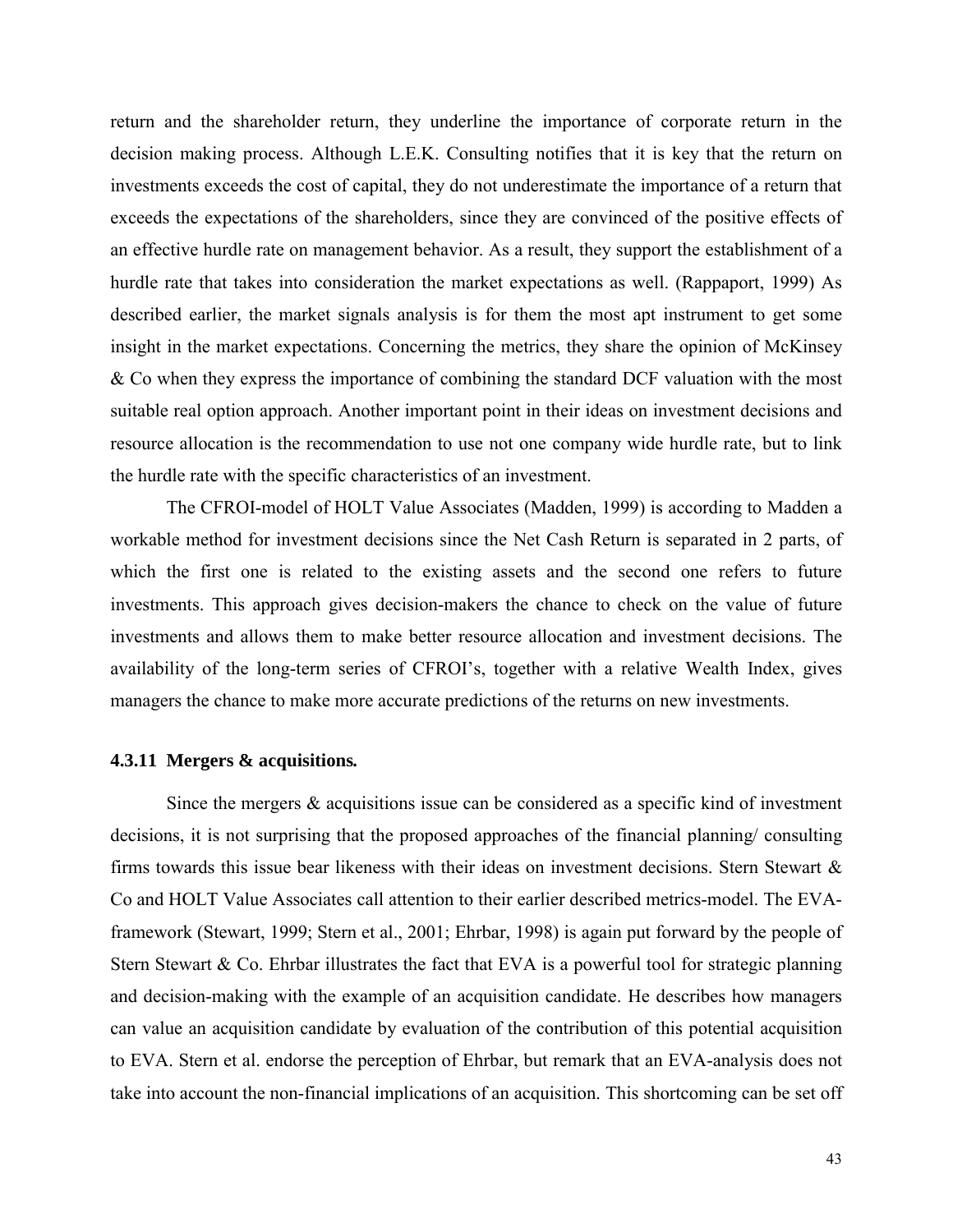if the decision-makers consider also the strategic implications of the potential acquisitions. G. Bennett Stewart suggests using the value-driver model for the valuation of the acquisitions benefits. HOLT Value Associates (Madden, 1999) accentuates that their CFROI-model is suitable for every valuation issue, in which accuracy is essential. It is thus not surprising that they mention this model as the most suitable for acquisition pricing.

Marakon Associates (Mc Taggart et al., 1994) encourage companies to develop their own acquisition strategy. This strategy will guide management in their search for acquisition candidates who seem more valuable for their own shareholders than for the shareholders of the seller.

Copeland et al. (Copeland et al., 2000) have learned by experience to be careful with acquisitions, as they noticed that numerous corporate acquisitions had a negative influence on the acquiring shareholders. They developed a disciplined acquisition plan, based on the results of their research on the most common failures in acquisitions and the factors guaranteeing successful acquisitions. The disciplined acquisition plan consists of 5 steps; the first is a preacquisition phase, in which their own company and the industries are examined. This step is followed by the identification and screening of possible candidates. The assessment of high potential candidates forms the third step. After the negotiation and contract phase, the process ends with a carefully planned post-merger integration.

There are quite a lot of analogies between the ideas of McKinsey & Co and L.E.K. Consulting concerning mergers & acquisitions. In his article in Harvard Business Review in 1979, Rappaport drew already attention to the advantages of using a market signals analysis. He made a distinction between three phases in the process of analyzing acquisitions, viz. planning, search & screen and financial evaluation. The importance of a well-defined acquisition process was again emphasised in more recent publications of Rappaport himself and several other partners of L.E.K. Consulting (Rappaport, 1987; 1990; 1998; Kozin, Vol III) In "Creating Shareholder Value", Rappaport extended the three earlier mentioned stages with two additional ones. These stages are quite similar with those recognized by McKinsey. According to Rappaport (1998), one should start with a competitive analysis followed by a search  $\&$  screen phase. After these steps, management should have a look at some strategy development issues completed with a financial evaluation, to conclude with the negotiating phase. Since mergers and acquisitions are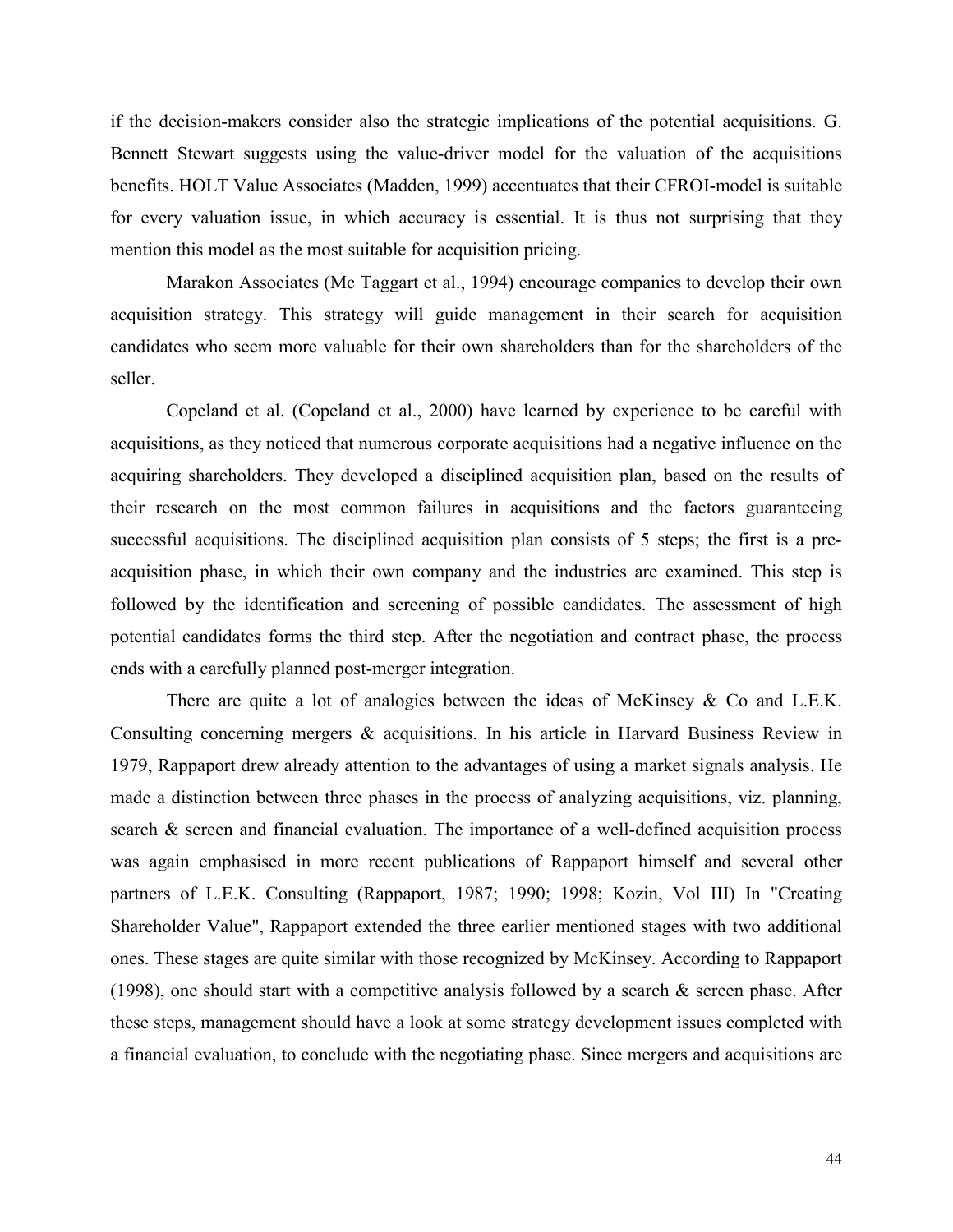seen as a specific sort of investment decisions by L.E.K. Consulting, just like most of the others, it is not surprising that they advice to take into account the earlier described recommendations.

Not only McKinsey & Co. and L.E.K. Consulting, but also PwC (Black et al., 1998) advise caution when acquisition-options are evaluated. This explains why they developed a framework for best practice in acquisitions. The link to shareholder value is the leitmotiv throughout their framework, defined as a simplified transaction map. This transaction map can be subdivided into 3 main groups: the determination of the initial value and the resources used, the detection of possible synergies, and the financial engineering aspect. The people of PwC are however aware of the restrictions of this structured approach, and therefore recommend using this transaction map in combination with common sense.

# **4.3.12 Influence on collaboration***.*

Closely related to the impact of value-based management on both external and internal communication, is the influence on collaboration. The famous statement by Stern Stewart  $\& Co$ (Stewart, 1999): "Making managers into owners" immediately indicates their tendency in thinking towards collaboration. EVA is not only viewed as a measurement instrument but is also an appropriate instrument to align the interests of managers and stakeholders and to encourage everyone to work together to realize the objectives of the shareholders. (Stern et al., 2001) Using the EVA financial management system (Ehrbar, 1998) and thus focusing on EVA as the only measure to pursue value, reduces conflicts and confusion in the organization and simplifies decision-making. EVA (Stern et al., 2001) guides not only lower organizational levels, it is also an important instrument for the steering committee, when discussing the way of organizing the collaboration, in order to consolidate the presupposed EVA-targets. Rappaport (1998) also stresses the creation of commonality. Implementing the L.E.K. Consulting shareholder value approach provides organizations with a rigorous and consistent analysis framework while everybody shares a common framework for analysis, a common goal and a common language.

McKinsey & Co (Copeland et al., 2000) is noticeably of one mind, since they also stress the alignment of business unit managers and employees with the priorities defined at corporate level. The process of defining value drivers is hereby mentioned as one of the greatest boosters of this alignment. Likewise, PwC (Read, 1997) make notion of this positive influence on the creation of alignment in the company. Read refers to the importance of thoroughly explaining the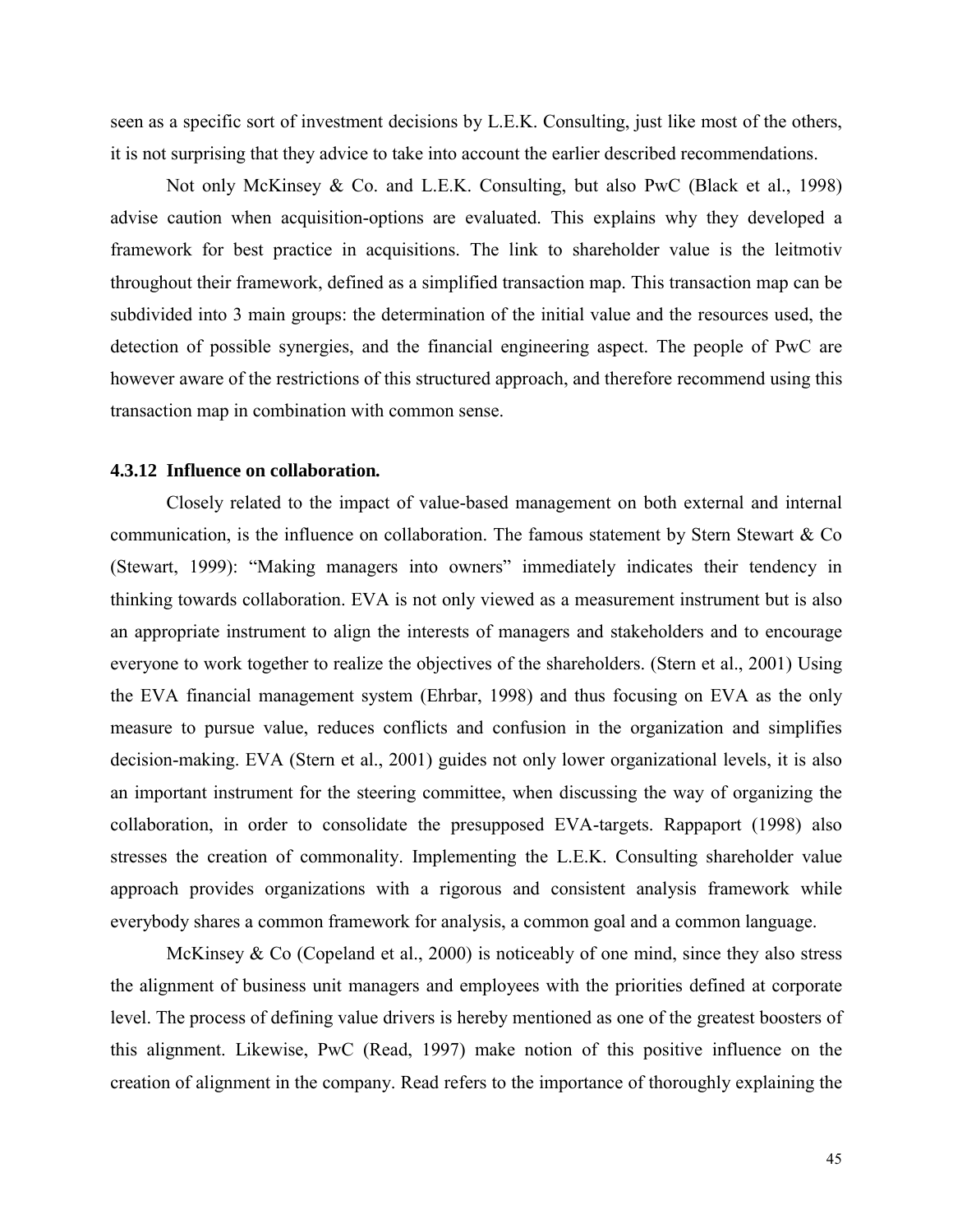principles of maximizing shareholder value throughout the organization. This process gives middle managers the opportunity to make frontline managers aware of the corporate strategy and implementation.

Armour and Mankins of Marakon Associates (Armour and Mankins, 2001) emphasize the need of a specific mindset, based on financial performance combined with clear decision-making guidelines. The latter is thought to be the best sign that companies are developing a "managing" for value" culture. HOLT Value Associates (Madden, 1999) sees its CFROI-model as an instrument to create a common language in the communication about performance and valuation. But they are also convinced that the empirical feedback, provided by the model, constitutes the perfect basis for continuous improvement.

# **4.3.13 Performance management & target setting**

#### **4.3.13.1 Performance management***.*

Performance management and target setting transpire to be an important element in the value-based management process. The approaches of the six consultants concerning this topic are not univocal, but neither do they genuinely differ in our judgement. Mc Taggart et al. (Mc Taggart et al., 1994) subdivide the performance management process into three activities: target setting, monitoring performance, and responding to differences between budgeted and real results. They accentuate that, to maximize shareholder value, two principles of performance management should be fulfilled. First, it is essential to work with plan-driven targets. This means that top management only defines the overall strategic and financial goals and then asks the business units to achieve them. The second principle concerns the creation of process integrity, which means that performance contracts are crafted and honoured by both the chief executive and business unit. Marakon Associates take into account that every business unit should be unique when determining appropriate targets. Then again, the Marakon publicists remark that the financial measures for those targets should be set and monitored at general level.

For L.E.K. Consulting, performance management is built around the idea of developing an organization wide "owner-oriented culture". Kenney (Vol. II), the vice president in L.E.K.'s Chicago Office, mentions a Three Step Process to create this "owner-oriented culture" in a successful way. Since he is convinced that companies need to adopt a performance measurement approach based on economic value measures, it is not surprising that the first step concentrates on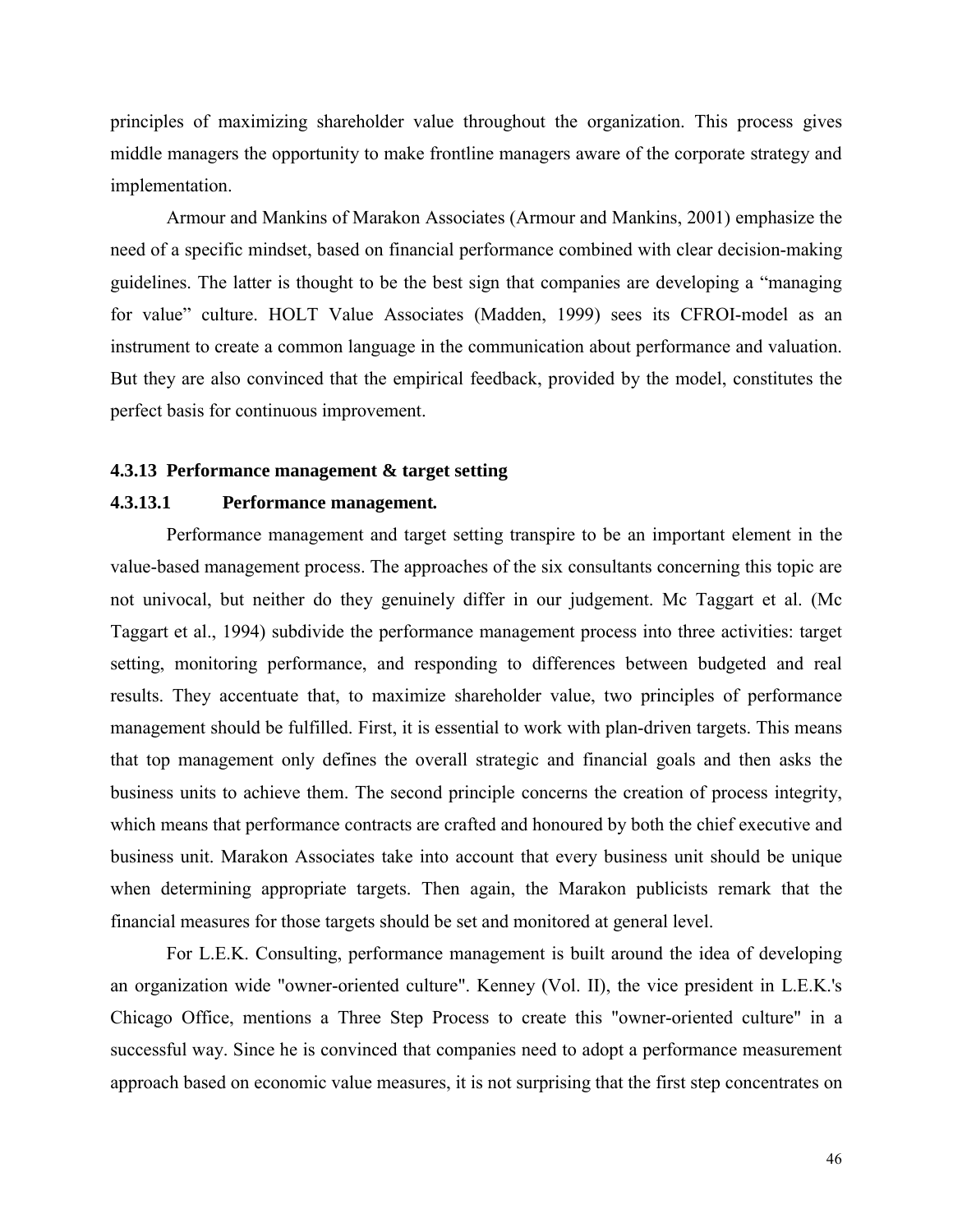'overcoming the earning myopia'. Instead of evaluating revenue and earning growth measures, Kenney and his colleagues at L.E.K. Consulting recommend companies to consider measures of economic improvement. The second step, 'measure and reward long-term performance' is established to avoid dysfunctional behaviour of managers regarding the interests of shareholders. In the opinion of this strategic and financial adviser, the creation of an ownership culture can only be successful when management is exposed to the long-term risks and rewards of ownership, which immediately explains the third and final step, 'convey risks and rewards of ownership'. As stated above, the ultimate goal of creating shareholder return is too aggregated to use at lower organizational levels. Rappaport (1998) therefore appeals to the performance measurement hierarchy, where he distinguishes total shareholder return as the preferred measure at corporate level. At operating unit level, he refers to SVA and leading indicators for the corresponding operating level. And last but not least, the specific key value drivers defined as the most appropriate measures on the lower organizational levels. To facilitate the identification of the most accurate value drivers, Shor (Vol. I) describes a three-step process. The development of the value driver map of the corresponding business forms thereby the first step, while the value driver sensitivities are tested in the second step. The third and last step concerns the test for controllability.

The performance management system advised by McKinsey & Co (Copeland et al., 2000) also consists of three elements. The first building block relates to the availability of a clearly defined value-creating strategy for business units. The importance of alignment between the targets and the specific value drivers on business unit level arises the second component. The structured performance reviews during which the results are discussed in relation to the KPI's are the third factor. Those KPIs or operating value drivers are, as mentioned above, useful at generic, business unit and front line level. McKinsey's spokespersons additionally refer to comparable key principles like those of Marakon Associates. The first principle of McKinsey & Co states that performance measurement needs to be tailor-made for the corresponding level. The second principle refers to combination of short- and long-term targets, while the third one mentions the necessity of combining operational and financial performance measures. With regard to the fourth principle, Copeland et al. advise organizations to look for leading performance indicators. Clear objectives moreover, suppose to have a motivational impact to achieve them and save time and effort for managers. Copeland et al. hereby refer to the ideal situation, where custom-tailored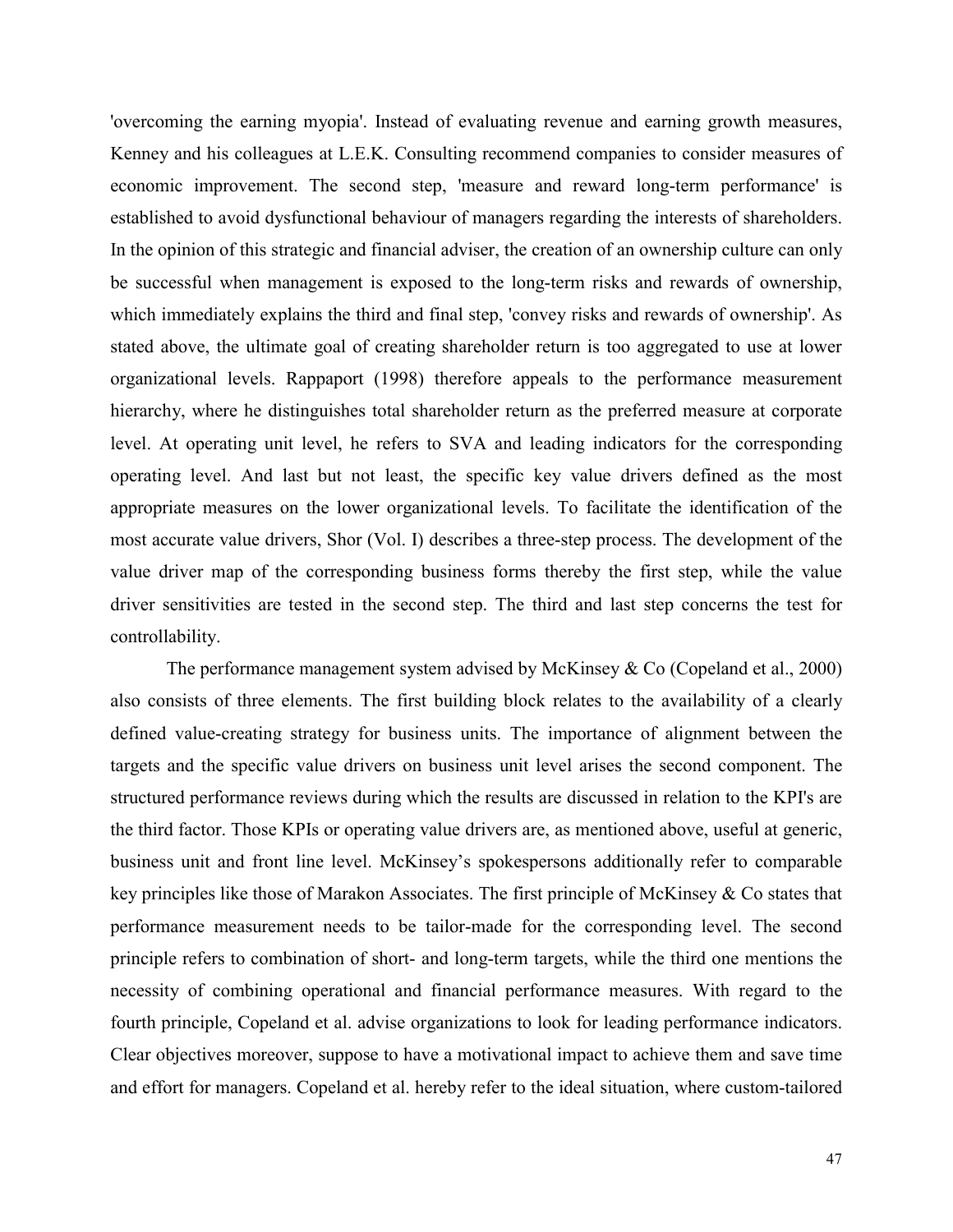scorecards are cascaded down in each business and every manager monitors those key value drivers that are important for him or her.

Target setting (Black et al., 1998) is mentioned as the first element in the performance management process of PwC, since they stress the importance of determining those targets, based on share prices goals, after the explanation of the corporate analysis. The next step consists of linking those goals with the value drivers on the lower levels, where they argue that relevant value-focused measures are indispensable. To solve the problem of seeing the relation between the 7 value drivers and the day-to day business of the company, PwC suggests using micro drivers and hereby refers to the vision of Copeland. The 7 value drivers mentioned by PwC are the same as those of Rappaport, notwithstanding the fact that PwC defines one of the value drivers, viz. value growth duration, as the competitive advantage period. After all, both value drivers are defined as the period of time a company has a positive net present value when discounted at the WACC. Economic business modelling can be very helpful in this process. Finally, they stress understanding and agreement on the value chain as a vital element.

Stern Stewart & Co (Stewart, 1999) refer, just like McKinsey & Co and PwC, to the shareholder value network of Rappaport. Increasing EVA, internalized through cross-functional teams, remains however the paramount objective in the performance management system of Stern Stewart & Co. G. Bennett Stewart detects six essential factors that influence the intrinsic value of the unit of analysis, also defined as EVA-drivers. This value driver model is not only applicable on corporate level, but also on business unit level and it can even be used for acquisition candidates. Management can, through policies and performance, influence four of those factors. The other two essential factors can only be affected by the market. The practical limitations of this value driver model, as the assumption of steady growth and steady returns from normalized values, explain why this model is only used to communicate the fundamentals of valuation in the organization. Stern Stewart  $\&$  Co therefore advise to make use of the free cash flow model and the EVA valuation approach instead of the value driver model.

Madden (Madden, 1999) opposes the idea of a scorecard based on accounting and nonaccounting variables. He tends to focus more on the learning process of internal performance measurement, due to the complex issues of the firm's internal performance measurement.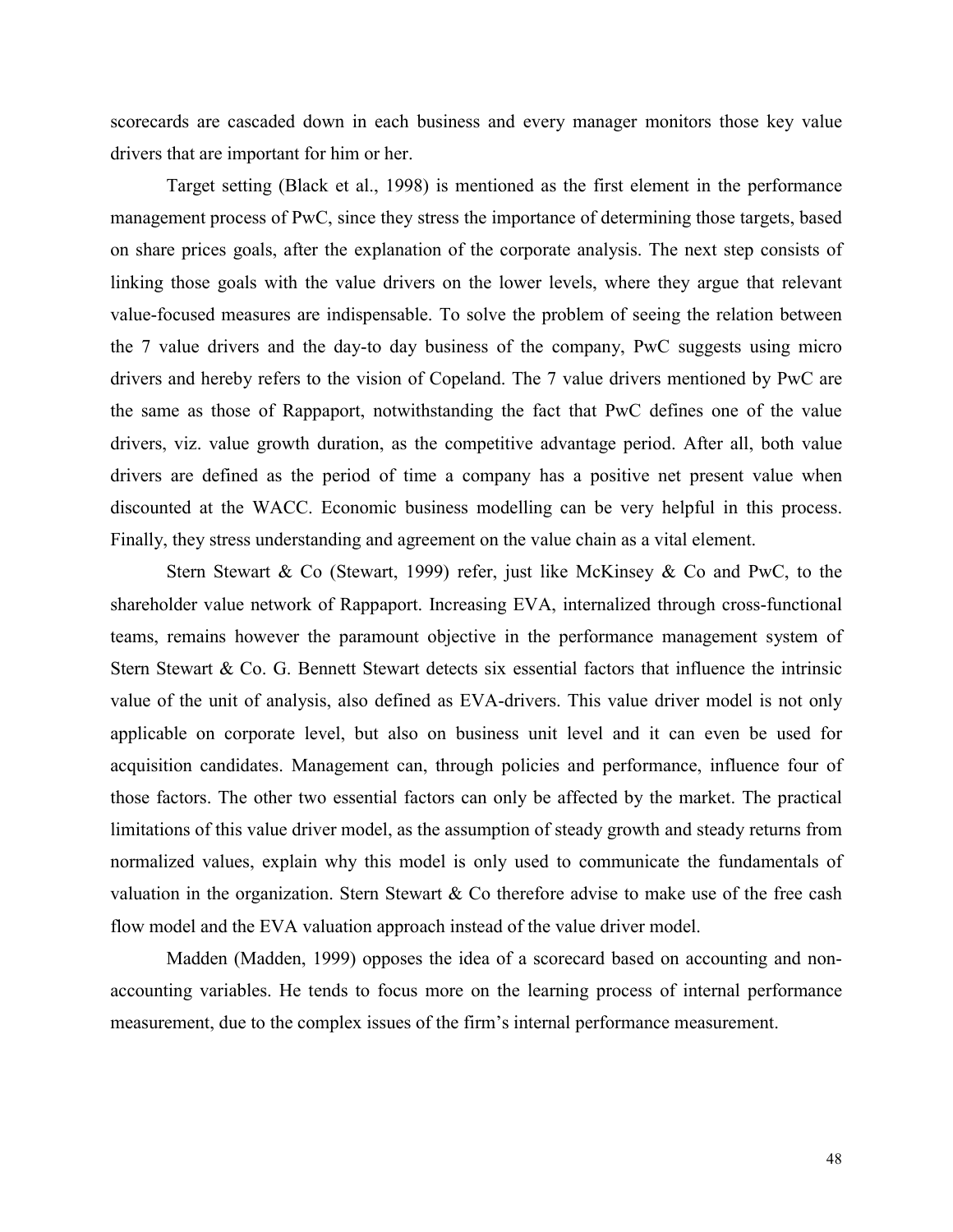# **4.3.13.2 Target setting***.*

Companies implementing value-based management counseled by Stern Stewart & Co (Ehrbar, 1998) are recommended to use the EVA goals in their target setting process. Those EVA goals are considered as an excellent way to determine stretch targets, in which the EVA driver analysis is seen as the instrument to evaluate the proposed plans for achieving those goals. The partners of Marakon Associates (Mc Taggart et al., 1994; Mc Taggart and Gilllis, 1998; Kissell, Vol. IV; Kontes, Vol. IV) are convinced of the added value of plan-driven target setting. Overloading business units with targets does not fit with their vision. Kissell recognizes that determining a single overarching performance standard combined with tailored goals and targets ought to be the best guarantee for successful target setting. Allowing business units to detect the most appropriate strategic alternatives in line with the proposed targets of economic growth is viewed as the most effective way to select those strategies that maximize economic profit over time.

McKinsey & Co advocate (Copeland et al., 2000), in contradiction with Marakon Associates and Stern Stewart & Co, an iterative target setting process. The McKinsey professionals view negotiation between the various organizational levels as a valuable instrument for managers to gain expertise about the internal processes. This process has furthermore an alleged constructive influence on the creation of internal commitment to achieve those targets.

Shareholder value maximization forms not only the basis of the overall PwC-performance management process (Black et al., 1998), it subsequently plays also a leading role in its target setting process. Black et al. state that these targets should be based on share price goals. Global targets need to be translated into targets on the lower organizational levels, more specifically the operational levels. The idea of translating the goals at higher levels, to more local targets is also supported by HOLT Value Associates and L.E.K. Consulting. (Madden, 1999; Kenney, Vol. IX) Where HOLT Value Associates start from the CFROI goals, shareholder return is the midpoint in the approach of L.E.K. Consulting. Since generating shareholder return is synonym with exceeding market expectations in the approach of the latter, it is vital for management to incorporate those expectations in the target setting process. (Rappaport, 1998) At the lower organizational levels, viz. the operating level and the front line level, the performance measurement hierarchy forms the point of departure. The targets are set against the value drivers of the various levels and businesses, without overlooking the relevant expectations of the market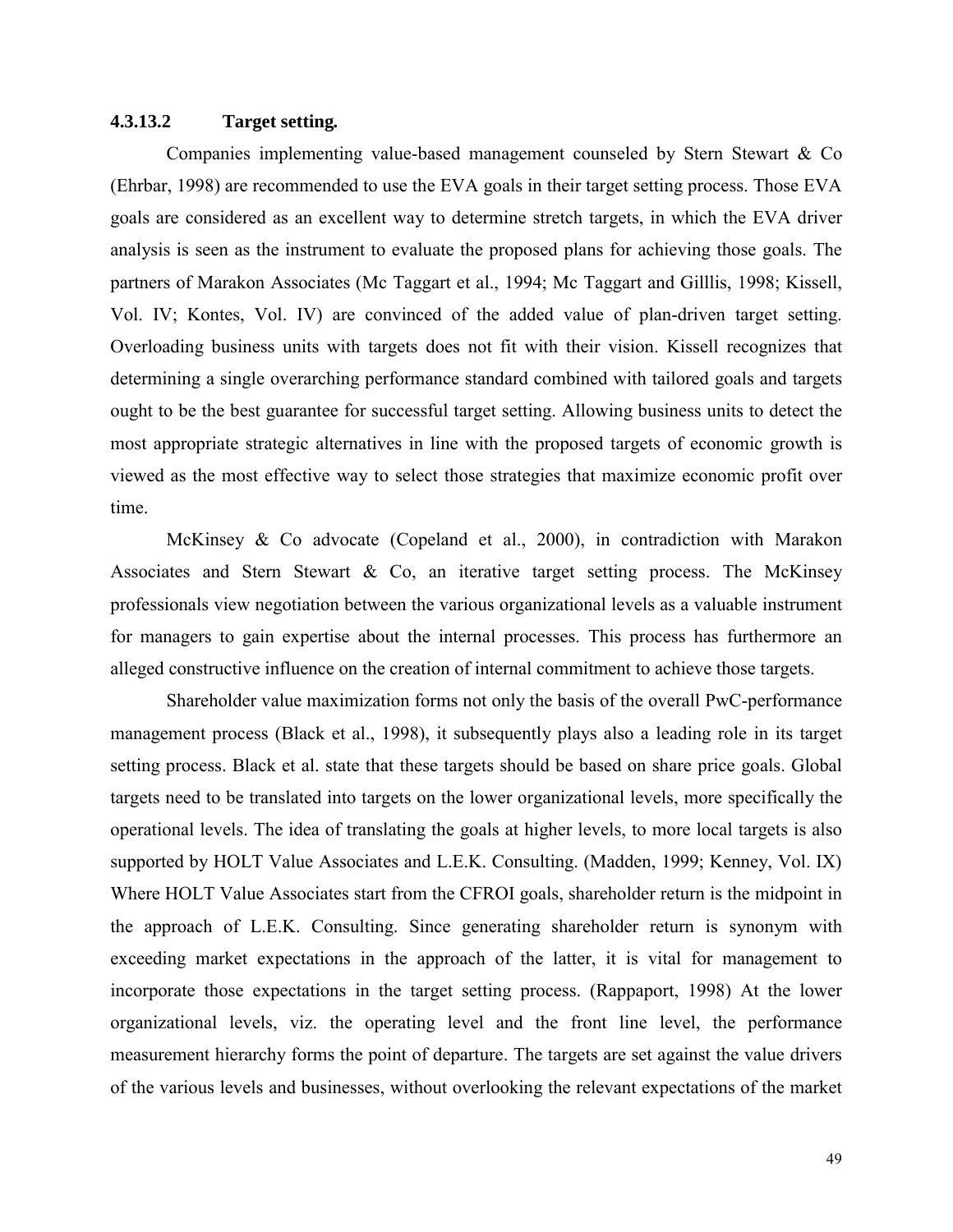on those corresponding organizational levels. Rappaport (1998) enumerates four sources of information to develop those "market" expectations at business unit level, viz. the business unit's operating plan, the unit's historical performance, competitive performance of value drivers and market expectations for the whole company.

### **4.3.14 Reward system***.*

It is not unexpected that all of the six mentioned VBM-implementers give extensive attention to the rewarding issue, since the importance of the rewarding system on the behavior of people is largely accepted. Our analysis and comparison of the different approaches is subdivided into 3 paragraphs. The first section concentrates on the comparison of the different visions on the basis for rewarding, whereas the second focuses on the analysis of some general elements in the proposed compensation plan. The third and last paragraph deals with the key elements in each of their methodologies.

### **4.3.14.1 Basis for rewarding***.*

Notwithstanding the fact that the basis for rewarding is viewed as a fundamental issue in the remuneration policy, there are some material differences between the various consultants. Stern Stewart & Co (Stewart, 1999; Ehrbar, 1998), Marakon Associates (Mc Taggart et al., 1994; Armour and Mankins, 2001) and PwC (Black et al., 1998) subscribe the idea of linking rewarding with the realized value creation. This is in contrast with McKinsey  $\&$  Co, where the rewarding is based on the number of executed value creation activities. Madden (Madden, 1999) suggests to link the compensation not to the extent of realized value creation, but on an empirical comparison. The idea of the advisors of L.E.K. Consulting, to reward incentives on superior performance, defined as performance that equals or excels the performance of the company's peer group or market indexes, bears more resemblance to the rewarding policies of HOLT Value Associates, than to the other financial planning providers. (Rappaport, 1999; Kenney, Vol. II)

# **4.3.14.2 General elements of the compensation scheme***.*

The people of Stern Stewart & Co (Stewart, 1999) are utterly swayed by the idea of making managers into owners by means of a specific rewarding system. This viewpoint explains immediately why Stewart  $\&$  Co keep harping on the idea that the company's plans should be designed in such a way, that they expose executives and shareholders to the same risk. (Stern et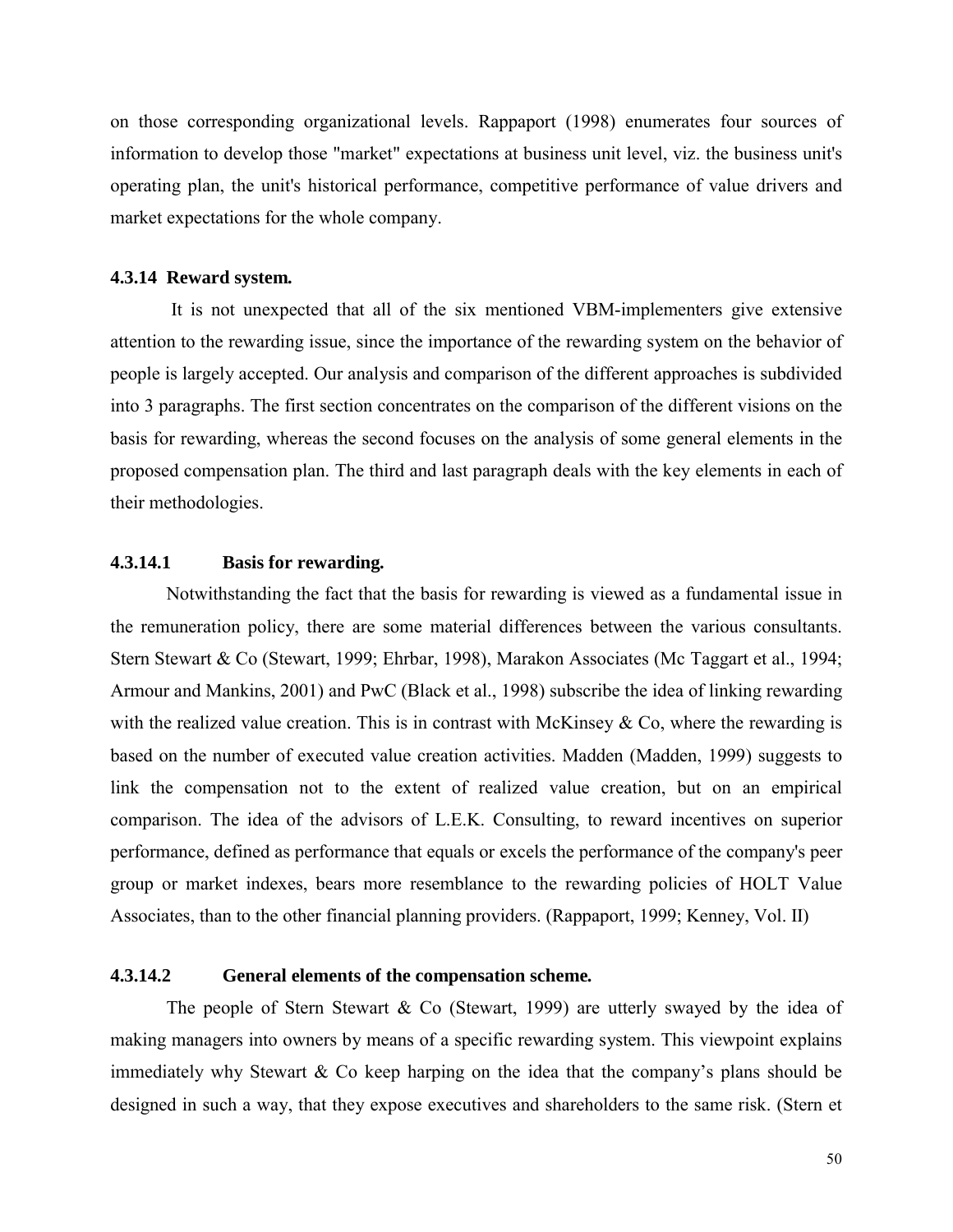al., 2001) The rewarding system proposed by Stern Stewart & Co starts with rewarding top management and is gradually extended towards the organizational levels. Despite the statement that EVA incentives work at all levels (Stern et al., 2001) on condition that the evaluation and rewarding is based exclusively on factors that can be influenced, the use of this incentive scheme at shop floor level is rather exceptional. Union resistance and the inability to understand the link between the proposed EVA incentives and the day-to day performance are the most cited reasons to exclude blue-collar workers from bonuses based on EVA. Even G. Bennett Stewart suggests limiting the rewarding component of the EVA Financial Management System to the management level, certainly in the first phases of its implementation. Marakon Associates (Mc Taggart et al., 1994) agree with Stern Stewart & Co and more in particular with the opinion of G. Bennett Stewart, since Marakon also focus on rewarding top management. Top management is here defined as the chief executive, the general managers of the business units and the most important shared-resources units together with all their direct reports. Mc Taggart views the alignment between top management and the governing objective as vital to support the further internal changes.

In spite of the fact that both consulting firms support the idea of deploying the rewarding policy throughout the organization, it appears as if they suggest concentrating on top levels first. This idea is in contrast with the perception of McKinsey & Co (Copeland et al., 2000) and PwC (Black et al., 1998), since these consulting firms advocate that rewarding systems should be fully implemented in the organization. The consultants of HOLT Value Associates are more prudent and (Madden, 1999) adhere to the idea of David Walker, the VP-finance at Procter & Gamble, who suggests waiting some time before linking the reward system to the outcome of the CFROImodel. He is convinced that it is advisable to get some experience with the CFROI-model, before evaluating and rewarding people based on those results. Rappaport (1998) shares in a certain way the opinion of Madden with regard to the introduction of new performance and incentive systems with the overall implementation of value-based management. Since Rappaport is aware of the fact that a premature introduction of performance measures can seriously compromise the entire shareholder value program, he suggests to wait with this link until management fully understands and accepts the measures that it is held accountable for. Smith, one of the partners in L.E.K.'s London Office, specifies their vision by explaining how valuable it is to gradually introduce those value-based incentives. (Smith, Vol. XIV) He is a strong advocate of starting with incentives that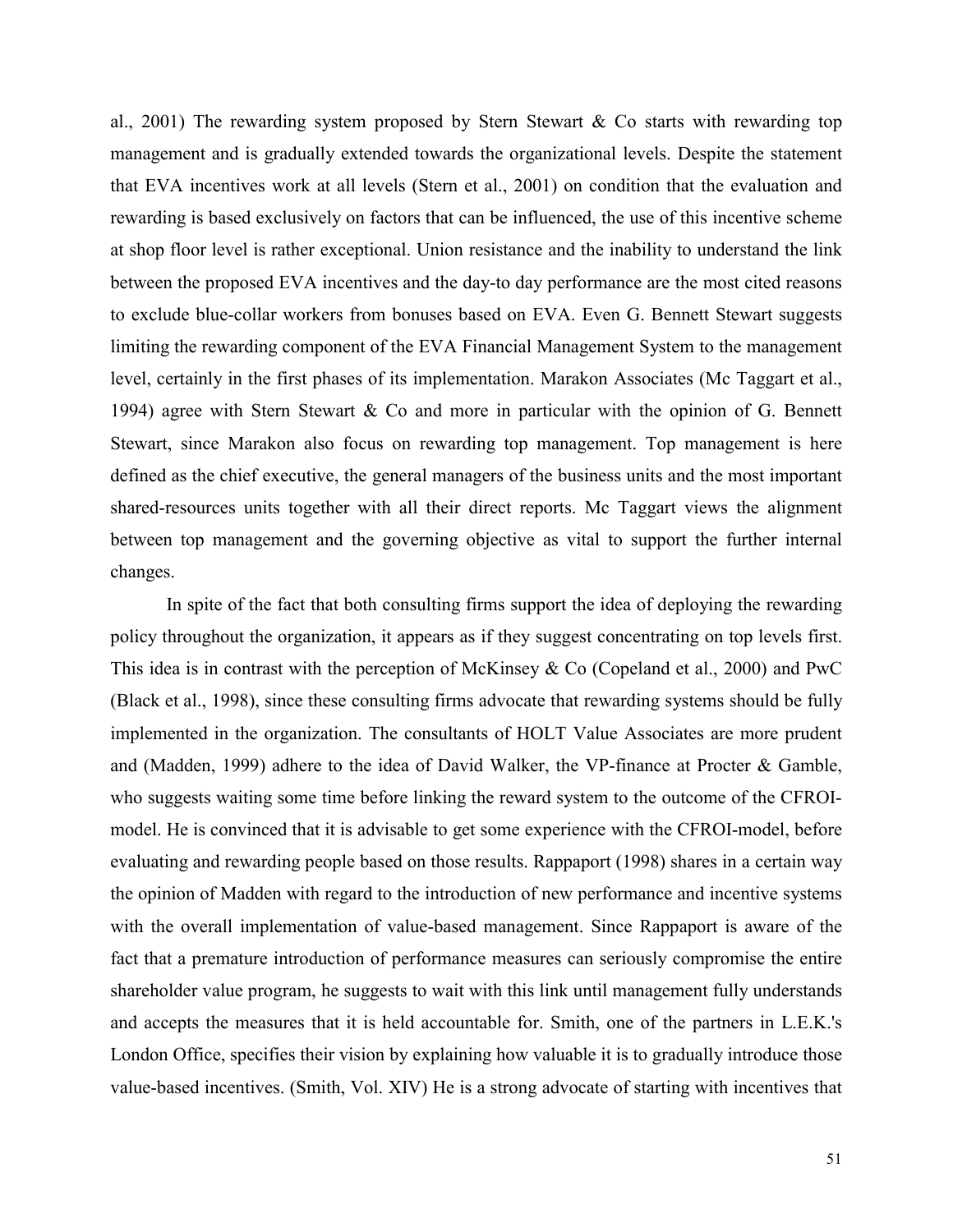only track the most important performance indicators, since this will provide encouragement to achieve the collective goals in the overall mix of compensation.

On the other hand, there are more similarities with the viewpoint of Stern Stewart & Co and Marakon Associates, than with the opinion of HOLT Value Associates. The partners of L.E.K. Consulting, just like Stern Stewart & Co, underline the importance of putting executives at the same risks as shareholders. Kenney (Vol. II) draws attention to this when he lists the steps to create an "ownership-oriented culture". Another parallel between Stern Stewart & Co, Marakon Associates and L.E.K. Consulting is situated at the rewarding level. The advisors of Stern Stewart & Co and L.E.K. Consulting, both want to extend the reward system to all organizational levels, based on one overall performance goal; EVA in the approach of Stern Stewart & Co and shareholder return in the shareholder value approach of L.E.K. Consulting. And although both authorities are convinced that their suggested evaluation measure is applicable at all organizational levels, they are aware that those measures can be viewed as too aggregate and they therefore both suggest translating them into controllable value drivers on the corresponding levels.

### **4.3.14.3 Key elements in the rewarding policy**

As mentioned above, each of the consulting firms, with exception of HOLT Value Associates, has developed a complete rewarding methodology, each with its own distinguishing features. Stern Stewart & Co is renowned for its bonus bank concept (Stern et al., 2001; Stern, 1999; Young and OíByrne, 2001). Stern Stewart & Co consider their system the best alternative for putting managers at the same risk as the company-owners. One of the most important advantages of this system lies in the fact that the horizons of managers are stretched from shortterm to longer term, since the exceptional part of the remuneration is banked forward, while the other, normal, component is paid out. Part of this exceptional bonus will then be distributed in the following years, depending on the results. There are 2 popular versions of the bonus bank, viz. the "threshold" and the "all-in" bank. The bonus bank-idea is characterized by uncapped or unlimited bonuses, in either positive or negative way, and the EVA-targets are determined by a formula instead of negotiations. It is important to be aware of the fact that negative bonuses are possible in this system. Despite the fact that the bonuses of everyone in the organization are best tied to improvements in EVA (Stern et al., 2001; Stewart, 1999; Young and O'Byrne, 2001), the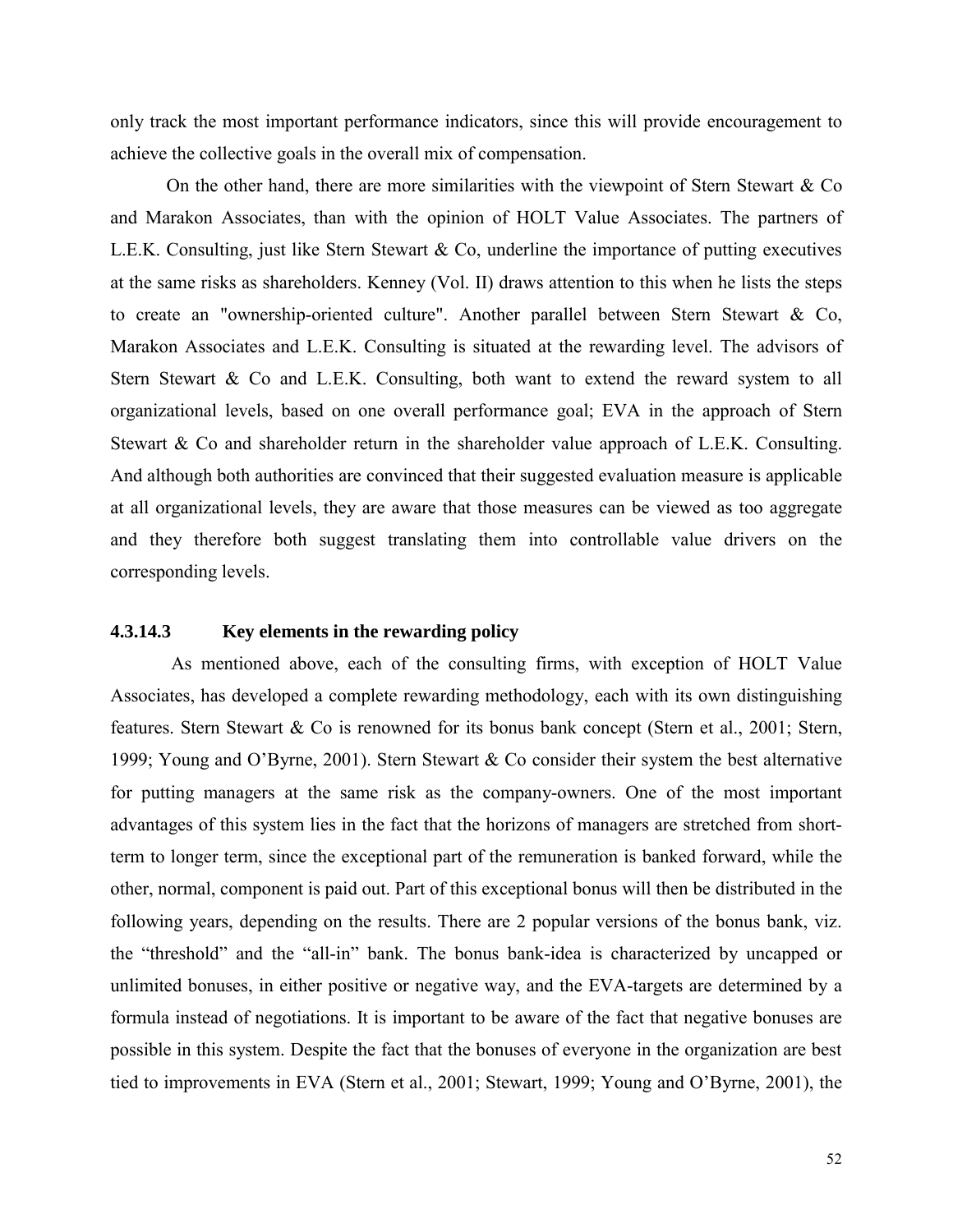EVA-plan is preferably based on the results of the corresponding organizational level. This implies that the evaluation of top-level executives is based on the performance of the entire company, where the rewarding of managers is related to the performance of the corresponding unit or division. To encourage co-operation between various divisions, Stern Stewart & Co suggest splitting the compensation of chief divisional executives. Part of their compensation is then based on the corporate results, where the other part is founded on the divisional results. Stern et al. accentuate that specific "value drivers", as capital and equipment efficiency, are best incorporated when the EVA-plan is extended to the shop floor level. Stern Stewart & Co advise to extend the rewarding of top management with an additional incentive plan, based on leveraged stock options. It looks as if the rewarding policy of Stern Stewart & Co is exclusively based on financial determinants, but this is not true. Despite its emphasis on cash rewarding and other financial incentives (Stewart, 1999), Stewart recognize the impact of internal rewarding and subscribe the idea that the feeling of "ownership" is first of all a matter of attitude. Pride, sensible risk-taking and the acceptation of responsibility are necessary conditions to make managers into owners.

The impact of strategy is not only vital in the performance management process of Marakon Associates (Mc Taggart et al., 1994), but also plays a significant role in its rewarding methodology. Marakon Associates state that financial rewards need to be the result of the development of the most appropriate strategies. Mc Taggart et al. refer to the performance management process in which business unit managers sign a (performance) contract with the chief executive and engage themselves to fulfil the agreements. As mentioned above, this is, according to Marakon Associates, the best guarantee to align the business unit strategies with the corporate governing objective of maximizing shareholder value. This illustrates the suggestion of Mc Taggart et al. to use the performance contracts as the basis for the evaluation of general and business unit managers. The consultants of Marakon Associates share the opinion of Stern Stewart & Co in relation to the rewarding basis. Marakon Associates advise to use corporate results as point of reference for the compensation of top management. Compensation is preferably based on the performance on some internal financial indicators, applied to all organizational levels, combined with the results of the companyís total shareholder returns, in comparison with similar companies. The financial and strategic targets on business unit level,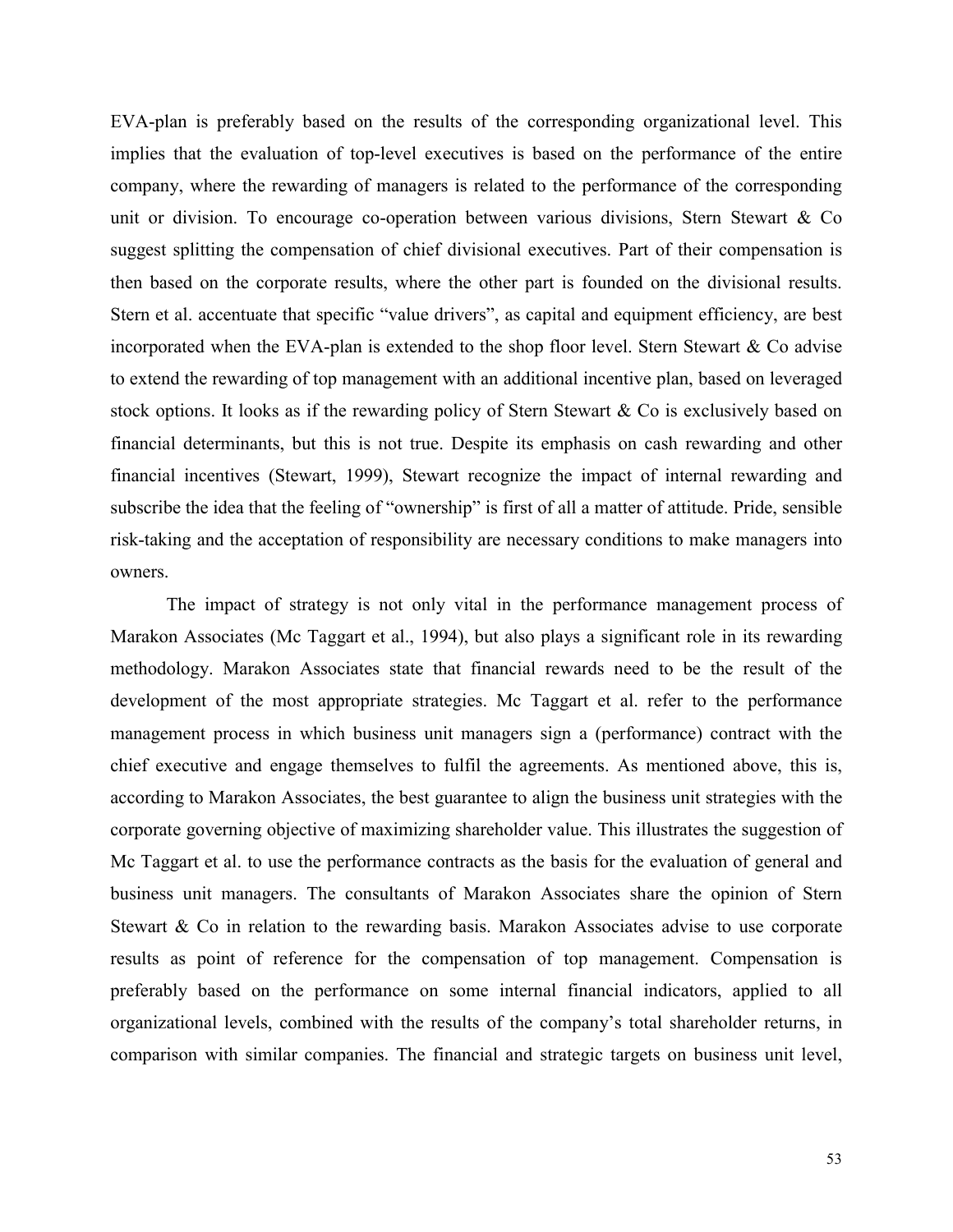resulting from the strategy development process, should be employed for evaluating business unit level performance.

"Relative pay for relative performance" is the credo of Marakon Associates. This implies that the compensation depends on their own performance compared with the results in similar companies. Another similarity in the approaches of Stern Stewart  $\&$  Co (Stern et al., 2001) and Marakon Associates (Mc Taggart et al., 1994) lies in the fact that both suggest using single-year or single period-by period performance measures for the compensation. However, the two consultants do not share the same idea about the payout policy. The partners of Marakon Associates are not convinced of the advantages of the bonus bank system, since they prefer to disburse the complete bonus in cash. They state that the uncertainty about future bonuses should be limited to whether the targets will be achieved in the coming years. They consider stock options as a good alternative, but only in small or start-up companies. They furthermore subscribe, just like Stern Stewart  $& Co$ , that companies should support their managers to choose stock instead of cash.

McKinsey & Co (Copeland et al., 2000; Koller, 1994) stress the idea of linking the behavior and performance of individuals with value creating activities and rewarding. One of the most important elements in its approach is the establishment of challenging targets, which implies that the proposed targets are higher than the median in comparable companies. So far McKinsey can be considered to be on the same wavelength as Marakon. A distinguishing feature in their approach is the emphasis on the importance of differentiation in rewarding. They are convinced that, in particular for high performing executives, the differentiation in rewarding is much more important than the total pay. This idea is closely linked with their emphasis on the advantages of visualizing the realized performance.

The approach of McKinsey  $\&$  Co shows, despite the differences, also more general similarities with the approaches of the previously described consultants. The partners of McKinsey & Co also subscribe the idea of linking the rewards with the performance of the corresponding organizational levels. They suggest linking the evaluation of individuals to the controllable KPIs for which they are responsible, in order to guarantee alignment between the targets on business unit level and the actions of individuals. The return to shareholders and economic profit are mentioned as appropriate measures for the evaluation of the CEO and the corporate staff. Business managers can be evaluated on the economic profit metric and the EBIT-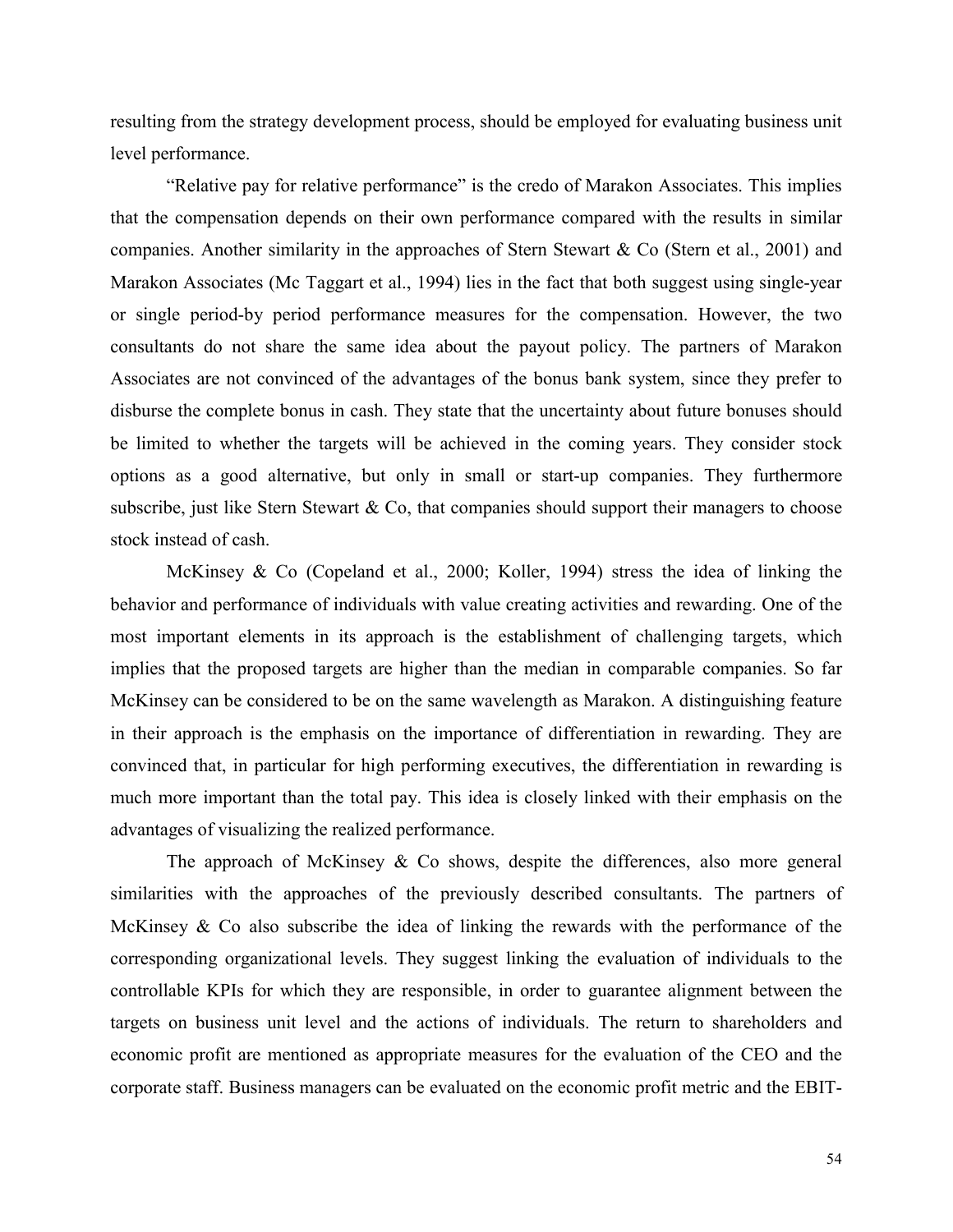Capital utilisation. The last metric, combined with individual operating value drivers is suitable for the performance evaluation of functional managers. These individual operating value drivers are furthermore appropriate for the evaluation of the corporate staff and all other employees. McKinsey & Co hereby mention the requirement of frequent performance reviews. Another resemblance between the previously mentioned consultants is the idea that short-term targets are best linked with long-term ones. McKinsey & Co (Koller, 1994) and Stern Stewart & Co share moreover a comparable vision on the necessary elements in the reward package, since they are also convinced that monetary rewarding is only one element to motivate people. They recognize the importance of financial incentives and even subscribe the aversion for bonus caps, but advise companies to combine these financial incentives with career-opportunities and the creation of a culture, based on values and beliefs where people feel satisfied about their way of working.

The rewarding methodology of PwC (Black et al., 1998) shows numerous similarities with the previously described methodologies. The partners of Marakon Associates have already mentioned the importance of strategy in the rewarding system and yet again turn up in the rewarding policy of PwC. They stress the fact that the compensation system needs to be in line with the strategy. They share with Stern Stewart  $\&$  Co the idea of long-term incentive plans. Economic performance, creating the groundwork for rewarding as mentioned in the approach of Stern Stewart & Co and Marakon Associates is here once more valid. Since PwC believe as do the 3 other consultants, that no one measure is suitable for all hierarchical levels, they suggest using different performance measures for different levels. These measures need to be controllable on the corresponding level and a combination of key macro and operating value drivers is preferred. One of the distinguishing characteristics in the approach of PwC is the use of timeframes with different lengths for different hierarchical levels, which means that incentives on a higher level are coupled to performance over a longer period of time.

Since exceeding the treshold standard for superior performance forms the basis of the VBM system of L.E.K. Consulting, it is not surprising that the SVA measure is determined as the benchmark in their reward system. (Roads and Roath, Vol. X)

Before dealing with the distinguishing features of L.E.K's rewarding methodology, we first deal with the analogies vis-à-vis the earlier described methodologies. Several partners of this consulting firm explicitly agree on the importance of consistency between short & long-term performance measures. The rewarding basis hierarchy consists of 2 aspects, viz. the performance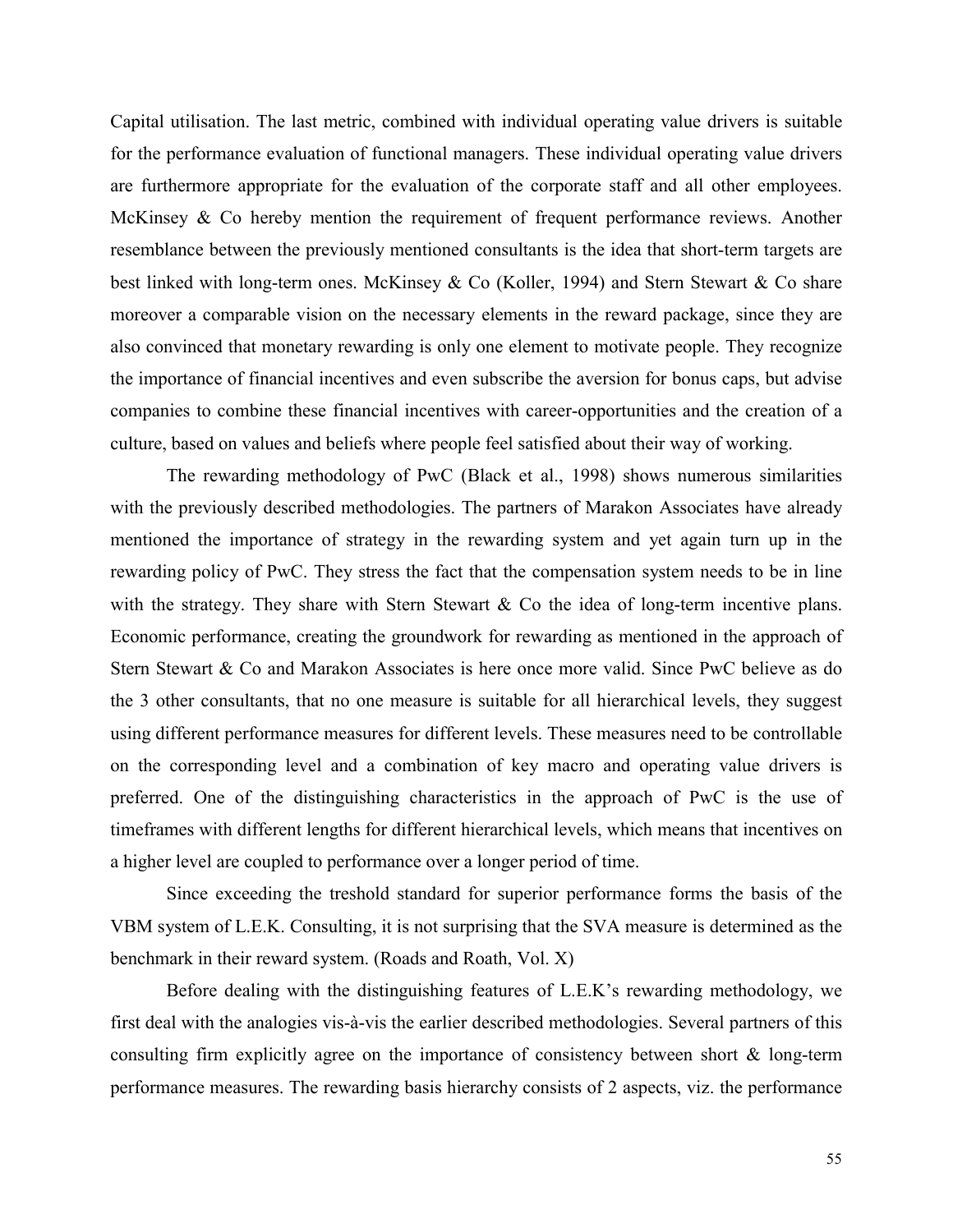measurement hierarchy and the determination of most appropriate goals on the corresponding echelons. Total shareholder return, suggested at corporate level is translated to SVA and other leading indicators of value for the operating managers. Those measures are on their turn translated to specific key value drivers at the lowest organizational levels. (Rappaport, 1998; 1999; Rhoads and Roath, Vol. X) To determine treshold standards on the various levels, Rappaport (1987; 1998) suggest using the market expectations analysis, an approach that completely fits with his 'pay for performance' vision. (Rappaport, 1999) The goals for the CEO and the corporate level executives will be based on exceeding a peer or the market index. The operating unit managers have the task to exceed the market expectations. Last but not least the operating unit employees, their goals will be based on the achievement of key value driver results. (Rappaport, 1998; 1999; Rhoads and Roath, Vol. X)

Kenney and the other advisors of L.E.K. Consulting (Kenney, Vol. II; Rappaport and Mauboussin, Vol. XVIII; Rappaport, 1998; 1999; Rhoads and Roath, Vol. X) clearly support the rewarding policy developed by Stern Stewart & Co as the bonus bank. First of all they defend the idea that incentives should be matched with the levers that can be influenced by the individual. Furthermore they agree on a rolling year performance period of three-to-five years and do not have any objections regarding the non-existence of caps or maximum (minimum) bonuses. Similar to the New-York-based financial planning advisor, L.E.K. Consulting argue that a threeto-five year performance period counters the problem of dysfunctional behavior, certainly in bad years and thus is a much more accurate solution than reducing the treshold performance targets in such a years. (Rappaport, 1998) Notwithstanding the fact their awareness of the limitations of rewarding people with stock options for the operating executives and the other employees deeper down in the organization, they do stress that stock options are very suitable as performance measure for the highest organizational level. (Rappaport, 1998)

The major distinction in the approach of the advisors of L.E.K. Consulting situates on their ideas about employee remuneration based on indexed options. (Rappaport and Mauboussin, Vol.XVIII) (Rhoads and Roath, Vol. X) In this way they want to avoid paying for suboptimal performance. An indexed option is based on the premise that the strike price of the option is indexed to a peer group average, also defined as the average of their competitors, or a market index. In the end, the choice between those two is much less important than the switch to establish such an index. (Rappaport, 1998; 1999) Various partners of L.E.K. Consulting mention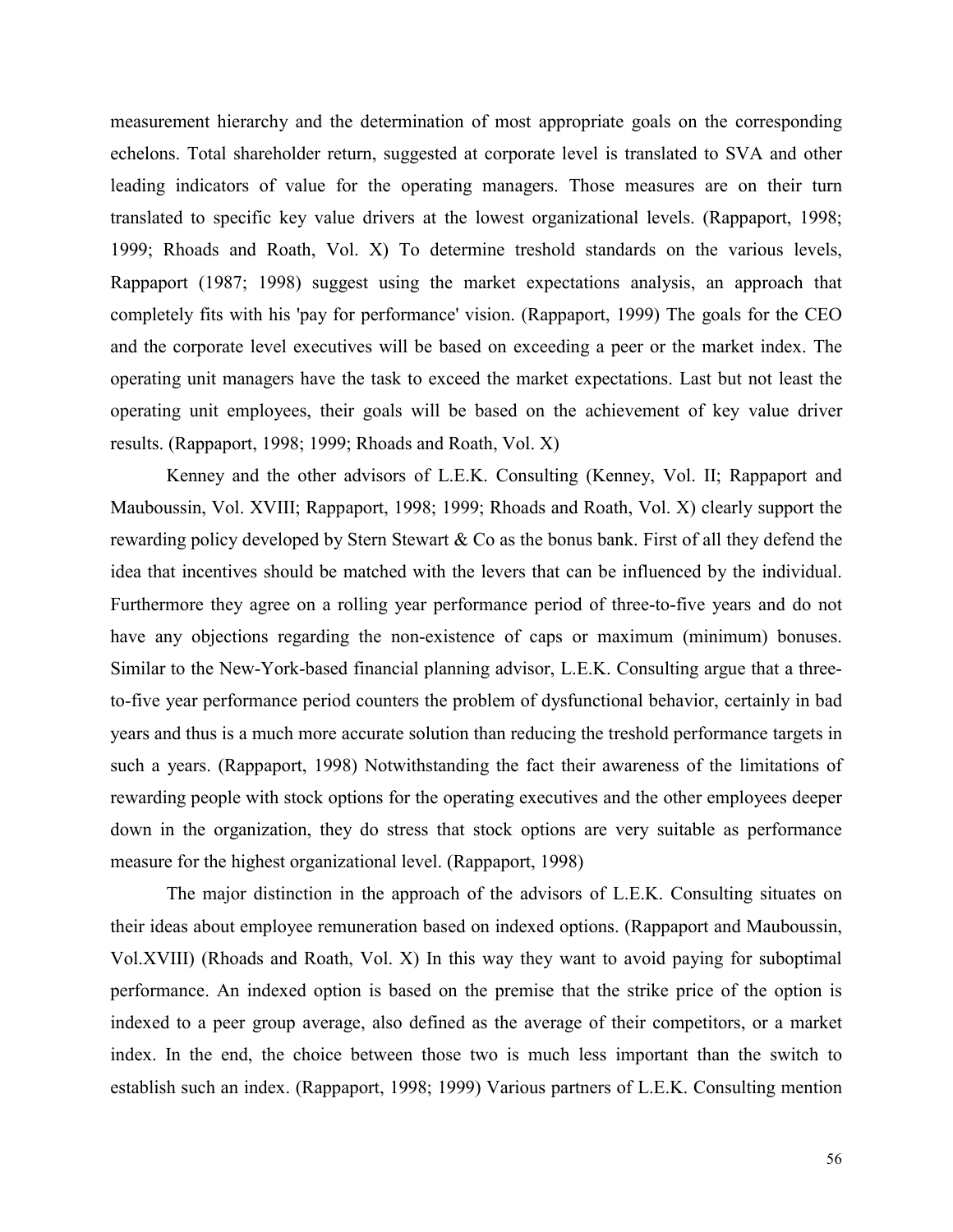advantages like being a fair measure and aligning the interests of managers with those of the shareholders. (Rappaport, 1999; Roads and Roath, Vol. X) They know however that it will be difficult to get those ideas accepted within the company and therefore recommend that those indexed options packages should be structured so that exceptional performers can earn greater returns than they could with conventional options. Therefore, two stimuli are best incorporated into the packages. Companies should first augment the number of options they grant to executives. And second, Rappaport advises to work with discounted indexed options, witch are options characterized by a lower exercise price (Rappaport, 1999)

#### **4.3.15 Training & education**

Extensive research on the key elements in the value-based management approach has revealed that changes in the mindset of the individuals and in the mindset and culture of the entire company are manifest and probably necessary for a successful VBM-implementation. It is therefore not surprising that all consulting firms, with exception of HOLT Value Associates, have developed their own training and education program to support the implementation and adoption of value-based management thinking.

The professionals of Stern Stewart & Co (Stern et al., 2001; Young and O'Byrne, 2001) are aware of the need to change the mindset of everyone in the organization. They make a clear distinction between the formal training, at the beginning of the VBM process, and the continuous communication after the implementation of the EVA-framework. The top-down training, in which all employees of whatever organizational level learn the basics of EVA, is typical. Stern et al. mention 2 training approaches. EVA becomes part of the strategic overhaul of the entire company in the first approach, whereas there is no strategic refocusing in the second approach. They furthermore stress that companies should continue the communication about EVA with the entire workforce after the training phase.

The partners of Marakon Associates (Kissell, Vol. IV; Mc Taggart et al., 1994) are on the same wavelength as the people of Stern Stewart & Co. Kissell is convinced that top management needs to take responsibility for continuous reinforcement of the VBM-ideas through their communication and decisions. The similarity with the idea of Stern Stewart  $\&$  Co is clear, both choose top-down communication and both stress the importance of continuous communication. The focus in the content of their communication differs however. While Stern Stewart & Co tries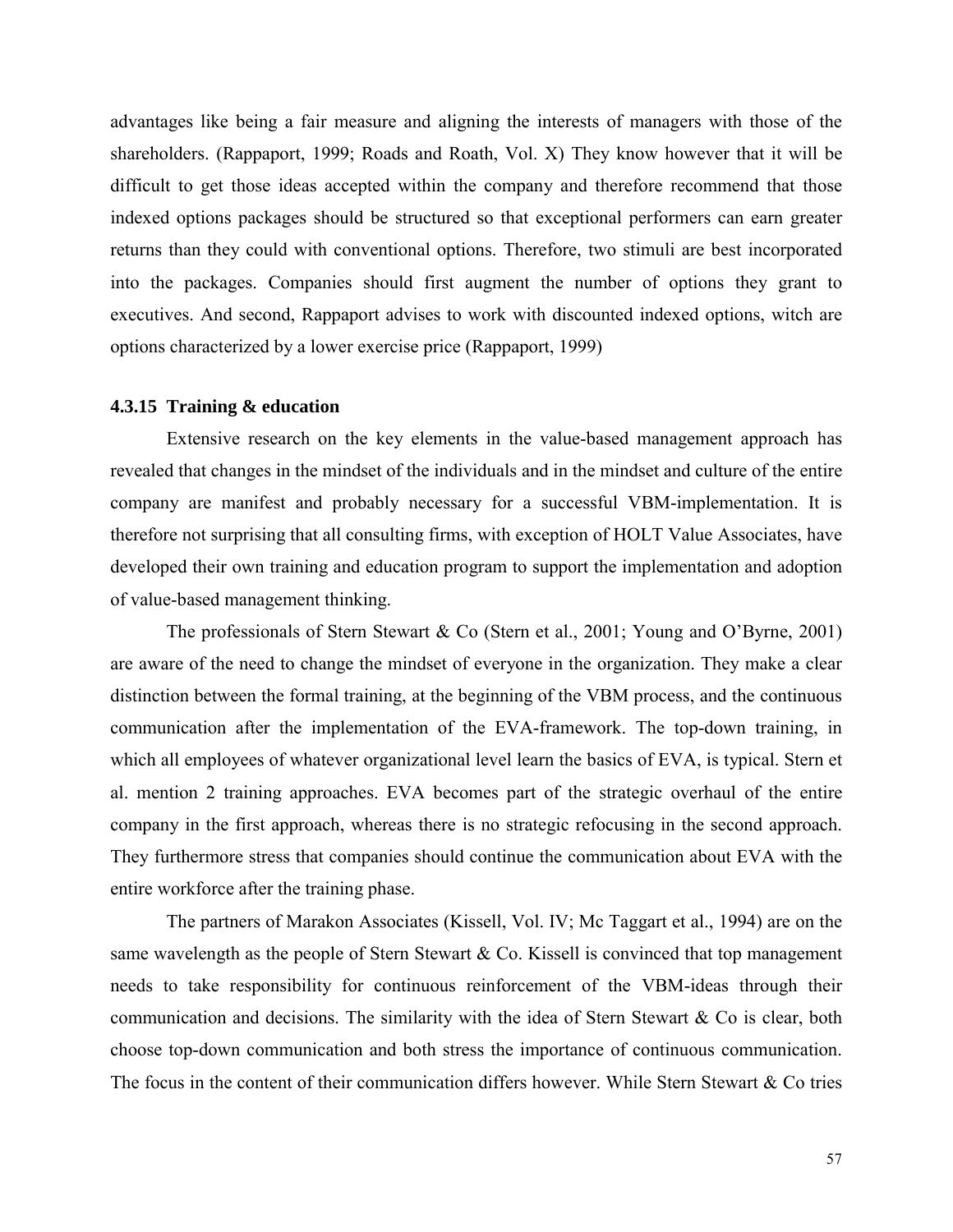to explain the EVA-concept throughout the organization, Mc Taggart et al. are more concerned about making everybody aware of the governing objective. Business unit managers need to understand that they have to concentrate on those strategies that maximize the governing objective.

Not only Marakon Associates and Stern Stewart & Co but also the professionals of L.E.K. Consulting acknowledge the importance of reinforcing the VBM ideas through education & training. Both Rappaport and Smith stress the importance of continuous communication. (Rappaport, Vol. V; Smith, Vol. XIV) Rappaport states that shareholder value is typically implemented in three broad phases. The first phase focuses on senior management, since it is first of all important that senior management is convinced of a genuine need for change. When senior management is won over, the appropriate details of change must be defined and properly introduced in the second phase. Subsequently, in the third phase, it is important to reinforce change to ensure that it is sustained. Smith also emphasises the need of persistent communication on all organizational levels. He suggests thereby tailor-made education and value enhancement workshops, because these are seen as helpful tools to demonstrate how the daily decisions of every individual, independent of the organizational level, influence the shareholder value. Education occupies a prominent position in the shareholder value approach of this advisor in financial planning since they developed a shareholder value education agenda. (Rappaport, 1998) Without claiming that this agenda will meet the needs of every organization, they are however convinced that some of the topics are unbearable in almost all programs. Another distinguishing feature is the " train the trainers" approach. This approach is according to them not only the perfect answer for the shortage in teaching resources, but guarantees furthermore a broader acceptance of 'ownership' for the ideas of shareholder value.

McKinsey (Copeland et al., 2000; Koller, 1994) suggest starting with a survey, since they think of the difficulties of immediately focusing on changing beliefs and values. A survey can help to get an idea of the beliefs of people, and the results form the perfect basis to start a discussion and work all together on the creation of a new mindset. Despite their different way of working, they also want to reach the entire organization. The communication is, according to them, best focused on value creating issues.

The training & communication plan of PwC (Black et al., 1998; Read, 1997) does not differ much from the plans of Stern Stewart & Co and Marakon Associates. They all three share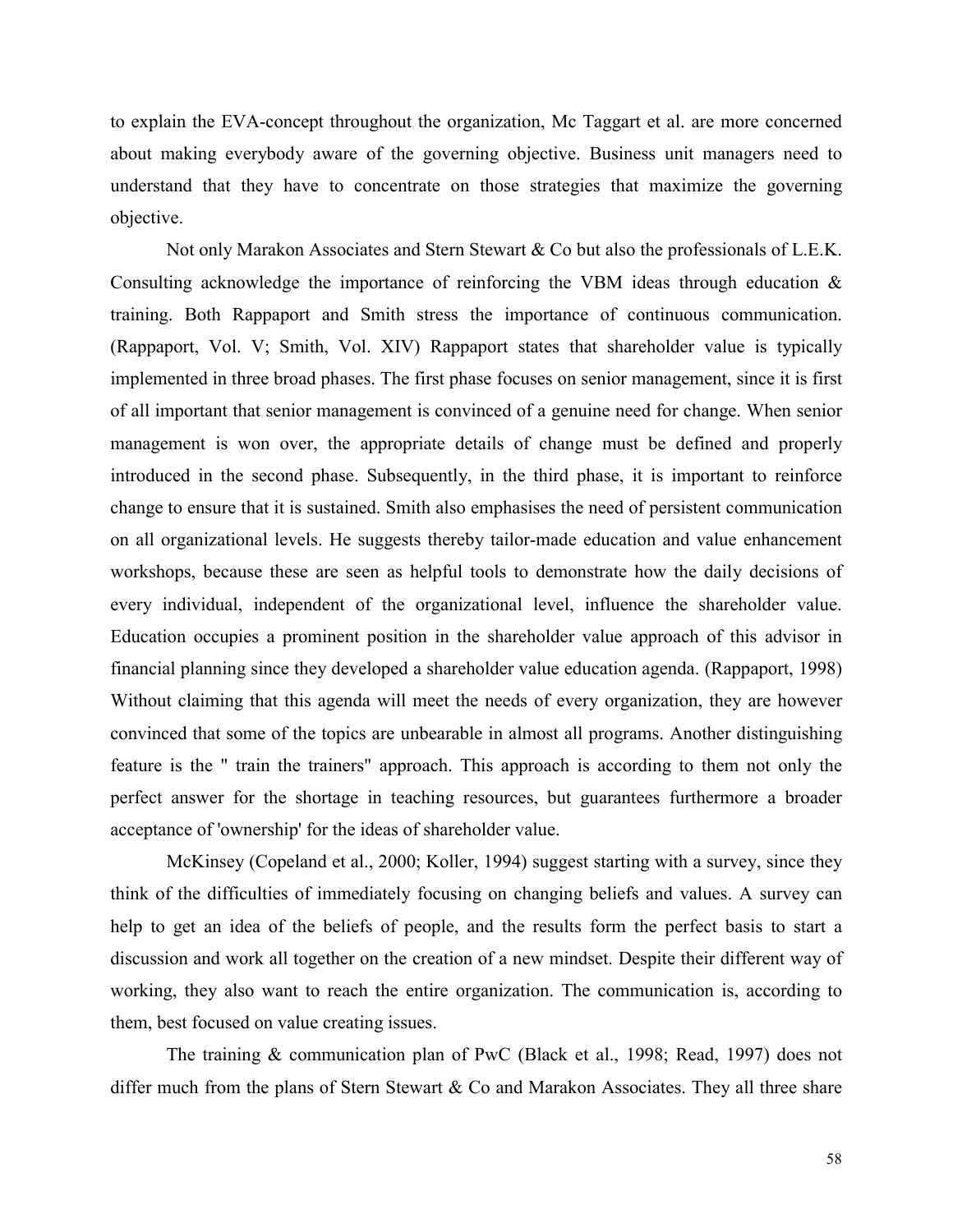the preference for top-down communication. PwC here see an important role for the CEO and the CFO, and are aware of the impact of endorsement from top management. Another element in their plan is the education of the entire workforce with regard to the shareholder value theme. Black et al. believe that the introduction of shareholder value programs, build around the share price goal simplifies the communication and have a positive influence on motivation.

## **4.3.16 Facilitators for the implementation**

A well-founded training & education plan will not be sufficient for a successful implementation of value-based management. All the consultants recommend therefore facilitators that support the implementation process. The establishment of a formal implementation team (Young and O'Byrne, 2001; Stern et al., 2001) is one of the recommendations of Stern Stewart  $\&$ Co. The team consists of representatives from finance  $\&$  accounting and planning  $\&$  operations and they have the role to report their findings to the steering committee. The firm's executive or the management committee, together with senior management, the CFO, the CEO and the head of the human resources department, forms this committee. Those people are charged with the most important policy decisions and the design and structure of EVA. The CFO and CEO, have besides their role in the steering committee, another important task viz. communicating their commitment towards the EVA-framework within the company. The implementation team is, in addition, recommended to keep in touch with the consultants to ensure the transfer of knowledge and to anticipate problems.

The partners of Marakon Associates (Mc Taggart et al., 1994; Armour and Mankins, 2001) too, assign an important role to the CEO and top management. They are seen as the champions to drive the implementation and are the best guarantee for the establishment and the sustainability of value creation as a core competence. They expect the chief executive to be the visible leader of the VBM-process. Since this need to be his highest priority, he is expected to be totally committed to a successful implementation and well informed about all the VBM principles.

McKinsey & Co (Copeland et al., 2000; Koller, 1994) share the idea of Marakon Associates about the important role of the CEO and top management as catalysts in a value-based management company. But they think the support of top management will not be sufficient. They therefore recommend an extensive participation of the business unit managers in the value driver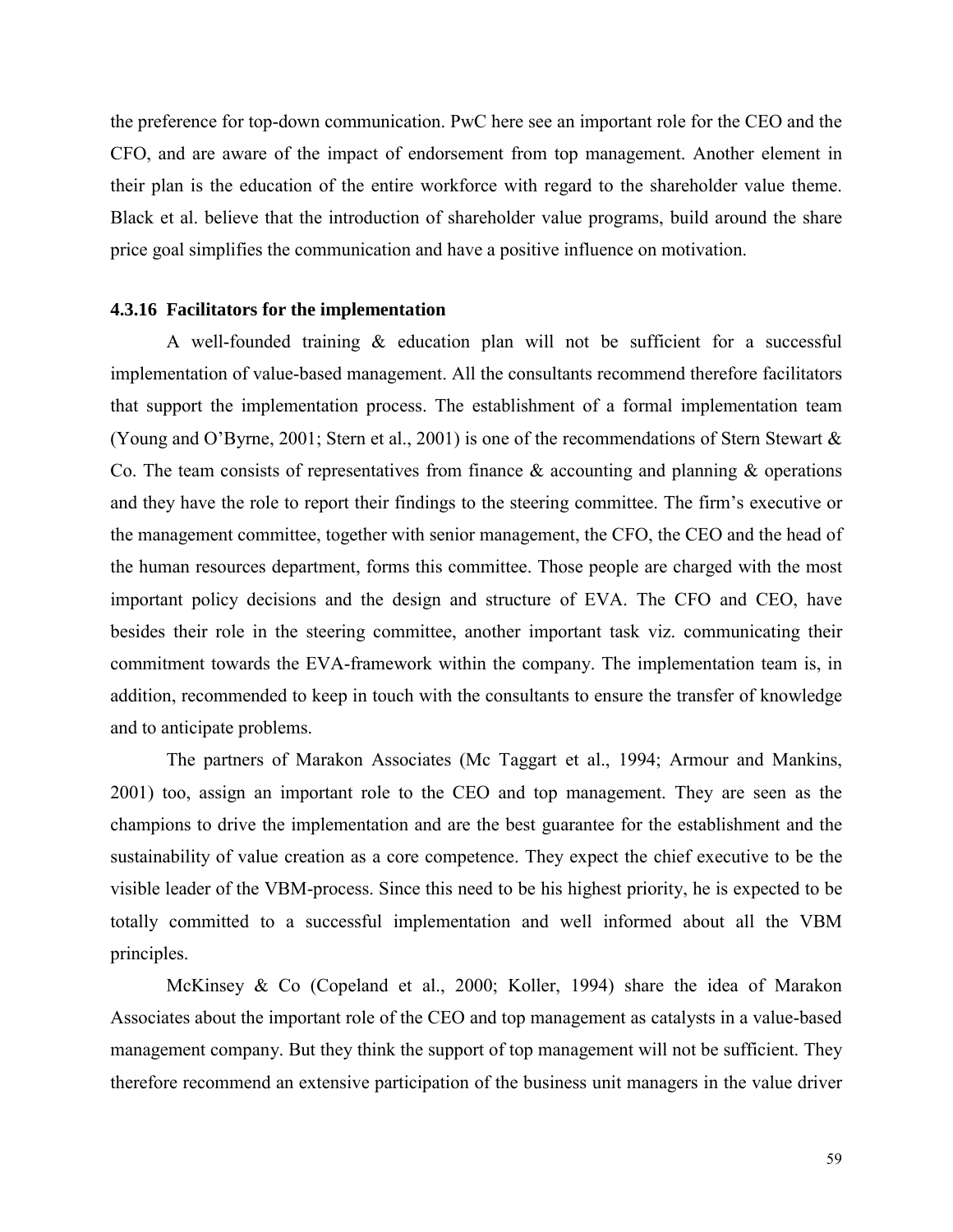analysis, since this will not only increase the insight of those managers in their value-based thinking but also influence their feeling of ownership.

Black et al. (1998) mention the need of sponsorship by the CEO. But again this will not be enough and they therefore advice that senior management and the board of directors contribute to the sponsorship-commission of the CEO. The consultants of PwC advice furthermore to develop a value transformation program where a value transformation team, consisting of representatives of the major departments, will have a positive influence on the internal ownership and the internal communication regarding the shareholder value approach. This team can then be involved in the education of every hierarchical level in relation to measuring and managing economic value.

Senior commitment is, according to various partners of L.E.K. Consulting, defined as the single most important factor to implement the shareholder value approach successful throughout the company. The CEO, the board and management need to be convinced of the usefulness of implementing the shareholder value approach, before the implementation has any chance to succeed. (Rappaport, 1998; Roth, Vol. IV; Smith, Vol. XIV) Even though L.E.K. Consulting does not explicitly stress the importance of establishing an implementation team, they are however aware of several facilitating elements. The timing of the implementation, the suggestion to begin with a committed CFO and the advice to tailor for operating managers are only a couple of the mentioned facilitators that increase the commitment of top management and thus indirectly contribute in the company-wide development of the shareholder value approach. Another important issue is the trade-off between a full-scale implementation or the implementation on a less broader scale. The extent of diversification and centralisation together with the degree of commitment of the CEO are potential determining factors. It is strongly recommend to follow an evolutionary path in highly decentralised companies, active in several industries where the CEO is not totally committed. (Rappaport, 1998)

# **4.3.17 Benchmarking**

The issue of benchmarking is closely related with value-based metrics. Stern Stewart & Co (Ehrbar, 1998) proposes EVA as basis for benchmarking. The accuracy of the market value can be tested by comparing the market value of the company with the sum of the EVA's of the different plans. Not only corporate performance, but also internal performance is measurable with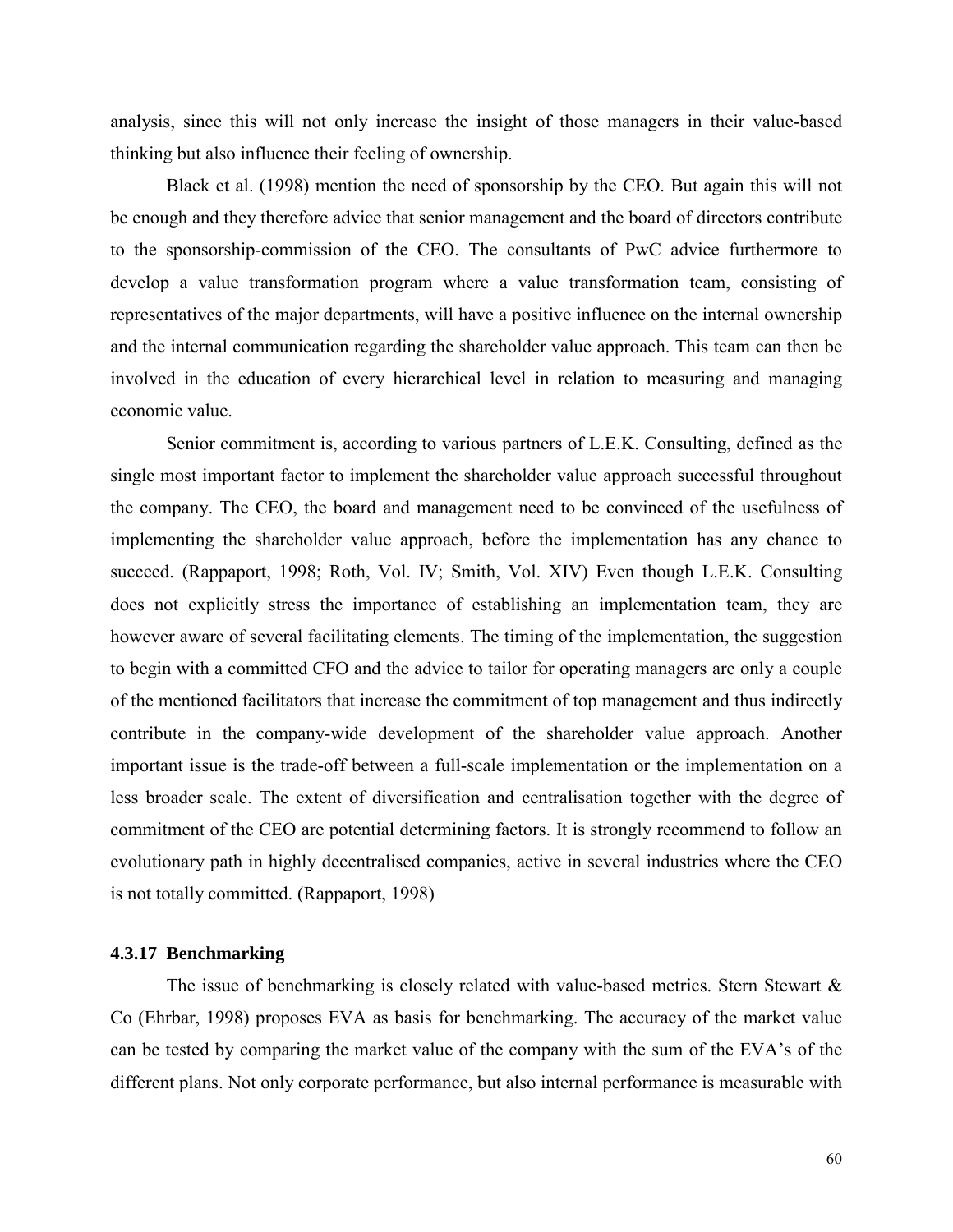EVA. After EVA is disaggregated, with the use of EVA drivers, it is easy to detect which business units, product lines, etc. are satisfactory and which are not.

Benchmarking at corporate level is in the opinion of Marakon Associates (Mc Taggart et al., 1998) best based on the comparison of key management processes like strategic planning, resource allocation and so on. This exercise might reveal some competitive advantages. Besides the comparison based on the key performance processes, more and more companies compare their corporate results with market averages and with peer companies. Benchmarking on business unit level is best based on the identification and comparison of strategic value drivers.

McKinsey & Co (Koller, 1994) recommends DCF, together with economic profit for benchmarking activities on business unit level. Since this consulting firm states that DCF is the best metric to evaluate the performance of a company, it is not surprising that this metric is also named as the best one on corporate level. Copeland et al. (Copeland et al., 2000) indicate here that economic profit and market value do not measure the same thing. The first one measures the realised value creation, while the second-one measures short- and long-term future value creation expectations.

To understand the ideas of PwC (Black et al., 1998; Read, 1997) about benchmarking, it is important to take into account that they define benchmarking in a broader way, since they extend the interpretation of competitors. Regarding the emphasis of Read on the significance of the cash flow performance, it is not surprising that this consulting firm suggests corporate benchmarking based on the cash flow performance with companies competing for the same investment funds. The performance of the company can also be analysed by the 7 value drivers. The value drivers, defined on business unit level are furthermore the ideal instruments to review the performance on that organizational level. The CFROI-model is according to HOLT Value Associates (Madden, 1999) applicable to compare the current performance with the historical results or to compare the own company performance with other, domestic and foreign companies.

The partners of L.E.K. Consulting combine some of the ideas of the previous mentioned consultants. (Roads and Roath, Vol. X; Rappaport, 1998; Smith, Vol. XIV) Roads and Roath define relative total shareholder return or the comparison of the company's total return with a group of peer leaders as the single best measure. The preference for this measure is based on the fact that it is free from accounting distortions and that it is not biased by market expectations or industry specific price movements. Since DCF is after all the foundation for shareholder thinking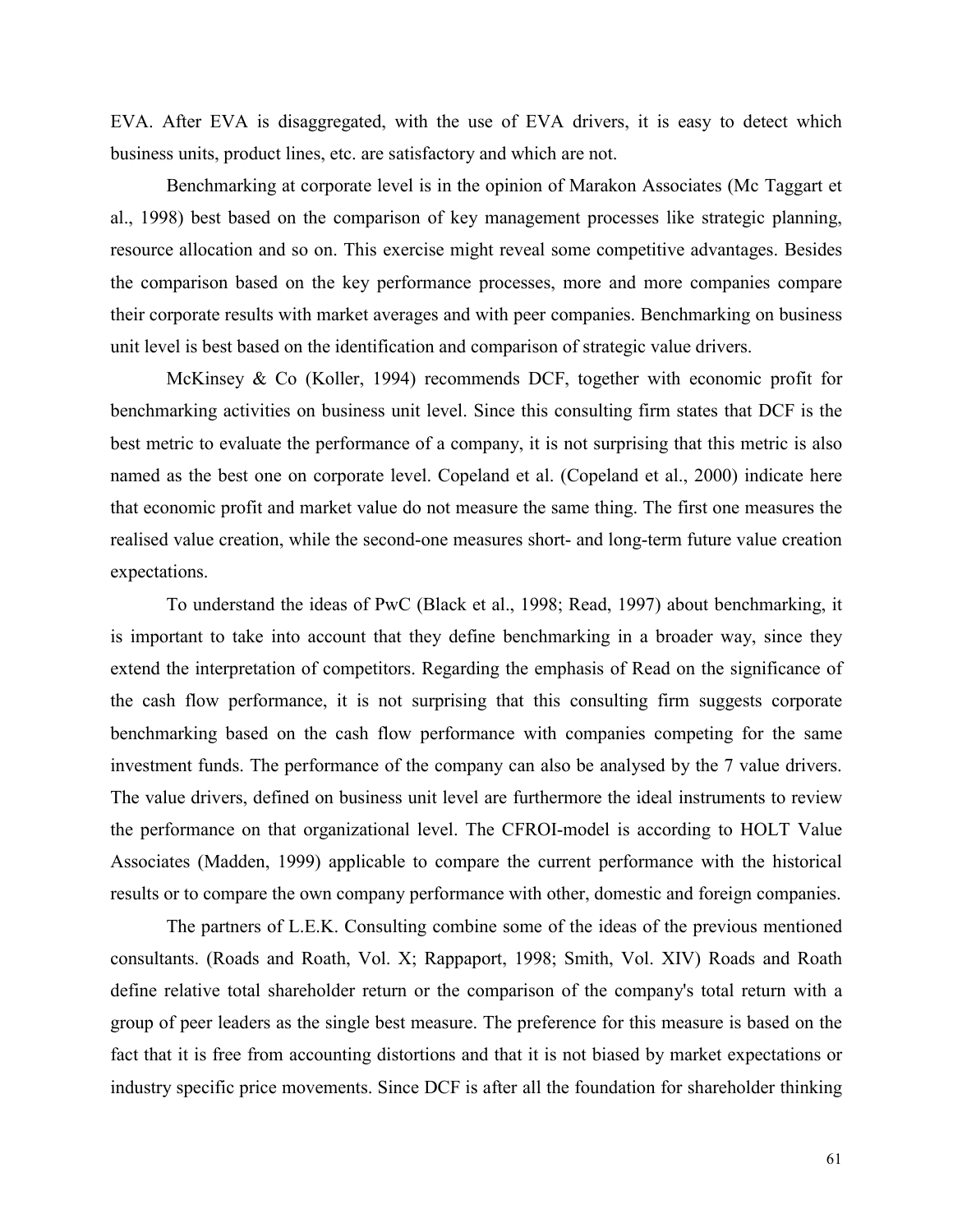and since valuations derived from DCF take into account all of the characteristics from the true market value, it is not astonishing that DCF is referred to as the best proxy in the absence of a true current benchmark. (Smith, Vol. XIV) DCF is then not only applicable for benchmarking at corporate level, but it can also be used at lower organizational levels. The sources of information for target setting on lower organizational levels, as specified by Rappaport (cfr. supra), can probably reveal very constructive information for benchmarking on those levels. (Rappaport, 1998)

### **5 CONCLUSION**

Value-based management can be defined as an integrated management control system that measures, encourages and supports the creation of net worth. It appears that value creation and the maximization of shareholder wealth is a very fashionable topic these days, in practice as well as in the academic field. A number of conceptual reasons indicate that increasing shareholder value does not conflict with the long-run interests of other stakeholders. On the contrary, valuebased management systems are specifically acknowledged to reduce lack of goal congruence between the owners of the firm and its constituents. Moreover, as an integrated management approach, VBM is said to tackle most of the perceived inefficiencies of traditional management accounting measures and systems.

We have argued that the shareholder focus and the stakeholder theory could be reconciled. Despite the fact that the objectives of the shareholder and the other stakeholder groups not always converge, it is recognized that working together to realize the mission of the firm is the most efficient way to achieve some of their own objectives. Furthermore, the maximization of shareholder value doesn't have to conflict with the stakeholder approach if the value-based management process within the organization is combined with socially responsible behavior.

The essence of value maximization is to invest in projects that will produce a rate of return, which is higher than the cost of capital. A value-based management system induces managers to maximize the economic worth of an organization by allocating its assets to their best use. Capital is not for free; a certain cost must be calculated in to use it. The reason for this is scarcity. If a company gets the opportunity to invest capital, another company is denied the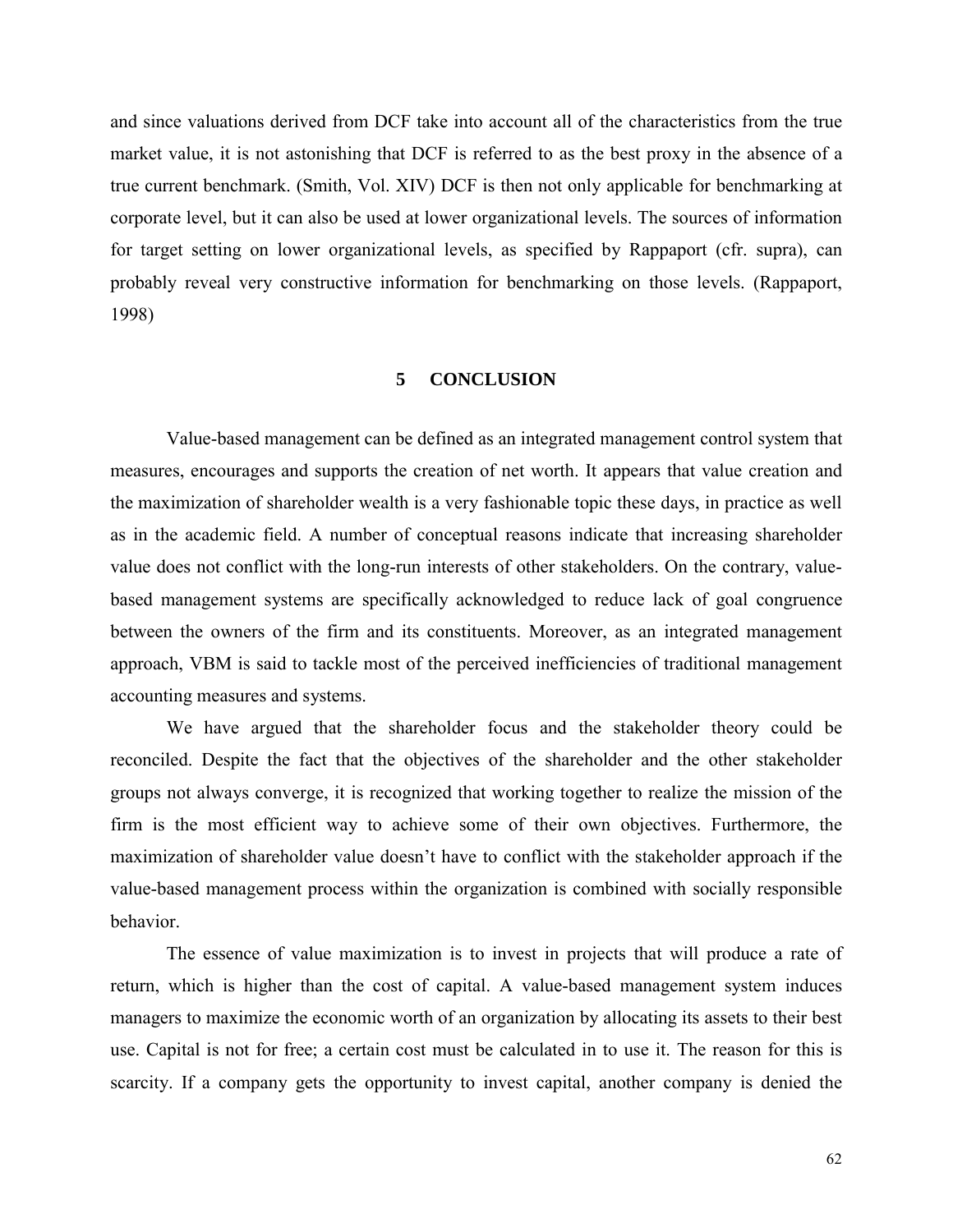chance to use it. Earning the cost of capital is not just a financial matter, it is merely the market mandate. On account of the residual income theory, VBM gives organizations a yardstick to distinguish good growth from bad growth.

We divided the value-based performance measures in two segments. If the value or the marginal change in the value of an organization can be measured by using the information on the stock market, we attribute the metric to the listed perspective. If the warranted value of the company is estimated indirectly using an alternative valuation model, we qualify the metric as containing to the not-listed perspective. We discussed a non-exhaustive collection of measures. It depends on the use and the specific business case whether residual income-type measures are preferred over discounted cash flow approaches or any other method of quantification. The same holds for single-period measures versus multi-period measures.

In the listed perspective we find total shareholder return and market value added. In order to determine both measures we rely on information from the capital markets. Total shareholder return is an appraisal of value creation or destruction based on incorporation of the overall rate of return of the investment without evaluating whether or not this return exceeds the cost of equity. Market value added is a cumulative formula that represents corporate performance. Apart from theoretical considerations, empirical research has revealed that MVA would be a more effective investment tool than other measures.

Evaluating not only the net worth of a company but also the value of business units and different product-market combinations requires metrics that not necessarily call for stock-market data. The not-listed perspective encompasses economic value added, equity spread approach, cash flow return on investment and shareholder value added.

EVA and its look-alikes are residual income-type metrics, which are being used by valuebased management practitioners as measures of the excess value created by firms and managers. Economic value added is by far the number one metric in the popularity polls. EVA is regarded as a fairly simple but powerful yardstick both due to its hypothetical correspondence with market value added and due to its straightforward management objectives. Its popularity nevertheless should not conceal its shortcomings for example the ignorance for inflation or wrong periodization, the ambiguous empirical relation with MVA and so on.

The equity-spread approach is a return based single-period measure that uses the same variables as the market to book ratio, which is a well-known and broadly accepted yardstick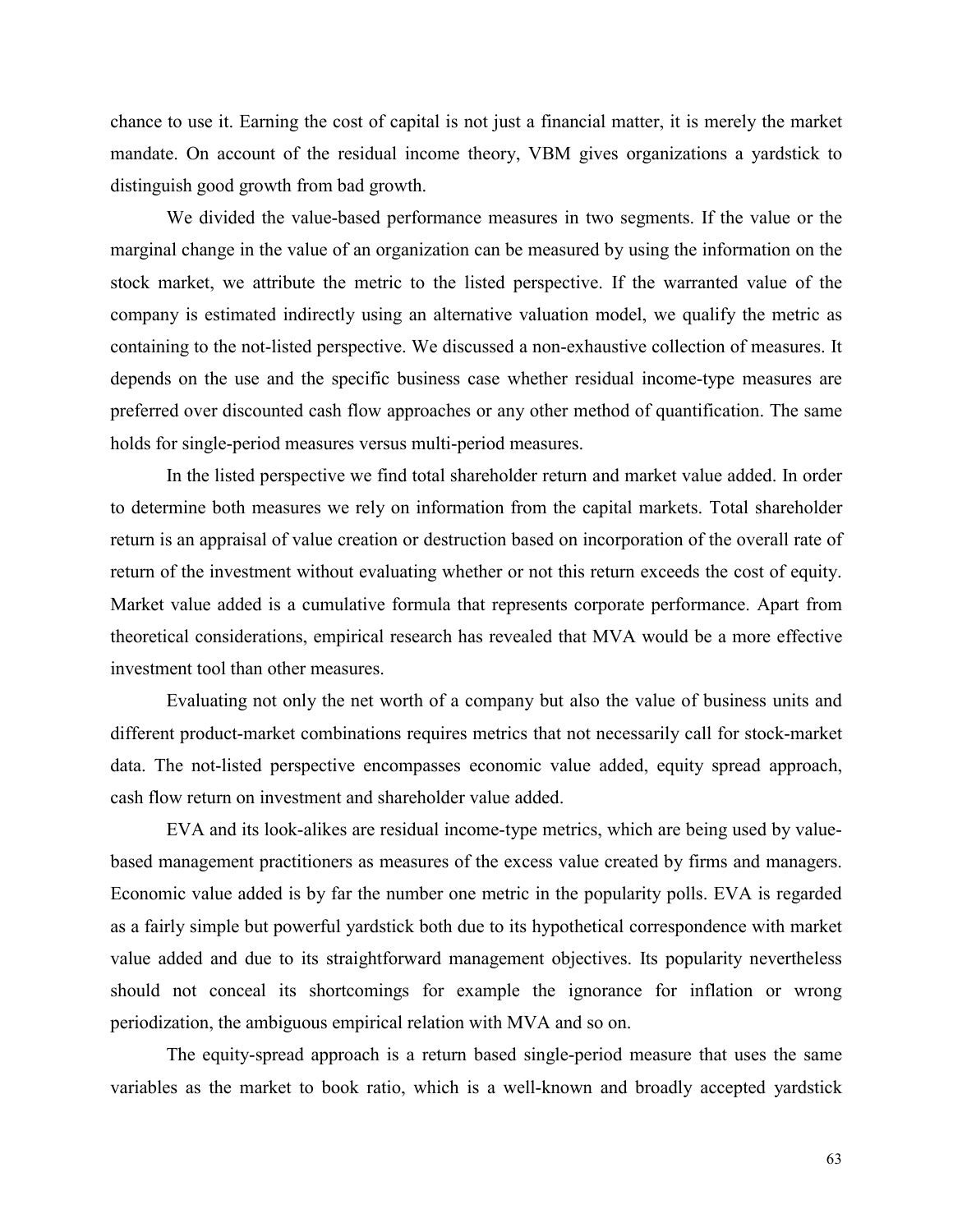among the financial community. Both Marakon Associates and HOLT Value Associates apply this Gordon-model based approach in their value-based management practice.

From a multi-period perspective we have selected two discounted cash flow based measures; cash flow return on investment and shareholder value added. CFROI is said to be very useful for valuation by both managers and security analysts of corporations. While it is a noteworthy metric from a conceptual point of view, CFROI is often depicted as a complex financial measure device. When cash flow return on investment, that gauges the internal rate of return of an entire company, is compared with its real cost of capital and then multiplied with the capital employed we calculate a residual income that Boston Consulting Group has branded cash value added. Shareholder value added has first been described by Alfred Rappaport who established a tremendous managerial step forward in the field of value-based management by breaking SVA down into a comprehensive model of seven key drivers of shareholder value.

From a conceptual point of view, we agree with Copeland et al. when they state that there is no perfect performance measure. Furthermore our review indicates that value-based management only by means of alignment and coherence of the organization's limited resources becomes a holistic, strategy oriented management technique that can produce a remarkable performance breakthrough. This paper concentrates on six consulting firms which developed frameworks that claim to bring value-based management to live; Stern Stewart & Co, Marakon Associates, McKinsey & Co, PriceWaterhouseCoopers, L.E.K. Consulting and HOLT Value Associates. Our comparison of the VBM systems from the selected consulting firms reveals some similarities between the approaches, but also demonstrates different accents and some clear distinctions.

With regard to management focus all six consulting firms call attention to the imperative of maximizing shareholder value as the principal performance objective. The same unanimity exists about the conviction that the interests of all stakeholder groups are best served when putting the shareholder first. There appears to be less consensus vis-à-vis the fundamentals for value creation; Marakon, Stern Stewart, L.E.K. and HOLT primarily refer to strategy while McKinsey mentions metrics as a cornerstone of the framework and PwC above all concentrates on organizational design.

Apart from Stern Stewart, L.E.K. Consulting and HOLT, the main elements of the approaches of the consultants reveal similarities with the basic mechanisms of a management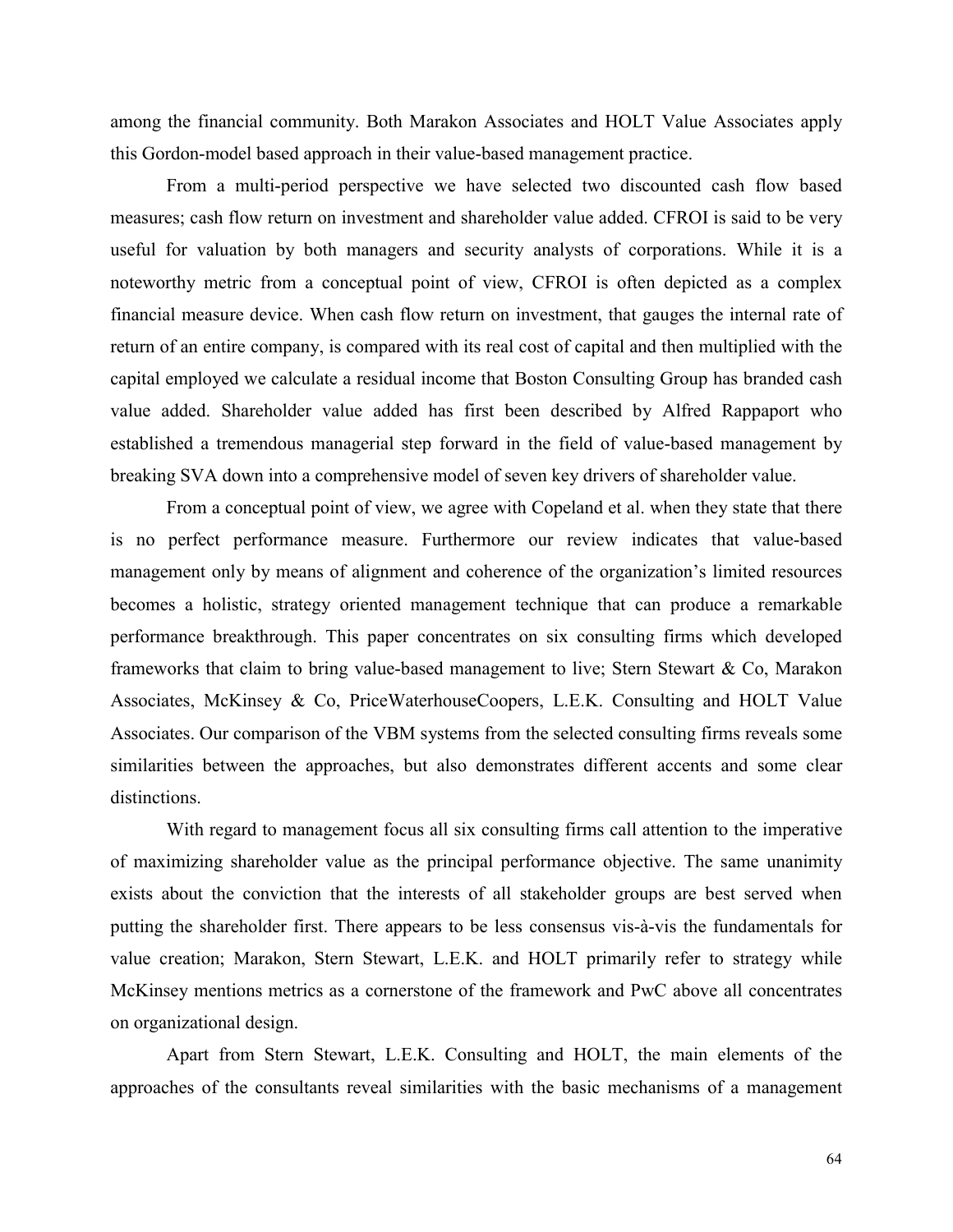control system as defined by Anthony & Govindarajan. Apart from their different accents, all three elements culture, structure, and systems are elaborated by Marakon, McKinsey and PwC. HOLT's VBM framework on the other hand is primarily a valuation system, L.E.K. Consulting builds its approach predominantly on culture and systems and Stern Stewart is basically oriented towards systems with a measurement program combined with a management system, an incentive compensation plan and training. None of the consulting firms denies the importance and the impact of external communication, which is mainly focused on the investment community at large. The approach with regard to internal contribution is more manieristic and has always a pedagogic undertone.

Since almost all consultants embed value-based management in a strategic process each of them refers to a more or less characteristic strategy development and deployment methodology. Marakon has a well-endowed and distinguishing framework for strategy formulation. All others, except for HOLT, that has the least articulated visioning process, refer to the well known strategy guru's like Porter, Treacy  $&$  Wiersema and so on. Although the elements of the strategy deployment technique differ, all professional service firms except for HOLT refer to a value driver model that resembles Rappaport's driver tree scheme.

With articles like 'Metric Wars' in the more popular press, it should be clear that metrics are used to establish a competitive advantage. All consultants thereby seem to offer concurrently a single and a multi-period measure. Stern Stewart is unambiguously most renown in the VBM field for its EVA- and MVA- system. Marakon promotes equity spread and economic profit. McKinsey also uses EP as a single period measure but refers to enterprise DCF in a multi-period interval. L.E.K. Consulting refers to the shareholder value network with SVA and marginal change in residual income. Cash flow return on investment positioned HOLT as a reference in the field. PwC appears to embrace multiple measures but has a predisposition for CFROI, SVA and a tailored free cash flow model.

Investment decisions are inextricably bound up with the strategy development process. All consultants, except Marakon, refer to specific discounted cash flow models to guide managers in the investment decision and resource allocation process. Stern Stewart and HOLT appear to be very attached to their proprietary models while McKinsey and L.E.K. Consulting refer to more recent developments in the field as there are real option techniques, market signal analysis and so on. By setting out broad-spectrum boundaries and describing more general principles and policies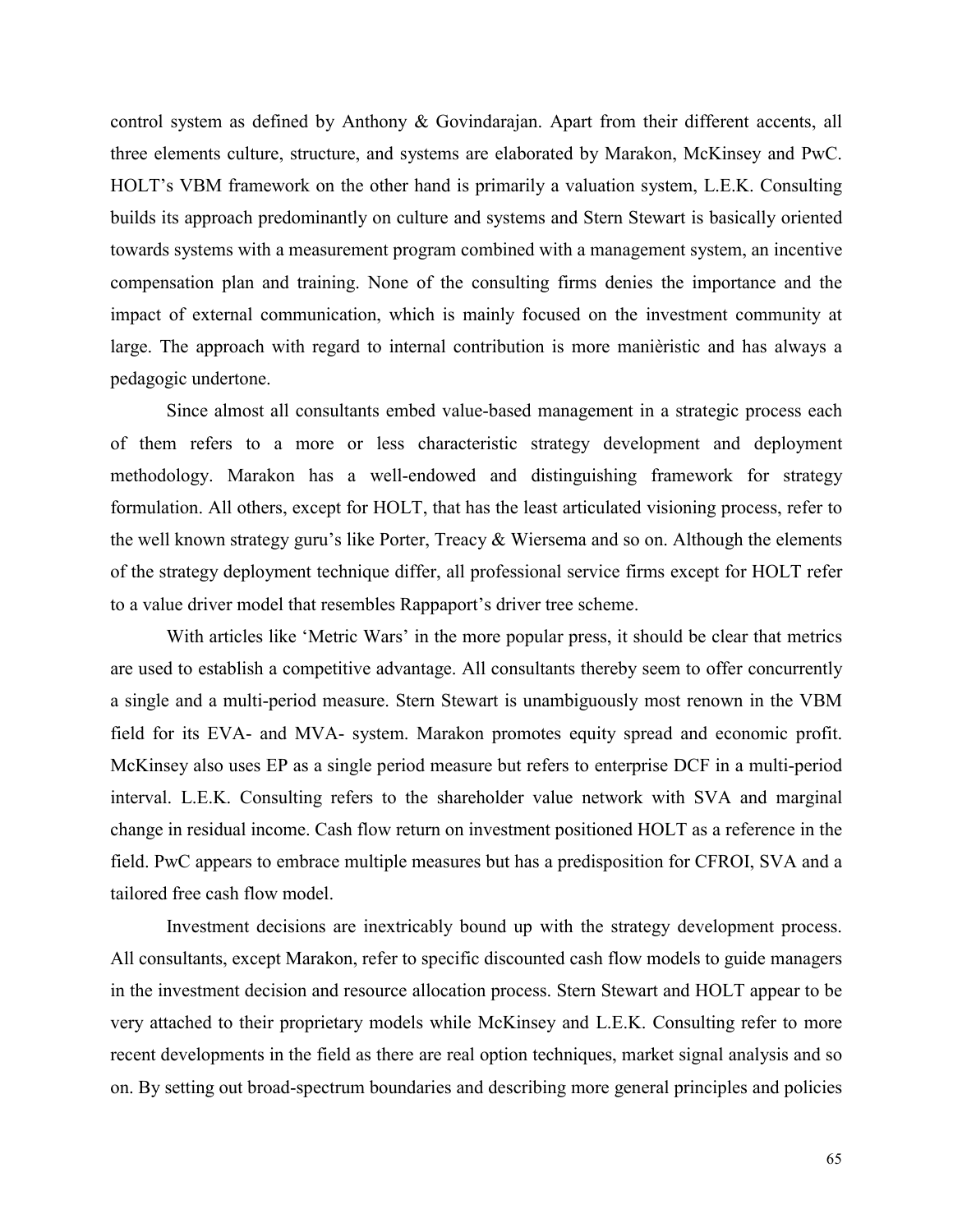without stipulating an explicit model, Marakon Associates approaches investment decisions from a different angle. Since mergers and acquisitions can be considered as a specific kind of investment decision it is not surprising that the same holds for the M&A issue.

All professional services firms describe the impact of value-based management on collaboration. VBM is commonly regarded as an appropriate instrument to encourage everyone to work together and to align people's behavior with the interests of shareholders.

One of the most important elements in a value-based management process transpires to be performance management and target setting. The approaches of the six consultants towards this theme are not univocal but neither do they genuinely differ. Most striking is the clear focus on a single critical performance objective in casu maximization of shareholder value. None of them actually prescribes a performance management model like the balanced scorecard does but all consultants clearly depict essential elements and general principles. In order to give some guidance to managers Stern Stewart, McKinsey, L.E.K. Consulting and PwC refer to their proprietary adaptation of the Rappaport shareholder value network. Both Stern Stewart and HOLT stress the use of EVA goals respectively CFROI goals in the company's target setting process.

Since a proper reward system links both performance management and internal collaboration, it should be no surprise that Stern Stewart, Marakon, McKinsey, L.E.K. Consulting and PwC give extensive attention to the issue of remuneration. Only HOLT is rather reticent about linking its CFROI model to reward systems. All others in one way or another consider the remuneration scheme as a means to align management and the owners of the company. Stern Stewart more or less branded its EVA-based system of stretched and uncapped rewards as the 'bonus bank'. The aversion for capped bonuses is also a distinguishing feature of McKinsey's and L.E.K's approach but differs from the model of Stern Stewart in the way that performance targets are tailored for different levels and linked to controllable KPIs instead of generically being linked to EVA. Marakon recommends benchmarking the company's performance to its peers and therefore deliberately directs its remuneration scheme to top-management.

Although our review has revealed that the performance management systems of all VBM approaches were to some extent all-purpose and largely dependant on beliefs and principles, it should be clear that each consultant except HOLT calls attention to the prerequisite to have a specific mindset or culture in order to successfully implement value-based management. It is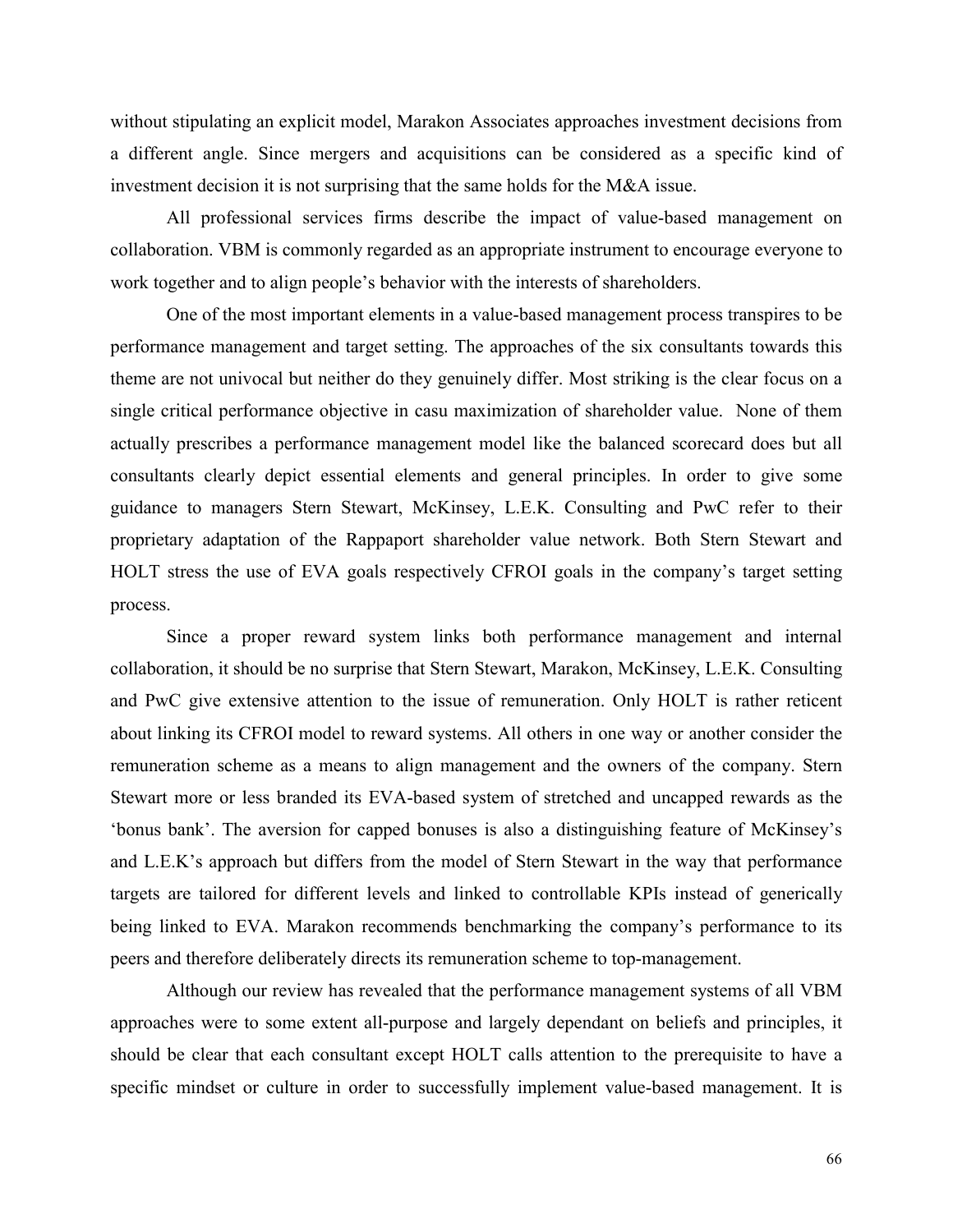therefore not astounding that the other five developed their own training and education program to support the adoption of value-based thinking. The content, however, differs substantially. While Stern Stewart mainly focuses on EVA, Marakon, L.E.K. Consulting and McKinsey built a training and education curriculum on strategy development and implementing strategies that ensure value creation.

Finally, a well-founded training and education plan is not considered to be the only critical factor in a successful value-based management implementation. Each consultant company therefore, recommends the visible sponsorship of the program by top management and the installation of a formal implementation team.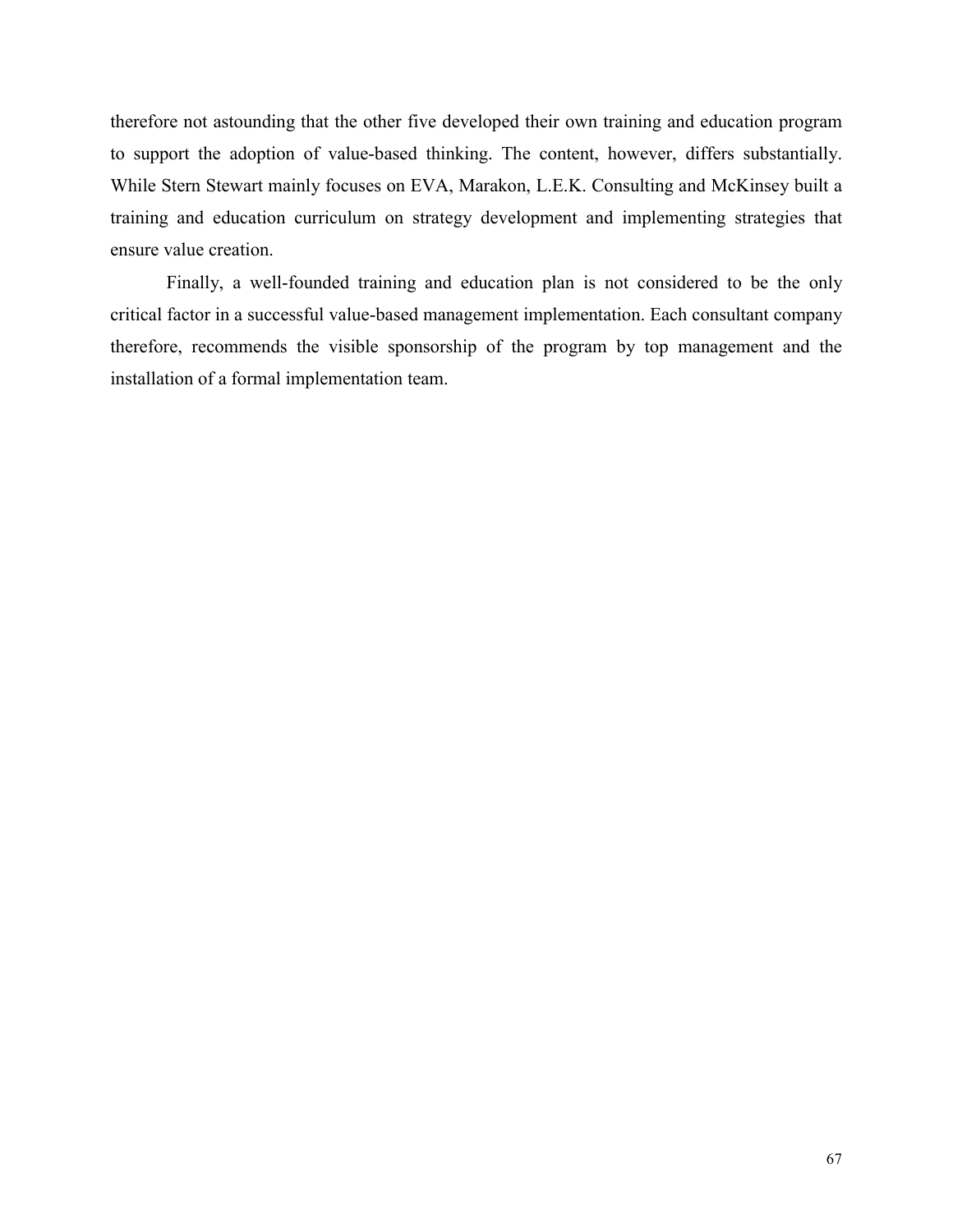#### **REFERENCES**

ANTHONY R. and GOVINDARAJAN V. (2001), *Management Control Systems*, International Edition, Chicago, Mc Graw-Hill Irwin, pp. 778.

ARNOLD G. (1998), *Corporate Financial Management*, Pitman Publishing, London, pp. 1050.

BLACK A., WRIGHT P., BACHMAN J. (1998), *In search of Shareholder Value*, Pitman Publishing, London, pp. 292.

BOULOS F., HASPESLAGH P. and NODA T. (2001), *Getting the value out of value-based management*, INSEAD survey, pp. 54.

BREALEY R. and MYERS S. (2000), *Principles of corporate finance*, Sixth Edition, New York, Mc Graw Hill-Irwin, pp. 1092.

COPELAND T.E., KOLLER T.M., MURRIN J. (2000), *Valuation, Measuring and managing the value of companies*, Third Edition, New York, John Wiley & Sons, pp. 550.

EHRBAR A. (1998), *EVA – The Real Key to Creating Wealth*, First Edition, New York, John Wiley & Sons, pp. 234.

EITEMAN D.K., STONEHILL A.I. and MOFFETT M.H. (1999), *Multinational Business Finance*, Eight Edition, Addison-Wesley, pp. 854.

GRANT R.M. (1998), *Contemporary Strategy Analysis*, Third Edition, Oxford, Blackwell, pp. 461.

KPMG consulting (1999), *Value Based Management The growing importance of shareholder value in Europe*, pp. 20.

MADDEN B.J. (1999), *CFROI Valuation (Cash Flow Return On Investment, A Total System Approach To Valuing The Firm)*, Great Britain, Butterworth-Heinemann Finance, pp. 352.

MARTIN J.D. and PETTY J.W. (2000), *Value Based Management – The corporate response to the shareholder revolution*, Harvard Business School Press, pp. 249.

MCTAGGART J.M., KONTES P.W. and MANKINS M. (1994), *The Value Imperative*, The Free Press, New York, pp. 367.

MERCHANT K.A. (1998), *Modern Management Control Systems Text and Cases*, Prentice Hall, pp. 851.

MORIN R. A. and JARRELL S. L. (2001), *Driving Shareholder Value Value-Building Techniques for Creating Shareholder Wealth*, Mc Graw-Hill, pp. 399.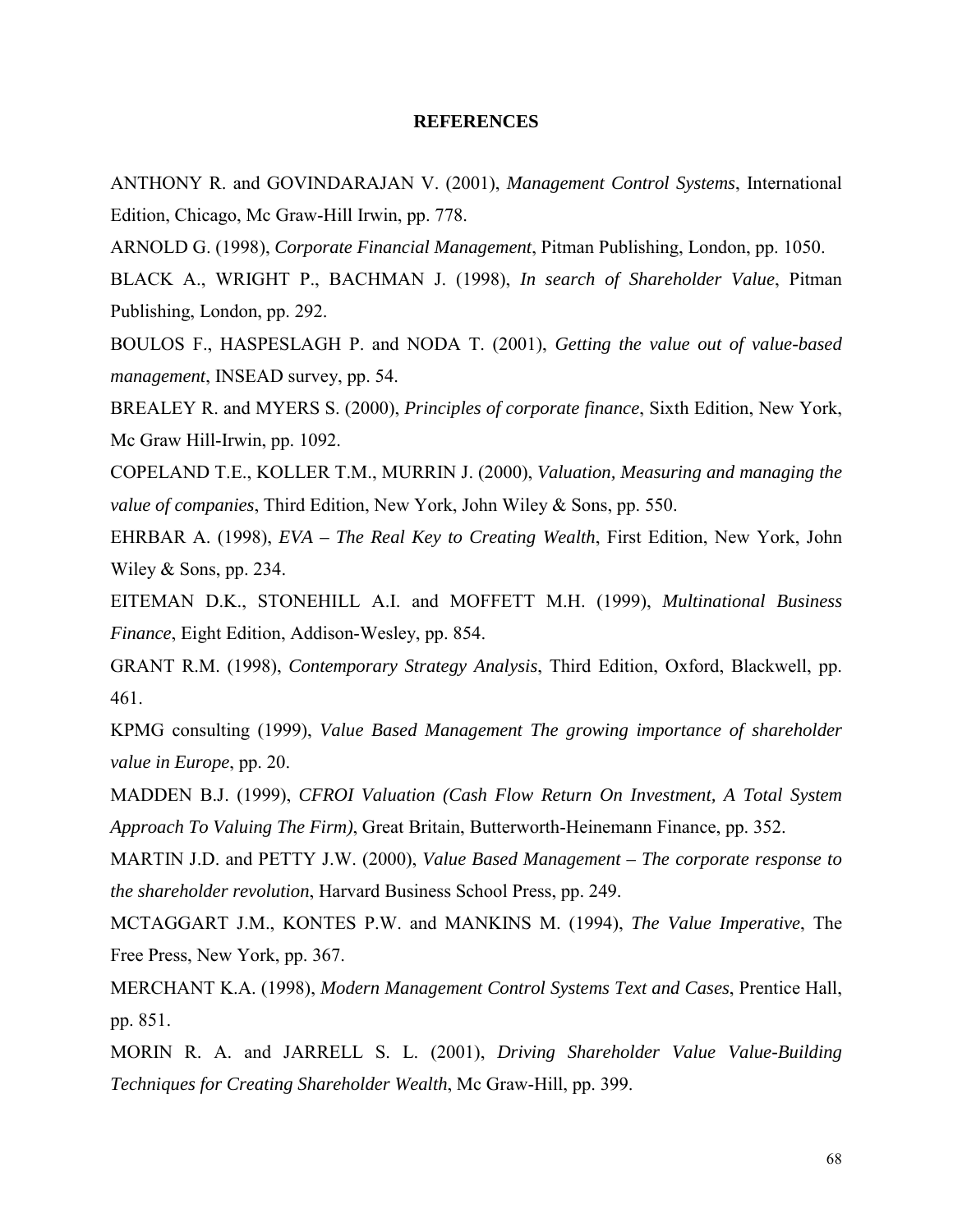OíHANLON J. and PEASNELL K. (2001), *Residual Income and Value Creation: The Missing Link*, Lancaster University, Department of Accounting and Finance, March 19, pp. 34. PRATT S. P. (1998), *Cost of Capital, Estimation and Applications*, United States of America, John Wiley & Sons Inc., pp. 226.

PRICEWATERHOUSECOOPERS (2000), *Inside the Mind of the CEO in Belgium*, pp. 24.

RAPPAPORT A. (1986), *Creating Shareholder Value*, The Free Press, New York, pp. 270.

RAPPAPORT A. (1998), *Creating Shareholder Value*, The Free Press, New York, pp. 205.

READ C. (1999), *CFO Architect of the Corporation's Future*, United States of America, John Wiley & Sons Inc., pp. 300.

REIMANN B. C. (1987), *Managing for Value A Guide to Value-Based Strategic Management*, The Planning Forum, pp. 247.

STERN J.M., SHIELY J.S. and ROSS I. (2001), *The EVA Challenge Implementing Value-added Change in an Organization*, United States of America, John Wiley & Sons Inc., pp. 240.

STEWART G.B. (1999), *The Quest for Value*, Boston, Harper Business, pp. 781.

YOOK K.C. and MCCABE G.M. (2001), MVA and the Cross-Section of Expected Stock Returns, *The Journal of Portfolio Management*, Spring, pp. 75-87.

YOUNG D.S. and OíBYRNE S.F. (2001), *EVA® and Value-Based Management A Practical Guide to Implementation*, Mc Graw-Hill, pp. 493.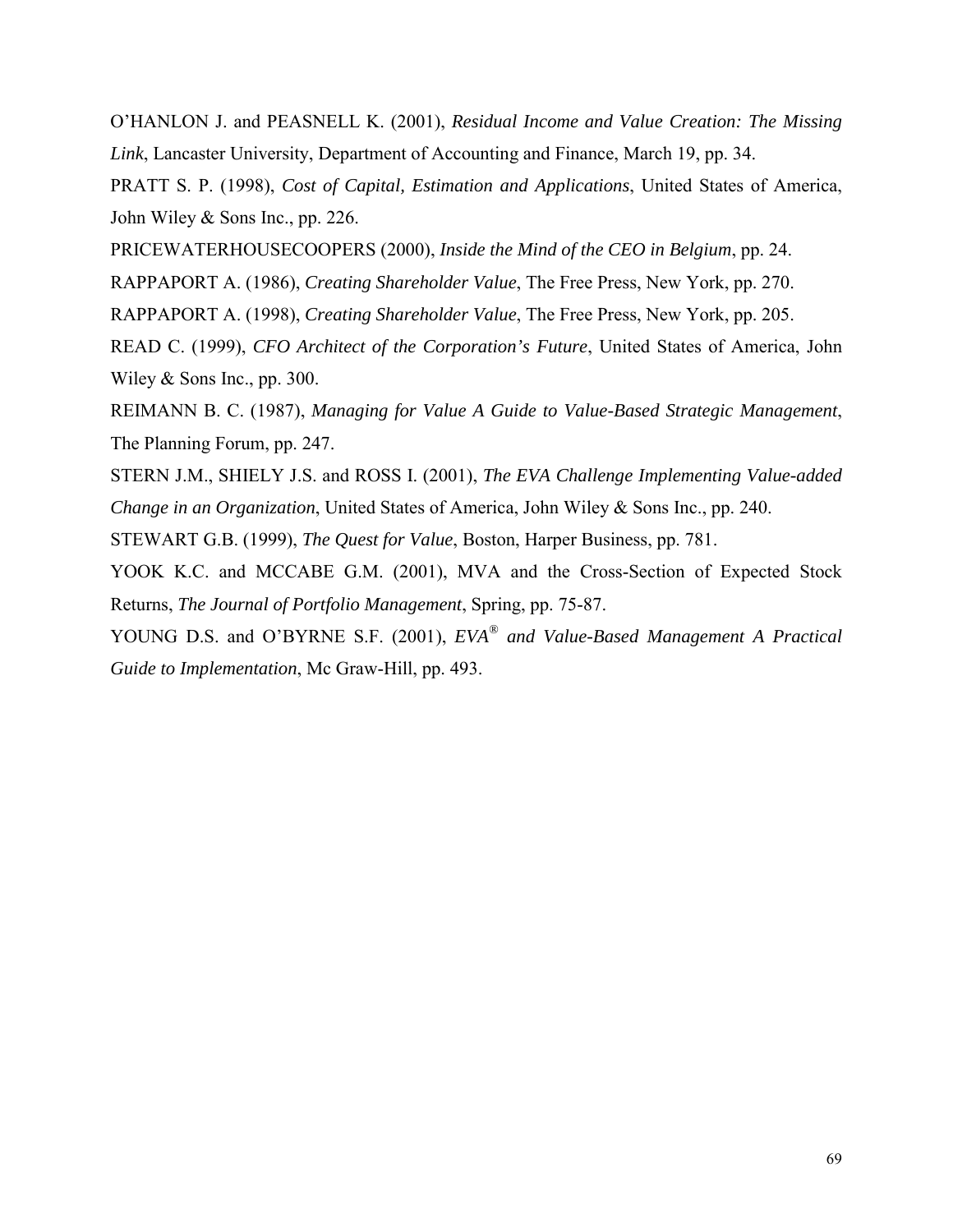### **Periodical entries**

ANONYMOUS (1998), Finance can inhibit shareholder value creation, *Management Accounting*, April, pp. 10-11.

ARGENTI J. (1997), Stakeholders: the Case Against, *Long Range Planning*, vol. 30, no. 3, pp. 442-445.

ARMITAGE H.M. and FOG V. (1996), Economic value creation: What every management accountant should know, *CMA Magazine*, October, pp. 21-24.

ARMOUR E. and MANKINS M.C. (2001), Back to the future, *Journal of Business Strategy*, July / August, pp. 22-27.

BACIDORE J.M., BOQUIST J.A., MILBOURN T.T. and THAKOR A.V. (1997), The Search for the Best Financial Performance Measure, *Financial Analysts Journal*, May / June, pp. 11-20.

BANNISTER R.J. and JESUTHASAN R. (1997), Is Your Company Ready for Value-Based Management?, *Journal of Business Strategy*, March / April, pp. 12-15.

BIDDLE G.C., BOWEN R.M. and WALLACE J.S. (1997), Does  $EVA^{\circledR}$  beat earnings? Evidence on associations with stock returns and firm values, *Journal of Accounting and Economics*, December, vol. 24, no. 3, pp. 301-336.

BREWER P., CHANDRA G. and HOCK C. (1999), Economic Value Added (EVA): Its Uses and Limitations, *SAM Advanced Management Journal*, vol. 64, iss. 2, Spring, pp. 4-11.

BROMWICH M. and WALKER M. (1998), Residual income past and future, *Management Accounting Research*, September, pp. 391-419.

BROMWICH M. (1998), Value based financial management systems, *Management Accounting Research*, September, pp. 387-389.

BROWN J., MACASKILL D. and OWEN H. (2000), The Stern Stewart and Marakon Shareholder Value Added Metrics: A comparative study with implications for the management accountant, Napier University Business School, paper presented at the BAA (Scotland) Conference in September 2000, pp. 37.

CAMPBELL A. (1997), Stakeholders: the Case in Favour, *Long Range Planning*, vol. 30, no. 3, pp. 446-449.

CHRISTOPHER M. and RYALS L. (1999), Supply chain strategy: Its impact on shareholder value, *International Journal of Logistics Management*, vol. 10, no. 1, pp. 1-10.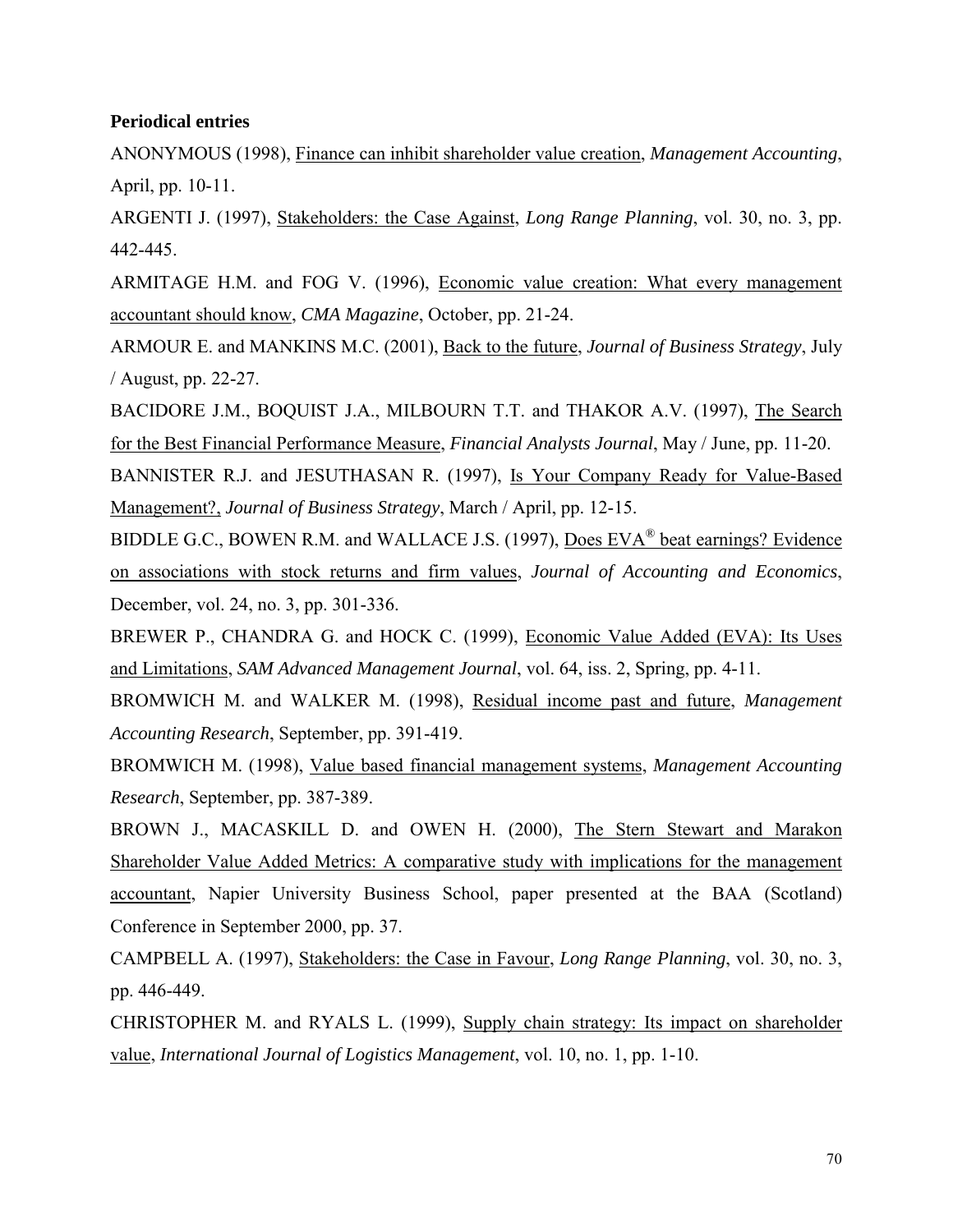CLARKE T. (1998), The Stakeholder Corporation: Introduction to the Special Issues, *Long Range Planning*, vol. 31, no. 2, pp. 181-194.

CLARKSON M.B.E. (1995), A stakeholder framework for analyzing and evaluating corporate social performance, *Academy of Management Review*, vol. 20, no. 1, pp. 92-117.

CONDON J. and GOLDSTEIN J. (1998), Value based management  $-$  the only way to manage for value, *Accountancy Ireland*, October, pp. 10-12.

COPELAND T.E. (1994), Why value value?, *The McKinsey Quarterly*, no. 4, pp. 97-109.

DECHOW P.M., HUTTON A.P. and SLOAN R.G. (1999), An empirical assessment of the residual income valuation model, *Journal of Accounting & Economics*, January, pp. 1-34

DODD J.L. and CHEN S. (1996), EVA: A new Panacea?, *Business and Economic Review*, July / September, vol. 42, pp. 26-28.

DONALDSON T. and PRESTON L.E. (1995), The stakeholder theory of the Corporation: concepts, evidence, and implications, *Academy of Management Review*, vol. 20 no. 1, pp. 65-91.

EISENHARDT K. (1989), Agency Theory: An Assessment and Review, *Academy of Management Review*, vol. 14, pp. 57-74.

ENGLAND J.D. (1992), Donít Be Afraid of Phantom Stock, *Compensation & Benefits Review*, September-October, pp. 39-46.

FAMA E.F. (1980), Agency Problems and the Theory of the Firm, *The Journal of Political Economy*, vol. 88, pp. 288-307.

FERA N. (1997), Using Shareholder Value to Evaluate Strategic Choices, *Management Accounting*, November, pp. 47-51.

GÜNTHER T., LANDROCK B. AND MUCHE T. (1999), Profit versus Value Based Performance Measures*,* Dresden University, working paper as yet unpublished, pp. 27.

GÜNTHER T. (1997), Value-based performance measures for decentral organizational units, Dresden University, paper presented at the European Accounting Association Meeting in Graz, pp. 24.

HASPESLAGH P., NODA T. and BOULOS F. (2001), Managing for Value: It's Not Just About the Numbers, *Harvard Business Review*, July / August, pp. 62-74.

HILLMAN A.J. and KEIM G.D. (2001), Shareholder value, stakeholder management, and social issues: what's the bottom line?, *Strategic Management Journal*, vol. 22, pp. 125-139.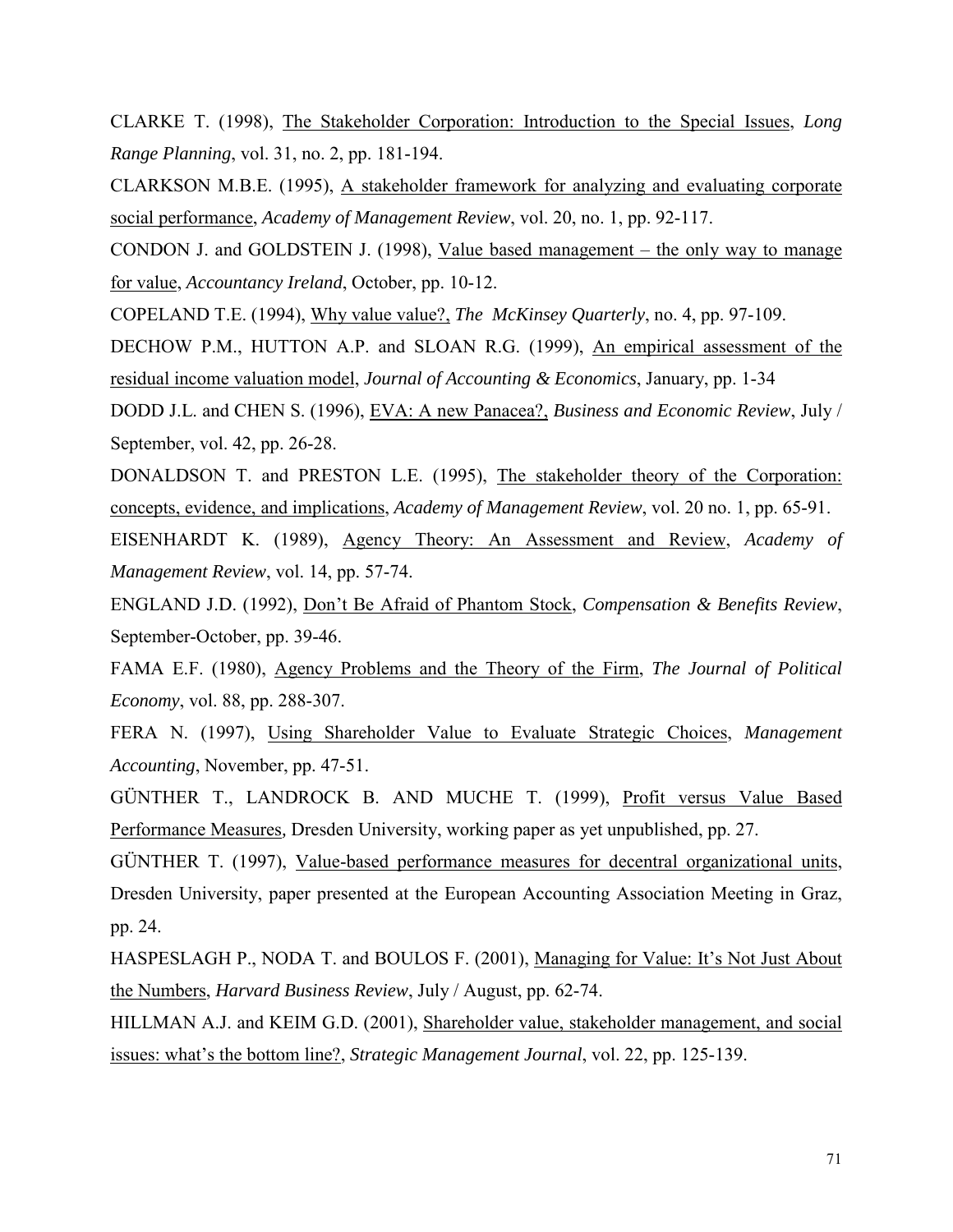ITTNER C.D. and LARCKER D.F. (1998), Are Nonfinancial Measures Leading Indicators of Financial Performance? An Analysis of Customer Satisfaction, *Journal of Accounting Research*, Vol. 36, pp.1-35

INSTITUTE OF MANAGEMENT ACCOUNTANTS (1997), Measuring and Managing Shareholder Value Creation, Statement Nr 4AA, Institute of Management Accountants, Montuale, N.J., March 31.

KENNEY C., Creating an Ownership-Oriented Culture, *Shareholder Value Added*, Vol. II, pp. 8.

KENNEY C., Market Signals Analysis: A vital tool for Managing Market expectations, *Shareholder Value Added*, Vol. IX, pp. 8.

KENNEY C., Buying Trouble: Avoiding the Acquisition Pitfalls, *Shareholder Value Added*, Vol. XIX, pp. 8.

KISSEL M., A Passion for Value, *Marakon Commentary*, Marakon Associates, vol. IV, iss. 3, pp. 8.

KOLLER T. (1994), What is value-based management, *The McKinsey Quarterly*, no. 3, pp. 87- 101.

KONTES P., Strategy Happens, *Marakon Commentary*, Marakon Associates, vol. IV, iss. 1, pp. 8.

KOSLOWSKI P. (2000), The Limits of Shareholder Value, *Journal of Business Ethics*, vol. 27, pp. 137-148.

KOTTER J.P. (1995), Leading change: why transformation efforts fail, *Harvard Business Review On Point*, March / April, pp. 59-67.

KOZIN M., Using shareholder Value Analysis for Acquisitions, *Shareholder Value Added*, Vol. III, pp. 8.

LEAHY T. (2000), Making their Mark, *Business of Finance*, June

LEHN K. and MAKHIJA A.K. (1996), EVA & MVA as Performance Measures and Signals for Strategic Change, *Strategy & Leadership*, May / June, pp. 34-38.

LEHN K. and MAKHIJA A.K. (1997), EVA, Accounting Profits and CEO Turnover: An empirical Examination. 1985-1994, *Journal of Applied Corporate Finance*, Vol. 10, no. 2, summer, pp. 90-97.

MADDEN B.J. (1998), The CFROI Valuation Model, *The Journal of Investing*, Spring, pp. 31- 43.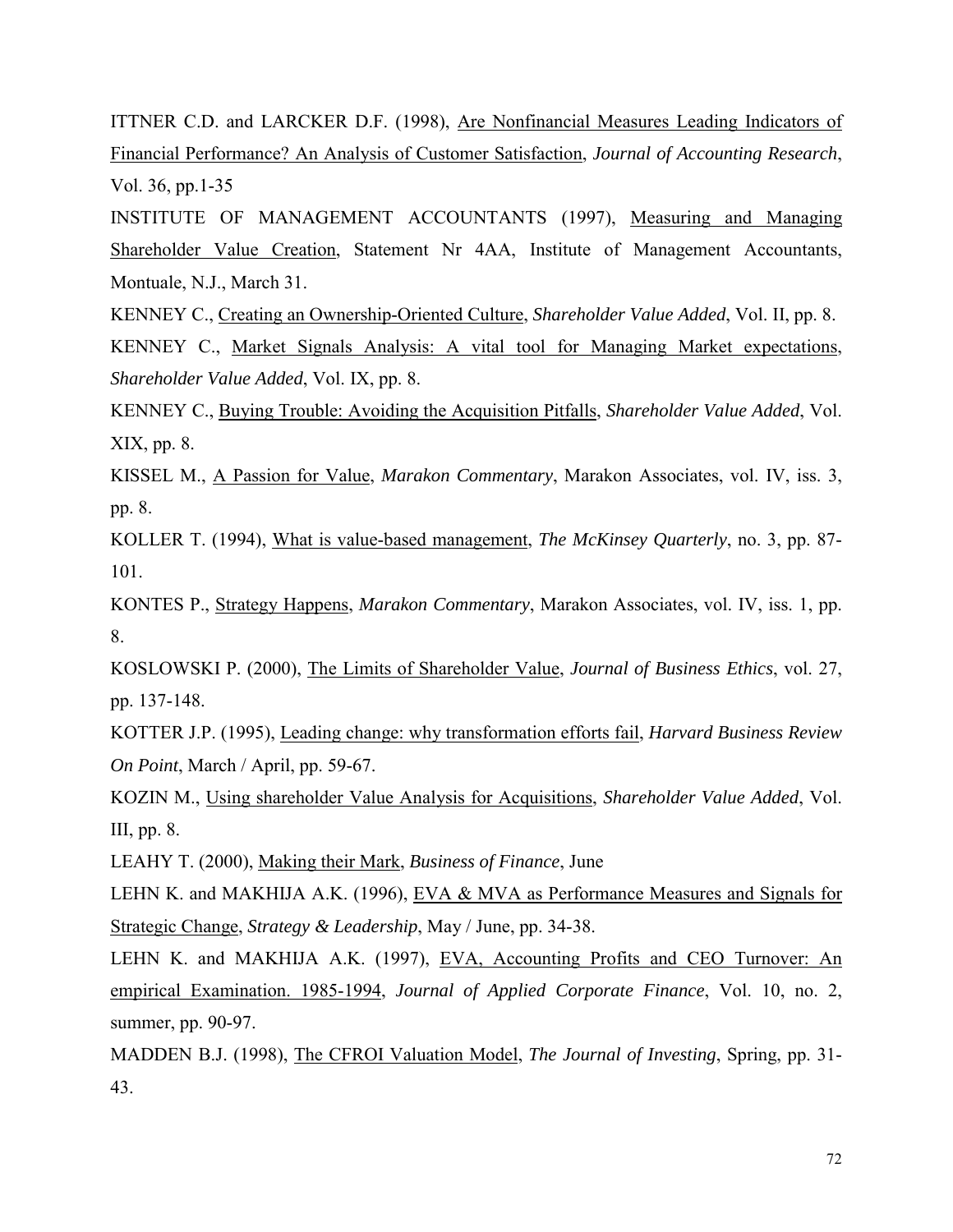MARSH D.G. (1999), Making or breaking value, *New Zealand Management*, March, pp. 58-59.

MC LAREN J. (1999), A strategic perspective on economic value added, *Management Accounting*, April, pp. 30-32.

MC LAREN J. (2000),  $EVA^{\circledR}$  for Planning and Control: Some Preliminary Evidence from New Zealand, Exeter, BAA Annual Conference, April, pp. 32.

MC TAGGART J. and KONTES P.W. (1993), The Governing Corporate Objective: Shareholders versus Stakeholders, *Marakon Commentary*, Marakon Associates, June, pp. 26.

MC TAGGART J. and GILLIS S. (1998), Setting targets to maximize shareholder value, *Strategy & Leadership*, vol. 26, iss. 2, March / April, pp. 18-21.

MILLER K. (2000), The business of knowing, *Information World Review*, April, pp. 22-23.

MILLS R. and PRINT C. (1995), Strategic value analysis, *Management Accounting*, February, pp. 35-37.

MILLS R., ROWBOTHAM S. and ROBERTSON J. (1998), Using Economic Profit in Assessing Business Performance, *Management Accounting UK*, November, pp. 34-38.

MILLS R. and WEINSTEIN B.  $(2000)$ , Beyond Shareholder Value – Reconciling the Shareholder and Stakeholder Perspectives, *Journal of General Management*, vol. 25, no. 3, Spring, pp. 79-93.

MINCHINGTON C. and FRANCIS G. (2000), Divisional performance measures:  $EVA^{\circledR}$  as a proxy for shareholder wealth, *International Journal Business Performance Management*, vol. 2, nos. 1/2/3, pp. 98-107.

MYERS R. (1996), Metric Wars – Marketing battles erupt as Stern Stewart and rivals seek your hearts, minds & dollars, *CFO*, October, pp. 41-50.

NODINE T., Making Real Decisions with Real Options, *Shareholder Value Added*, Vol. XVI, pp. 8.

OíBYRNE S.F.(1996), EVAÆ and Market Value, *Journal of Applied Corporate Finance,* vol. 9, no. 1, Spring, pp.116-125.

O'HANLON J. and PEASNELL K. (1998), Wall Street's contribution to management accounting: the Stern Stewart EVA<sup>®</sup> financial management system, *Management Accounting Research*, vol. 9, pp. 421-444.

OTTOSSEN E. and WEISSENRIEDER F. (1996), Cash Value Added  $-$  a framework for Value Based Management, *Ekonomi & Styrning*, Sweden, May.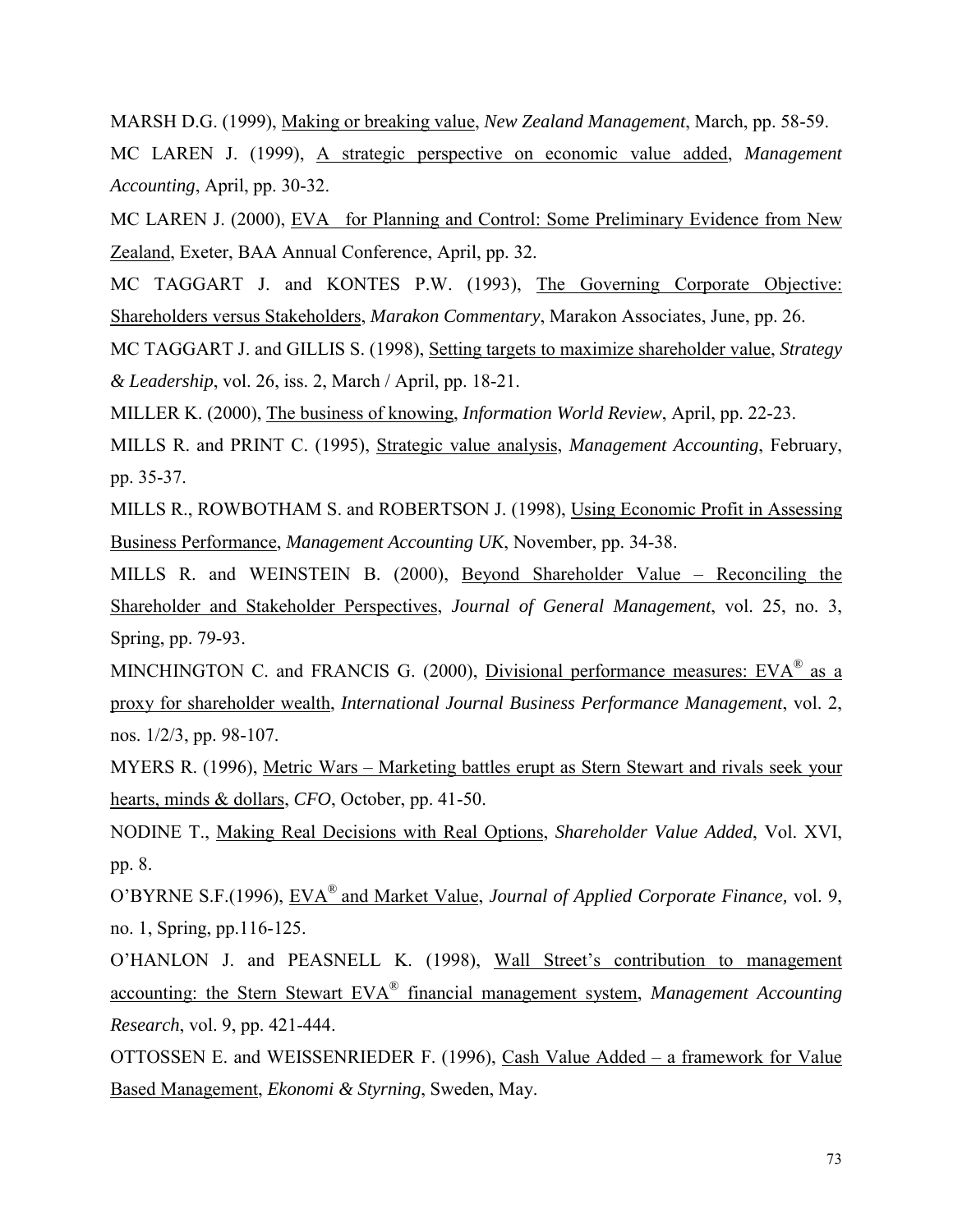PLENDER J. (1998), Giving People a Stake in the Future, *Long Range Planning*, vol. 31, no. 2, pp. 211-217.

PRUZAN P. (1998), From control to Values-Based Management and Accountability, *Journal of Business Ethics*, no. 17, pp. 1379-1394.

RAPPAPORT A. (1978), Executive Incentives vs. Corporate growth, *Harvard Business Review*, July / August, pp. 81-87.

RAPPAPORT A. (1979), Strategic Analysis for More Profitable Acquisitions, *Harvard Business Review*, July / August, pp. 99-109.

RAPPAPORT A. (1981), Selecting Strategies That Create Shareholder Value, *Harvard Business Review*, May / June, pp. 139-149.

RAPPAPORT A. (1987), Stock Market Signals to Managers, *Harvard Business Review*, November / December, pp. 57-62.

RAPPAPORT A. (1990), The Staying Power of the Public Corporation, *Harvard Business Review*, January / February, pp. 2-9.

RAPPAPORT A. (1992), CFO and Strategists: Forging a common Framework, *Harvard Business Review*, May / June, pp. 84-90.

RAPPAPORT A. (1999), New thinking on how to link executive pay with performance, *Harvard Business Review*, March / April, pp. 91-101.

RAPPAPORT A., Excerpts form: *Creating Shareholder Value: A Guide for Managers and Investors*, *Shareholder Value Added*, Vol. V, pp. 8.

RAPPAPORT A. and MAUBOUSSIN M., Using *Expectations Investing* to Develop and Communicate Strategy, *Shareholder Value Added*, Vol. XVIII, pp. 8.

REIMANN B. C. (1991), Shareholder Value and Executive Compensation, *Planning Review*, May/June, pp. 41-48.

ROADS D., Managing for Superior Total Shareholder Returns, *Shareholder Value Added*, Vol. X, pp. 8.

ROADS D. and GOULDING P., Successful Strategic Planning Processes, *Shareholder Value Added*, Vol. XVII, pp. 8.

ROATH R., CFO Perspectives: Shareholder Value Added, *Shareholder Value Added*, Vol. IV, pp. 8.

RONTE H. (1998), Value based management, *Management Accounting*, January, pp. 38.